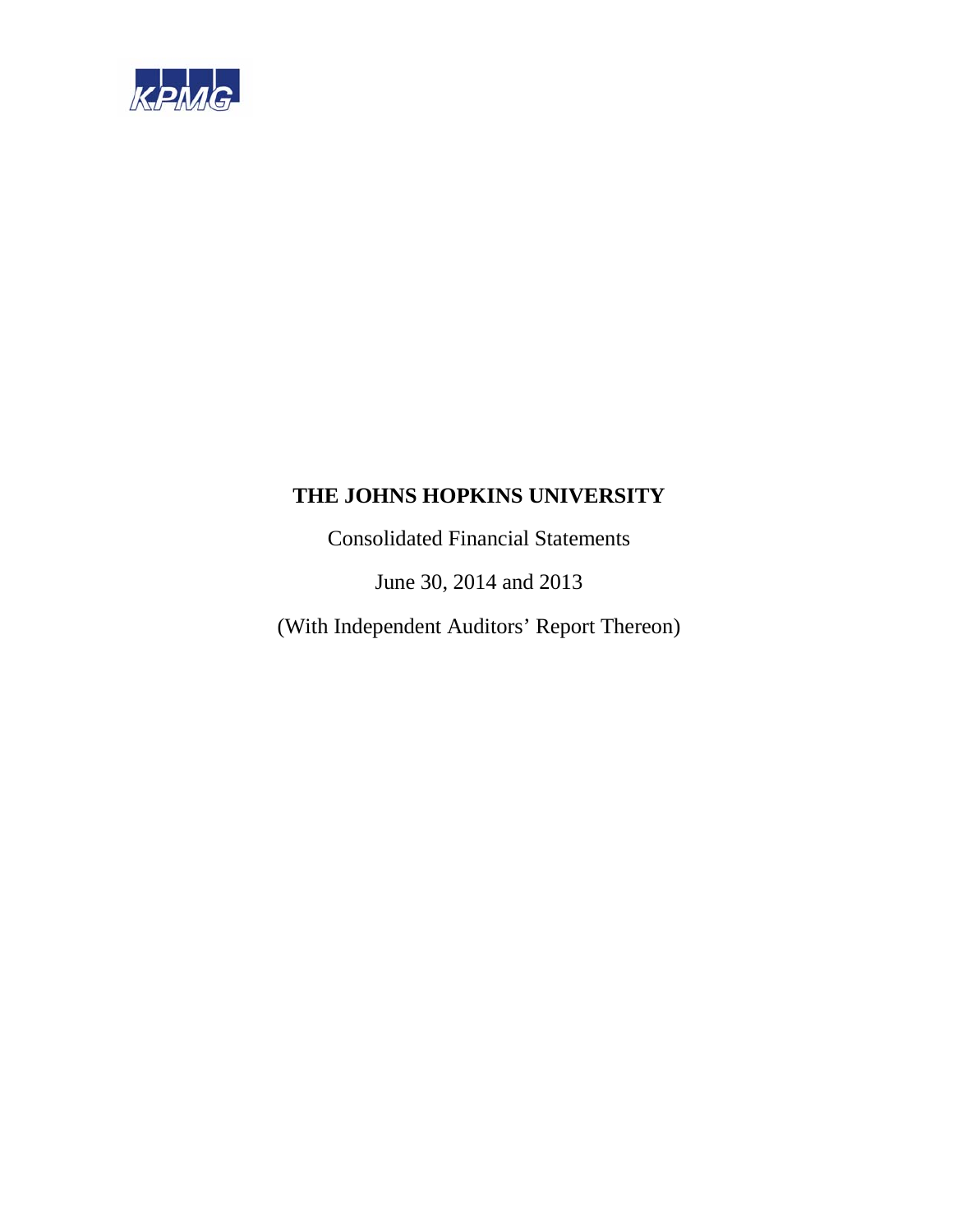

**KPMG LLP**  1 East Pratt Street Baltimore, MD 21202-1128

## **Independent Auditors' Report**

The Board of Trustees The Johns Hopkins University:

We have audited the accompanying consolidated financial statements of The Johns Hopkins University (the University), which comprise the consolidated balance sheets as of June 30, 2014 and 2013, and the related consolidated statements of activities and cash flows for the years then ended, and the related notes to the consolidated financial statements.

## *Management's Responsibility for the Financial Statements*

Management is responsible for the preparation and fair presentation of these consolidated financial statements in accordance with U.S. generally accepted accounting principles; this includes the design, implementation, and maintenance of internal control relevant to the preparation and fair presentation of consolidated financial statements that are free from material misstatement, whether due to fraud or error.

## *Auditors' Responsibility*

Our responsibility is to express an opinion on these consolidated financial statements based on our audits. We conducted our audits in accordance with auditing standards generally accepted in the United States of America. Those standards require that we plan and perform the audit to obtain reasonable assurance about whether the financial statements are free from material misstatement.

An audit involves performing procedures to obtain audit evidence about the amounts and disclosures in the financial statements. The procedures selected depend on the auditors' judgment, including the assessment of the risks of material misstatement of the financial statements, whether due to fraud or error. In making those risk assessments, the auditor considers internal control relevant to the entity's preparation and fair presentation of the financial statements in order to design audit procedures that are appropriate in the circumstances, but not for the purpose of expressing an opinion on the effectiveness of the entity's internal control. Accordingly, we express no such opinion. An audit also includes evaluating the appropriateness of accounting policies used and the reasonableness of significant accounting estimates made by management, as well as evaluating the overall presentation of the financial statements.

We believe that the audit evidence we have obtained is sufficient and appropriate to provide a basis for our audit opinion.

#### *Opinion*

In our opinion, the consolidated financial statements referred to above present fairly in all material respects, the financial position of The Johns Hopkins University as of June 30, 2014 and 2013, and the changes in their net assets and their cash flows for the years then ended, in accordance with U.S. generally accepted accounting principles.

KPMG LLP

October 18, 2014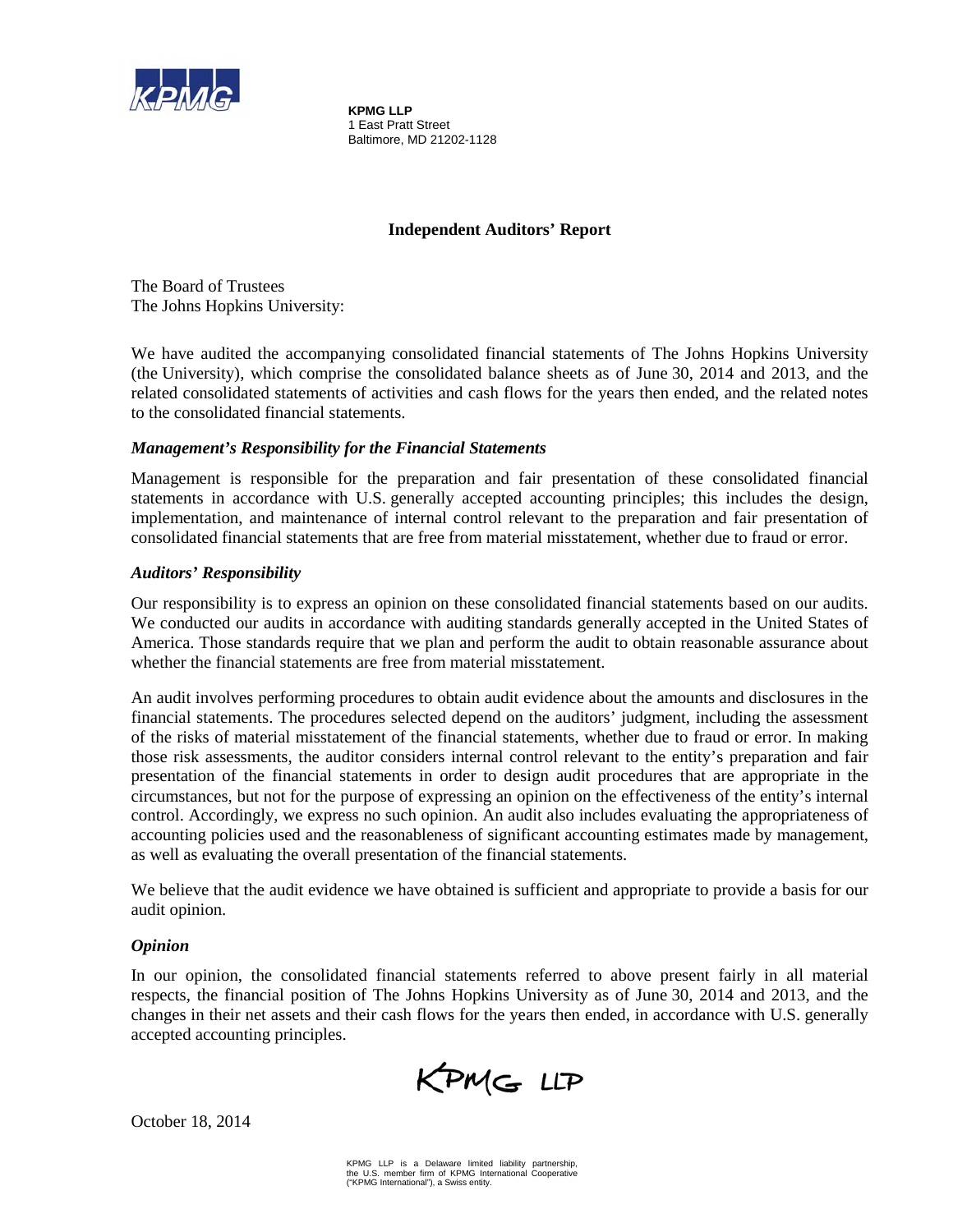Consolidated Balance Sheets

June 30, 2014 and 2013

(In thousands)

| <b>Assets</b>                                                                                                                                                                                                                                                                                                                                       | 2014                                                                                                         | 2013                                                                                                         |
|-----------------------------------------------------------------------------------------------------------------------------------------------------------------------------------------------------------------------------------------------------------------------------------------------------------------------------------------------------|--------------------------------------------------------------------------------------------------------------|--------------------------------------------------------------------------------------------------------------|
| Cash and cash equivalents<br>Operating investments                                                                                                                                                                                                                                                                                                  | \$<br>322,405<br>883,872                                                                                     | 235,877<br>825,581                                                                                           |
| Cash, cash equivalents and operating investments                                                                                                                                                                                                                                                                                                    | 1,206,277                                                                                                    | 1,061,458                                                                                                    |
| Sponsored research accounts receivable, net<br>Accounts receivable, net<br>Contributions receivable, net<br>Prepaid expenses and deferred charges<br>Student loans receivable, net<br>Investments<br>Property and equipment, net<br>Investment in and loans to affiliates<br>Other assets<br>Interests in trusts and endowment funds held by others | 340,445<br>137,827<br>190,428<br>55,894<br>35,932<br>4,311,815<br>2,073,658<br>208,231<br>204,611<br>114,337 | 321,912<br>143,675<br>202,170<br>47,086<br>33,265<br>3,787,627<br>2,116,037<br>194,560<br>199,080<br>105,501 |
| <b>Total</b> assets                                                                                                                                                                                                                                                                                                                                 | \$<br>8,879,455                                                                                              | 8,212,371                                                                                                    |
| <b>Liabilities and Net Assets</b>                                                                                                                                                                                                                                                                                                                   |                                                                                                              |                                                                                                              |
| Accounts payable and accrued expenses                                                                                                                                                                                                                                                                                                               | \$<br>449,054                                                                                                | 487,033                                                                                                      |
| Sponsored research deferred revenues<br>Other deferred revenues                                                                                                                                                                                                                                                                                     | 279,600<br>112,490                                                                                           | 279,586<br>108,720                                                                                           |
| Total deferred revenues                                                                                                                                                                                                                                                                                                                             | 392,090                                                                                                      | 388,306                                                                                                      |
| Debt<br>Other long-term liabilities<br>Pension and postretirement obligations<br>Liabilities under split-interest agreements<br>Endowment and similar funds held for others                                                                                                                                                                         | 1,411,027<br>280,566<br>143,454<br>68,709<br>585,120                                                         | 1,437,944<br>269,611<br>162,955<br>68,089<br>519,624                                                         |
| <b>Total liabilities</b>                                                                                                                                                                                                                                                                                                                            | 3,330,020                                                                                                    | 3,333,562                                                                                                    |
| Net assets:<br>Unrestricted<br>Temporarily restricted<br>Permanently restricted<br>Total net assets                                                                                                                                                                                                                                                 | 2,486,850<br>1,379,841<br>1,682,744                                                                          | 2,242,101<br>1,075,232<br>1,561,476                                                                          |
| Total liabilities and net assets                                                                                                                                                                                                                                                                                                                    | \$<br>5,549,435<br>8,879,455                                                                                 | 4,878,809<br>8,212,371                                                                                       |
|                                                                                                                                                                                                                                                                                                                                                     |                                                                                                              |                                                                                                              |

See accompanying notes to consolidated financial statements.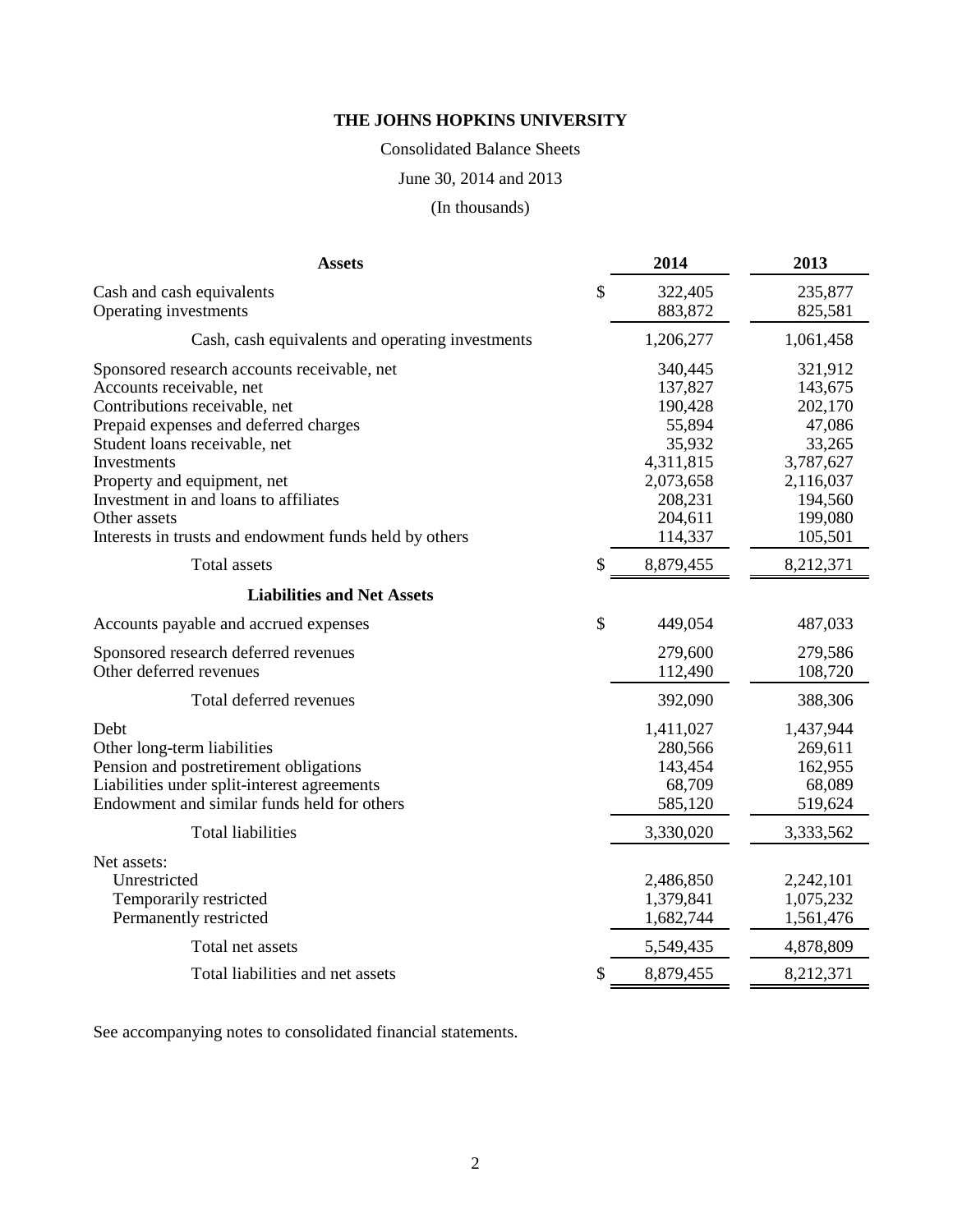Consolidated Statements of Activities

Years ended June 30, 2014 and 2013

(In thousands)

|                                                                                      | 2014          | 2013       |
|--------------------------------------------------------------------------------------|---------------|------------|
| Changes in unrestricted net assets from operating activities:<br>Operating revenues: |               |            |
| Tuition and fees                                                                     | \$<br>757,427 | 734,928    |
| Less financial aid                                                                   | (264, 501)    | (257, 875) |
| Tuition and fees, net of financial aid                                               | 492,926       | 477,053    |
| Grants, contracts, and similar agreements                                            | 1,309,244     | 1,298,862  |
| Facilities and administrative cost recoveries                                        | 305,007       | 311,524    |
| Applied Physics Laboratory contract revenues                                         | 1,223,996     | 1,132,724  |
| Sponsored research revenues                                                          | 2,838,247     | 2,743,110  |
| Contributions                                                                        | 109,917       | 110,517    |
| Net assets released from restrictions                                                | 87,480        | 88,481     |
| Contributions and donor support                                                      | 197,397       | 198,998    |
| Clinical services                                                                    | 578,041       | 543,125    |
| Reimbursements from affiliated institutions                                          | 447,678       | 434,317    |
| Other revenues                                                                       | 152,184       | 140,856    |
| Endowment payout used to support operations                                          | 135,134       | 129,284    |
| Auxiliary enterprises                                                                | 96,657        | 94,093     |
| Maryland State aid                                                                   | 17,691        | 16,317     |
| Investment return                                                                    | 15,607        | 16,631     |
| Total operating revenues                                                             | 4,971,562     | 4,793,784  |
| Operating expenses:                                                                  |               |            |
| Compensation                                                                         | 2,166,147     | 2,083,978  |
| <b>Benefits</b>                                                                      | 679,359       | 666,439    |
| Compensation and benefits                                                            | 2,845,506     | 2,750,417  |
| Subcontractors and subrecipients                                                     | 514,772       | 477,852    |
| Contractual services                                                                 | 593,572       | 567,480    |
| Supplies, materials, and other                                                       | 565,417       | 538,493    |
| Depreciation and amortization                                                        | 201,234       | 194,469    |
| Travel                                                                               | 126,370       | 116,231    |
| Interest                                                                             | 54,456        | 53,639     |
| Total operating expenses                                                             | 4,901,327     | 4,698,581  |
| Excess of operating revenues over operating expenses                                 | 70,235        | 95,203     |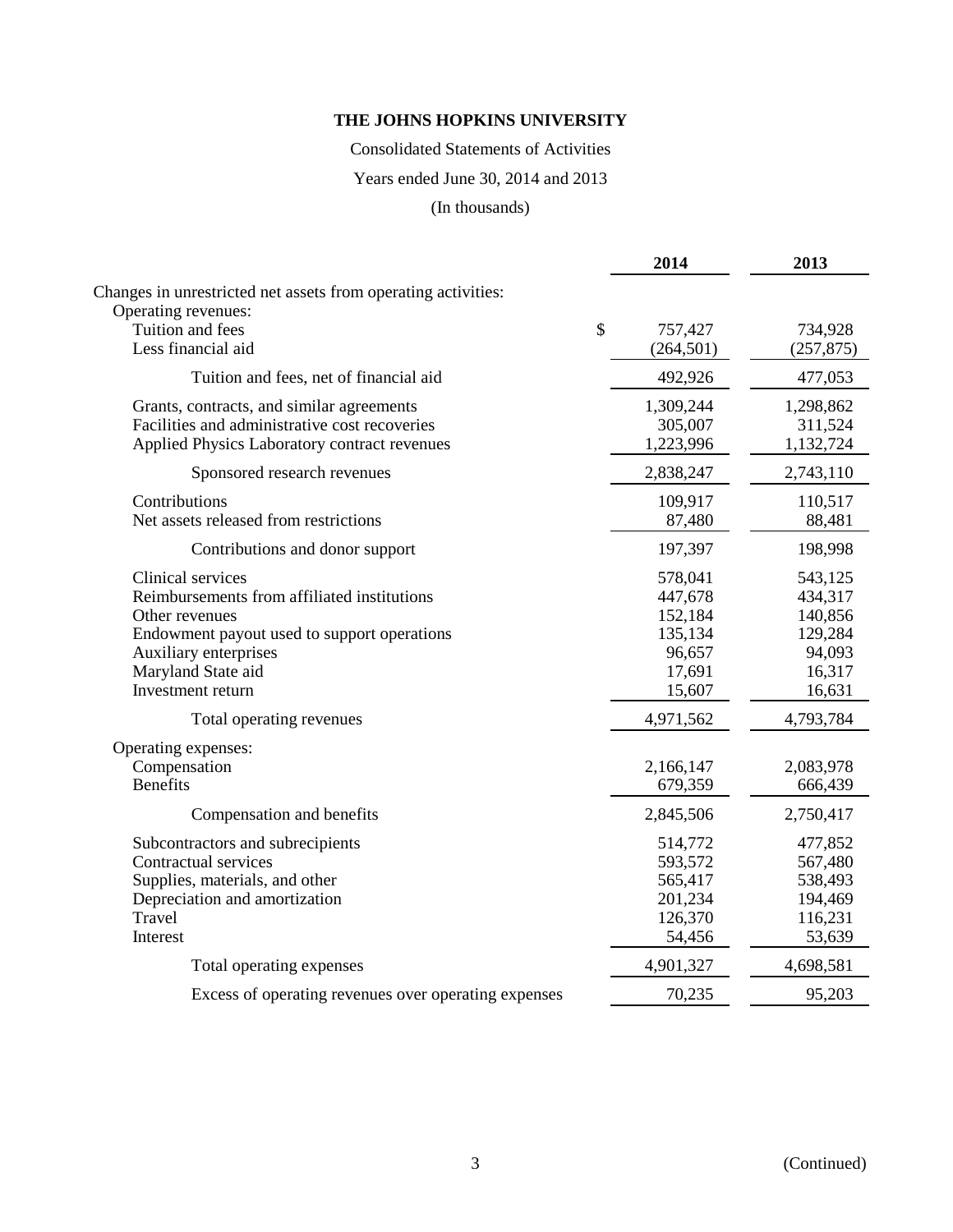Consolidated Statements of Activities

Years ended June 30, 2014 and 2013

(In thousands)

|                                                                  | 2014          | 2013       |
|------------------------------------------------------------------|---------------|------------|
| Changes in unrestricted net assets from nonoperating activities: |               |            |
| Investment return in excess of endowment payout                  | \$<br>134,151 | 80,415     |
| Change in benefit plans funded status, excluding benefit cost    | 15,711        | 161,670    |
| Loss on bond refinancing                                         |               | (45,982)   |
| Change in fair value on interest rate swap agreements            | 1,095         | 14,338     |
| Other, net                                                       | 15,472        | 6,987      |
| Net assets released from restrictions                            | 8,085         | 29,874     |
| Change in unrestricted net assets from nonoperating              |               |            |
| activities                                                       | 174,514       | 247,302    |
| Total changes in unrestricted net assets                         | 244,749       | 342,505    |
| Changes in temporarily restricted net assets:                    |               |            |
| Contributions                                                    | 152,197       | 77,480     |
| Investment return in excess of endowment payout                  | 247,977       | 117,952    |
| Net assets released from restrictions                            | (95, 565)     | (118, 355) |
|                                                                  |               |            |
| Total changes in temporarily restricted net assets               | 304,609       | 77,077     |
| Changes in permanently restricted net assets:                    |               |            |
| Contributions                                                    | 107,413       | 87,685     |
| Investment return                                                | 13,855        | 18,768     |
|                                                                  |               |            |
| Total changes in permanently restricted net assets               | 121,268       | 106,453    |
| Total changes in net assets                                      | 670,626       | 526,035    |
| Net assets at beginning of year                                  | 4,878,809     | 4,352,774  |
| Net assets at end of year                                        | 5,549,435     | 4,878,809  |

See accompanying notes to consolidated financial statements.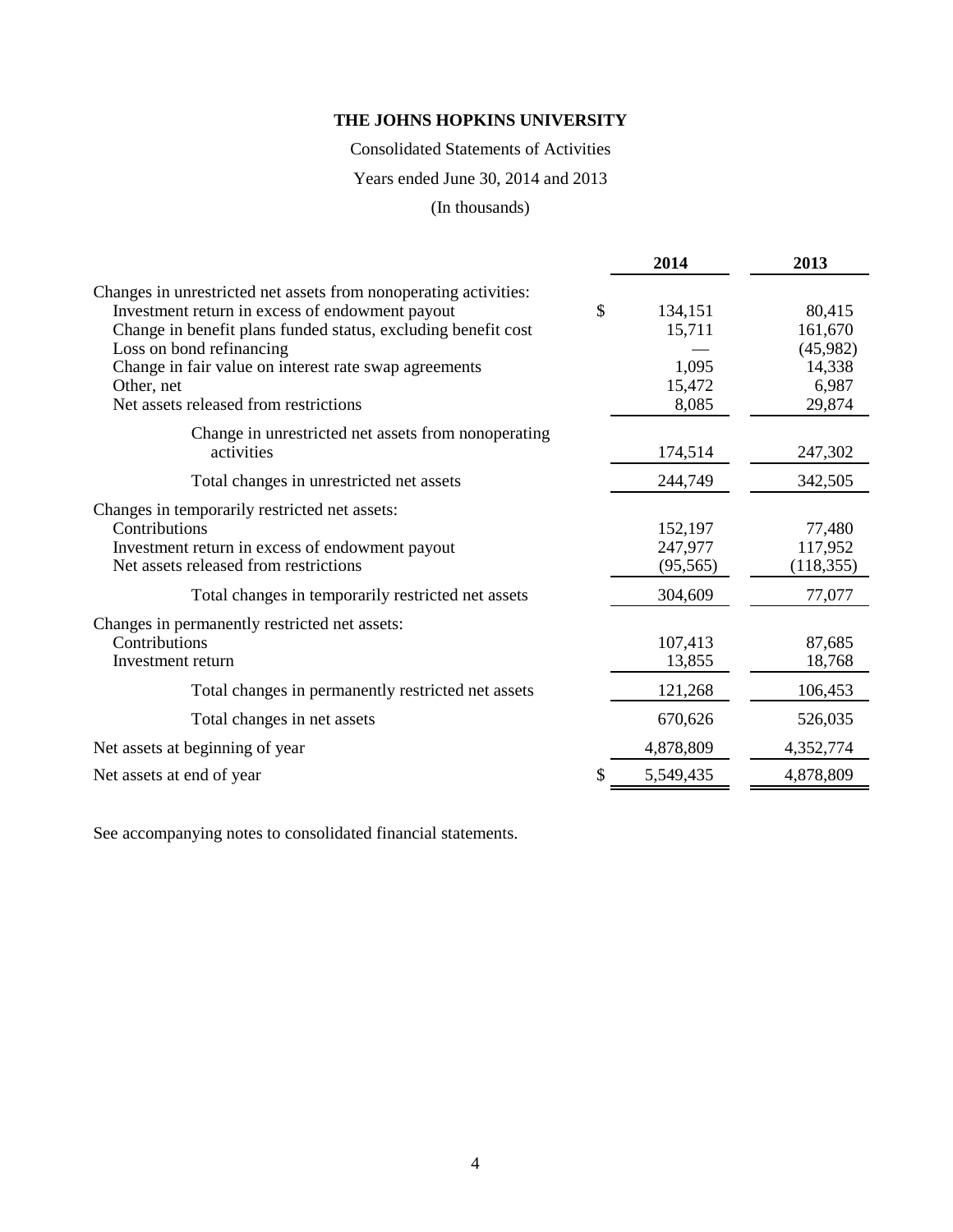Consolidated Statements of Cash Flows

## Years ended June 30, 2014 and 2013

(In thousands)

|                                                                                                 | 2014          | 2013        |
|-------------------------------------------------------------------------------------------------|---------------|-------------|
| Cash flows from operating activities:                                                           |               |             |
| Changes in net assets                                                                           | \$<br>670,626 | 526,035     |
| Adjustments to reconcile changes in net assets to net cash provided<br>by operating activities: |               |             |
| Depreciation, amortization, and loss on asset disposals                                         | 203,226       | 193,720     |
| Contributions restricted for long-term investment                                               | (181, 145)    | (92, 720)   |
| Net realized and unrealized gains from investments                                              | (483, 407)    | (328,999)   |
| Net unrealized gains from swaps                                                                 | (1,095)       | (14, 338)   |
| Loss on bond refinancings                                                                       |               | 45,982      |
| Change in benefit plans funded status                                                           | (19,501)      | (163,292)   |
| Changes in operating assets and liabilities:                                                    |               |             |
| Sponsored research and accounts receivable, net                                                 | (12,685)      | 56,326      |
| Contributions receivable, net                                                                   | 24,605        | 8,297       |
| Prepaid expenses and deferred charges                                                           | (8,808)       | (9,672)     |
| Investments in and loans to affiliates                                                          | (25,740)      | (18,030)    |
| Other assets                                                                                    | 2,575         | (8,792)     |
| Accounts payable and accrued expenses                                                           | (34, 446)     | (16,013)    |
| Sponsored research and other deferred revenues and                                              |               |             |
| other long-term liabilities                                                                     | 5,943         | 14,536      |
| Interests and liabilities related to trusts and split-interest                                  |               |             |
| agreements                                                                                      | 11,231        | 11,596      |
| Net cash provided by operating activities                                                       | 151,379       | 204,636     |
| Cash flows from investing activities:                                                           |               |             |
| Purchases of investments                                                                        | (2,709,124)   | (2,453,248) |
| Proceeds from sales and maturities of investments                                               | 2,673,338     | 2,463,127   |
| Purchases of property and equipment                                                             | (151, 402)    | (196, 554)  |
| Disbursements for student loans                                                                 | (7,836)       | (5,415)     |
| Repayments of student loans                                                                     | 5,169         | 5,259       |
| Advances from/(to) affiliates, net                                                              | 2,195         | (22, 465)   |
| Joint venture dividends, net of capital contributions                                           | 9,874         | 5,225       |
| Change in endowments held for others                                                            | (17,238)      | (16,929)    |
| Net cash used in investing activities                                                           | (195, 024)    | (221,000)   |
| Cash flows from financing activities:                                                           |               |             |
| Contributions restricted for long-term investment                                               | 168,283       | 106,066     |
| Proceeds from borrowings                                                                        |               | 463,079     |
| Payments on debt refinancings                                                                   |               | (458,075)   |
| Scheduled debt payments                                                                         | (38, 110)     | (41,063)    |
| Net cash provided by financing activities                                                       | 130,173       | 70,007      |
| Net increase in cash and cash equivalents                                                       | 86,528        | 53,643      |
| Cash and cash equivalents at beginning of year                                                  | 235,877       | 182,234     |
| Cash and cash equivalents at end of year                                                        | \$<br>322,405 | 235,877     |

See accompanying notes to consolidated financial statements.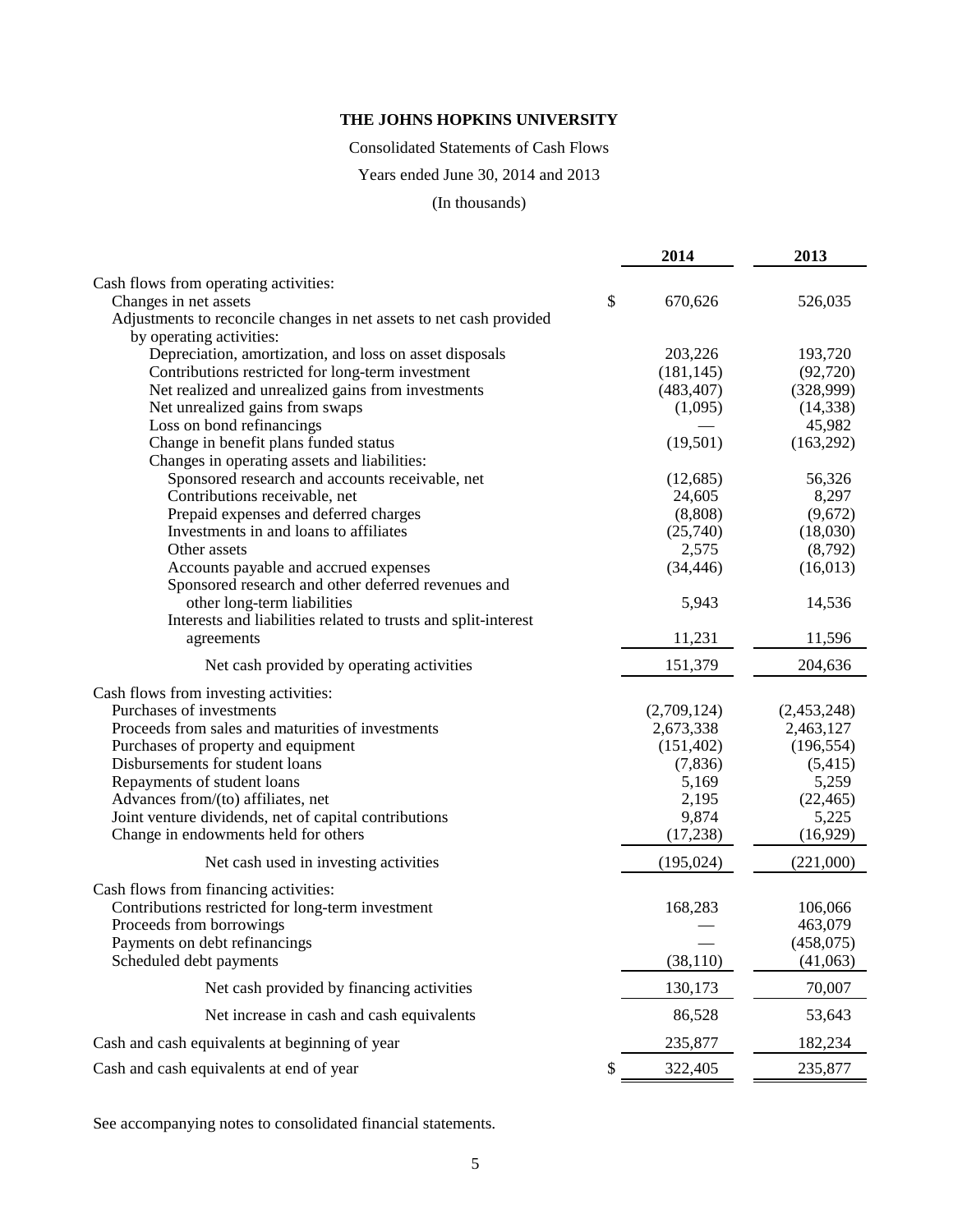Notes to Consolidated Financial Statements June 30, 2014 and 2013 (Dollars in thousands)

## **(1) Basis of Presentation and Summary of Significant Accounting Policies**

## *(a) General*

The Johns Hopkins University (the University) is a premier, privately endowed institution that provides education and related services to students and others, research and related services to sponsoring organizations, and professional medical services to patients. The University is based in Baltimore, Maryland, but also maintains facilities and operates education programs elsewhere in Maryland, in Washington, D.C. and, in certain foreign locations. The University is internationally recognized as a leader in research, teaching, and medical care.

Education and related services (e.g., room, board, etc.) are provided to approximately 21,000 students, including 13,000 full-time students and 8,000 part-time students, and produced approximately 10% of the University's operating revenues in both fiscal 2014 and 2013. The full-time students are divided about equally between graduate level (including postdoctoral) and undergraduate level. Students are drawn from a broad geographic area, including most of the states in the United States and numerous foreign countries. The majority of the part-time students are graduate level students from the Baltimore-Washington, D.C. area.

Research and related services (e.g., research training) are provided through approximately 1,900 government and private sponsors. Sponsored research revenues produced approximately 57% of the University's operating revenues in both fiscal 2014 and 2013. Approximately 88% of these revenues come from departments and agencies of the United States government in both fiscal 2014 and 2013. Major government sponsors include the Department of Health and Human Services, the Department of Defense, the National Aeronautics and Space Administration, and the Agency for International Development.

Professional clinical services are provided by members of the University's faculty to patients at The Johns Hopkins Hospital (the Hospital) and other hospitals and outpatient care facilities in the Baltimore area and produced approximately 12% and 11% of the University's operating revenues in fiscal 2014 and 2013, respectively. Services are predominantly provided to patients in the Baltimore area, other parts of Maryland, or surrounding states.

## *(b) Basis of Presentation and Use of Estimates*

The consolidated financial statements include the accounts of the various academic and support divisions, the Applied Physics Laboratory (APL), the Johns Hopkins University Press, and affiliated organizations, which are controlled by the University, including Jhpiego Corporation and Peabody Institute of the City of Baltimore (collectively, the financial statements). All significant inter entity activities and balances are eliminated for financial reporting purposes. Investments in organizations that the University does not control, including Dome Corporation, FSK Land Corporation, Johns Hopkins Healthcare LLC, Johns Hopkins Home Care Group, Inc., Johns Hopkins Medical Institutions Utilities LLC (JHMI Utilities LLC), Johns Hopkins Medicine International LLC, and other affiliated entities are accounted for using the equity method.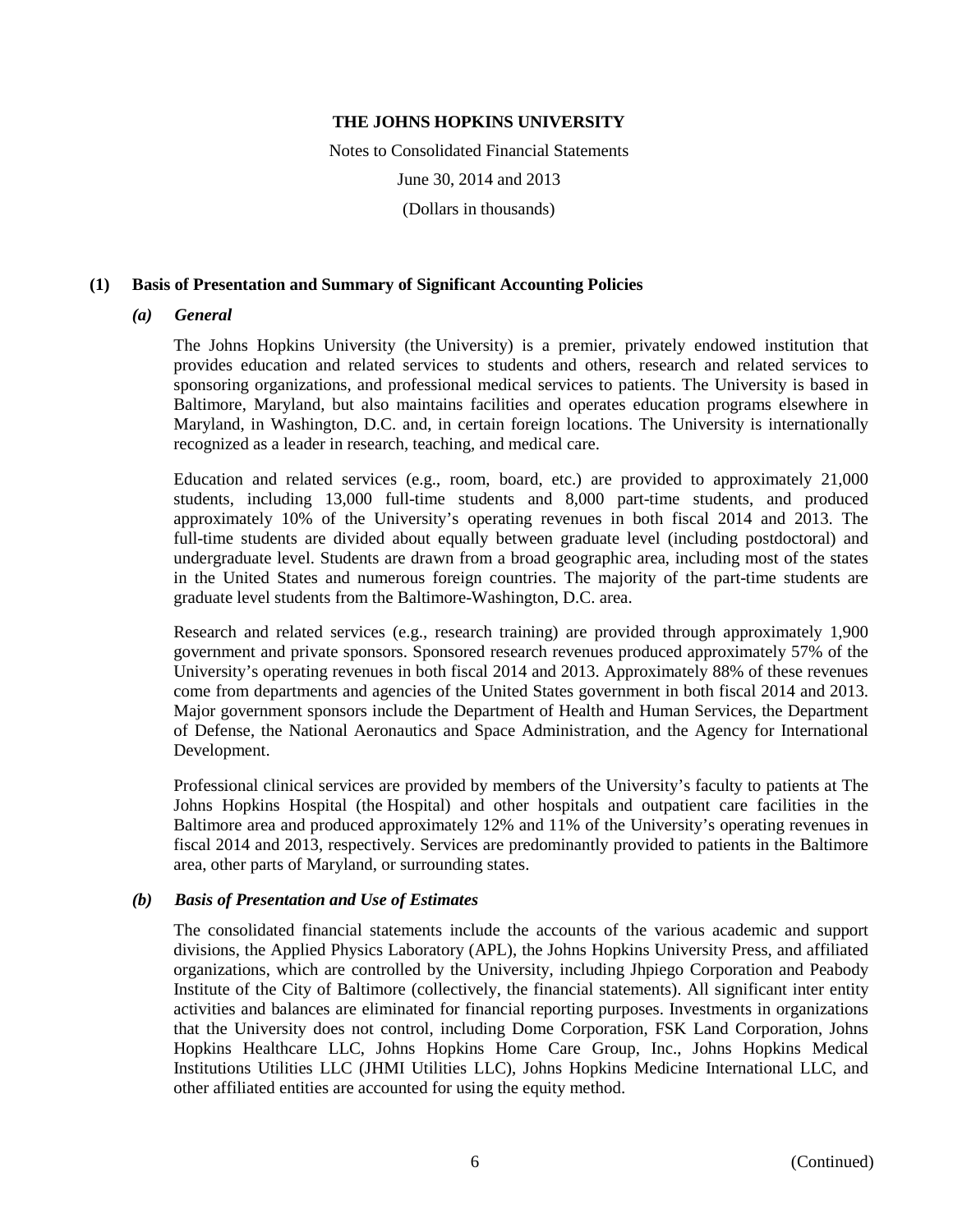Notes to Consolidated Financial Statements June 30, 2014 and 2013 (Dollars in thousands)

The preparation of financial statements in conformity with generally accepted accounting principles requires management to make estimates and judgments that affect the reported amounts of assets and liabilities and disclosures of contingencies at the date of the financial statements and revenues and expenses recognized during the reporting period. Actual results could differ from those estimates.

The most significant estimates and judgments affecting the University's financial statements relate to fair values of investments, allowances for uncollectible accounts and contributions receivable, provisions for self-insured liabilities and property damage claims, liabilities under split-interest agreements, and the actuarial assumptions used to determine obligations under defined benefit pension and postretirement plans.

Certain amounts for fiscal 2013 have been reclassified to conform to the presentation for fiscal 2014.

Net assets, revenues, and gains and losses are classified based on the existence or absence of donor-imposed restrictions. Accordingly, net assets of the University are classified and reported as follows:

- *Unrestricted* Net assets that are not subject to donor-imposed stipulations.
- *Temporarily restricted* Net assets subject to donor-imposed stipulations that will be met by actions of the University and/or the passage of time.
- *Permanently restricted* Net assets subject to donor-imposed stipulations that they be maintained permanently by the University. Generally, the donors of these assets permit the University to use all or part of the income earned on related investments for general or specific purposes, primarily divisional and departmental support and student financial aid.

Revenues are reported as increases in unrestricted net assets unless their use is limited by donor-imposed restrictions. Expenses are reported as decreases in unrestricted net assets. Gains and losses on investments are reported as increases or decreases in unrestricted net assets unless their use is restricted by explicit donor stipulations or by law. Under Maryland law, appreciation on donor-restricted endowments is classified as temporarily restricted until appropriated for expenditure. Expirations of temporary restrictions recognized on net assets (i.e., the donor-stipulated purpose has been fulfilled and/or the stipulated time period has elapsed) are reported as net assets released from restrictions, which reflect reclassifications from temporarily restricted net assets to unrestricted net assets. Temporary restrictions on gifts to acquire long-lived assets are considered met in the period in which the assets are placed in service.

#### *(c) Cash, Cash Equivalents, and Operating Investments*

The University utilizes cash, cash equivalents, and operating investments to fund daily cash needs. Investments with maturities at the date of purchase of 90 days or less are classified as cash equivalents, alternatively, the investments are classified as operating investments. Operating investments, which include U.S. Treasury securities and other highly liquid fixed income investments, are stated at fair value, generally based on quoted market prices, and are used for general operating purposes.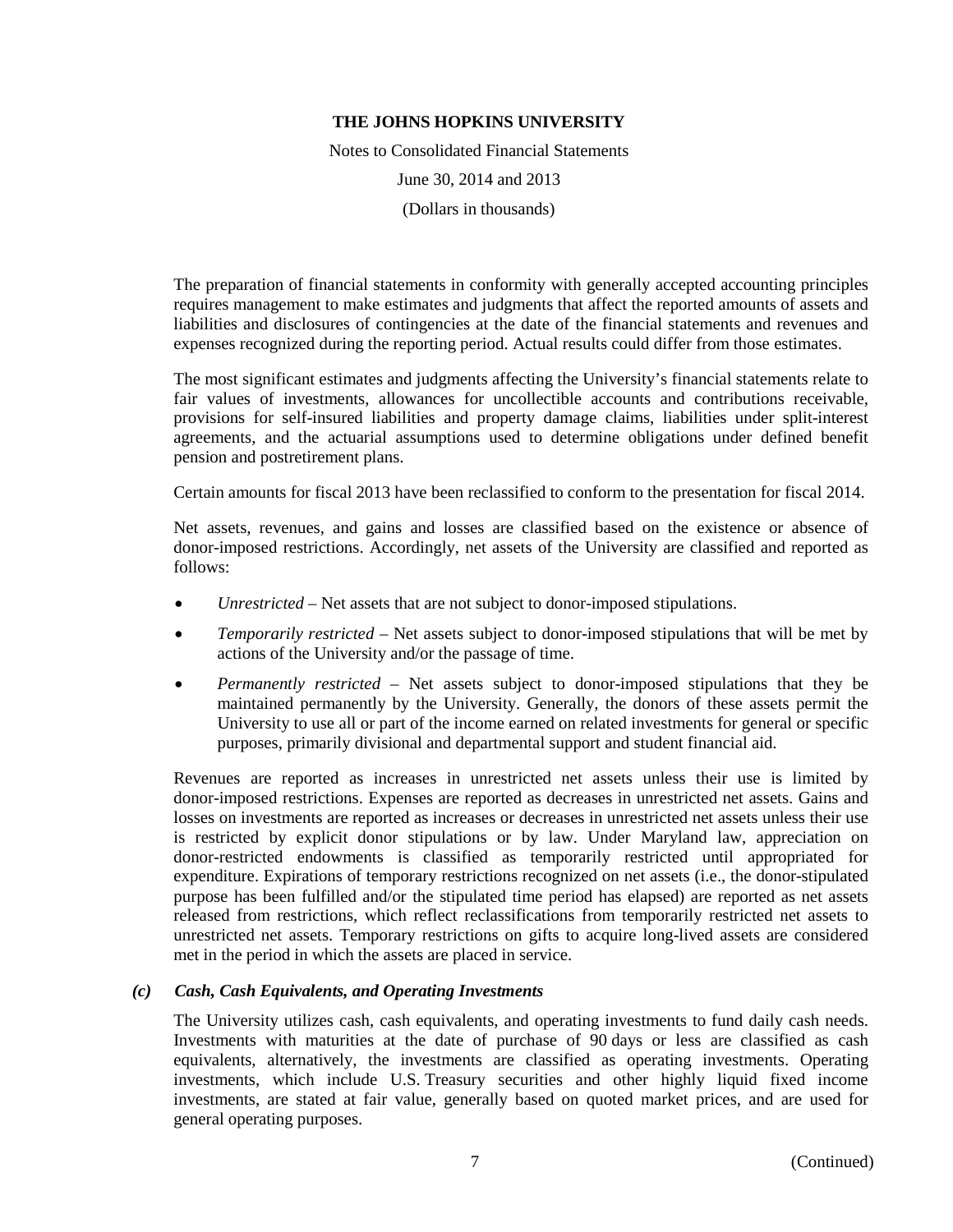Notes to Consolidated Financial Statements June 30, 2014 and 2013

(Dollars in thousands)

Investments purchased with funds held in trusts by others, with split-interest agreements or by external endowment investment managers are classified with the respective assets.

#### *(d) Contributions*

Contributions, including unconditional promises to give, are recognized in the appropriate category of net assets in the period received, except that contributions, which impose restrictions that are met in the same fiscal year, are included in unrestricted revenues. Unconditional promises to give are recognized initially at fair value giving consideration to anticipated future cash receipts and discounting such amounts at a risk-adjusted rate. These inputs to the fair value estimate are considered Level 3 in the fair value hierarchy. Conditional promises to give are not recognized until the conditions on which they depend are substantially met. Contributions of assets other than cash are recorded at their estimated fair value at the date of gift, except that contributions of works of art, historical treasures, and similar assets held as part of collections are not recognized or capitalized.

Allowance is made for uncollectible contributions receivable based upon management's judgment and analysis of the creditworthiness of the donors, past collection experience, and other relevant factors. Estimated collectible contributions to be received after one year are discounted using a risk-adjusted rate for the expected period of collection. Amortization of the discount is included in contributions revenue.

#### *(e) Investments and Investment Return*

Investments in United States government and agency obligations, debt securities, and directly held United States and international equities are stated at fair value, which are determined primarily based on quoted market prices. Investments in private equity and venture capital, certain real estate, natural resources, marketable alternatives, and public equities held through commingled funds (collectively, alternative investments and commingled funds) are stated at estimated fair value based on the funds' net asset values, or their equivalents (collectively, NAV) as a practical expedient, unless it is probable that all or a portion of the investment will be sold for an amount different from NAV. As of June 30, 2014 and 2013, the University had no plans or intentions to sell investments at amounts different from NAV. The NAVs, which are estimated and reported by the general partners or investment managers, are reviewed and evaluated by the University's investment office. These estimated fair values may differ from the values that would have been used had a ready market existed for these investments, and the differences could be significant. Investments in certain real estate assets are recorded at fair value based upon independent third-party appraisals.

Investments are exposed to several risks, including interest rate, credit, liquidity, and overall market volatility. Due to the level of risk associated with certain investment securities, changes in the value of investment securities could occur in the near term, and these changes could materially affect the amounts reported in the accompanying financial statements. Liquidity risk represents the possibility that the University may not be able to rapidly adjust the size of its portfolio holdings in times of high volatility and financial stress at a reasonable price. If the University was forced to dispose of an illiquid investment at an inopportune time, it might be forced to do so at a substantial discount to fair value.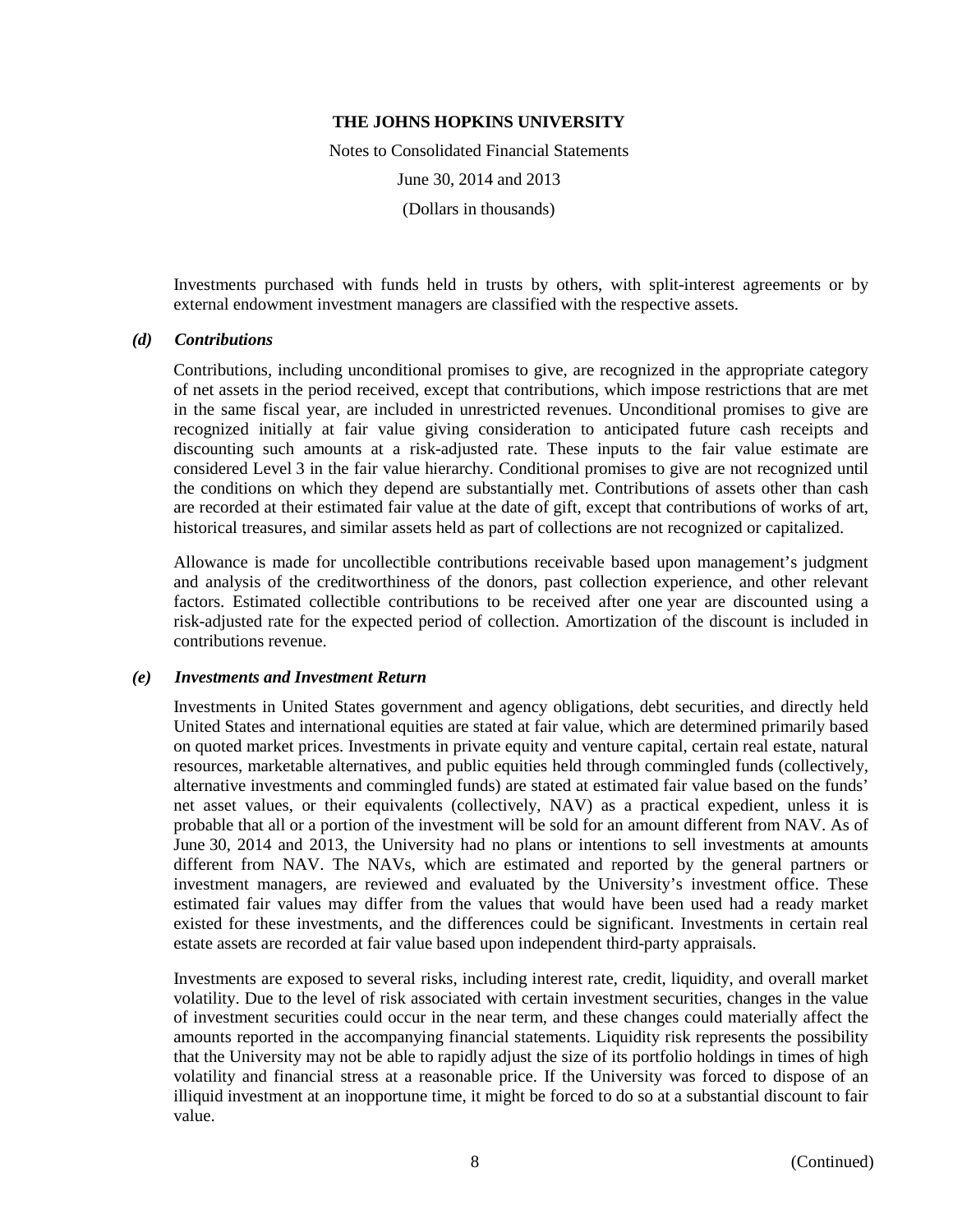Notes to Consolidated Financial Statements June 30, 2014 and 2013 (Dollars in thousands)

Investment return included in operating revenues consists of income and realized gains and losses on operating investments, including cash equivalents, and nonpooled endowment funds (except where restricted by donors). Endowment payout for pooled endowment and similar funds approved by the Board of Trustees is also recognized in operating revenues.

Unrealized gains and losses of operating investments and nonpooled endowment funds, any difference between the total return recognized and the payout for pooled endowment and similar funds, and income and realized gains restricted by donors are reported as nonoperating activities.

## *(f) Property and Equipment*

Property and equipment are stated at cost, if purchased or at estimated fair value at the date of gift, if donated, less accumulated depreciation and amortization. Depreciation of buildings, equipment, and library collections and amortization of leasehold improvements are computed using the straight-line method over the estimated useful lives of the assets. Land and certain historic buildings are not subject to depreciation. Title to certain equipment purchased using funds provided by government sponsors is vested in the University and is included in property and equipment on the consolidated balance sheets. Certain equipment used by the APL in connection with its performance under agreements with the United States government is owned by the government. These facilities and equipment are not included in the balance sheets; however, the University is accountable to the government for them. Repairs and maintenance costs are expensed as incurred. Costs relating to retirement, disposal, or abandonment of assets where the University has a legal obligation to perform certain activities are accrued using either site-specific surveys or square foot estimates as appropriate.

Costs of purchased software are capitalized along with internal and external costs incurred during the application development stage (i.e., from the time the software is selected until it is ready for use). Capitalized costs are amortized on a straight-line basis over the expected life of the software. Computer software maintenance costs are expensed as incurred.

#### *(g) Fair Value Measurements*

Assets and liabilities that are reported at fair value on a recurring basis (note 6) are categorized into a fair value hierarchy. Fair value is defined as the price that would be received to sell an asset or paid to transfer a liability in an orderly transaction between market participants at the measurement date. The three levels of the fair value hierarchy are as follows:

- Level 1: Quoted prices in active markets for identical assets or liabilities.
- Level 2: Observable inputs other than Level 1 prices such as quoted prices for similar assets or liabilities; quoted prices in markets that are not active; or other inputs that are observable or can be corroborated by observable market data for substantially the full term of the assets or liabilities.
- Level 3: Unobservable inputs that are supported by little or no market activity and that are significant to the fair value of the asset or liabilities.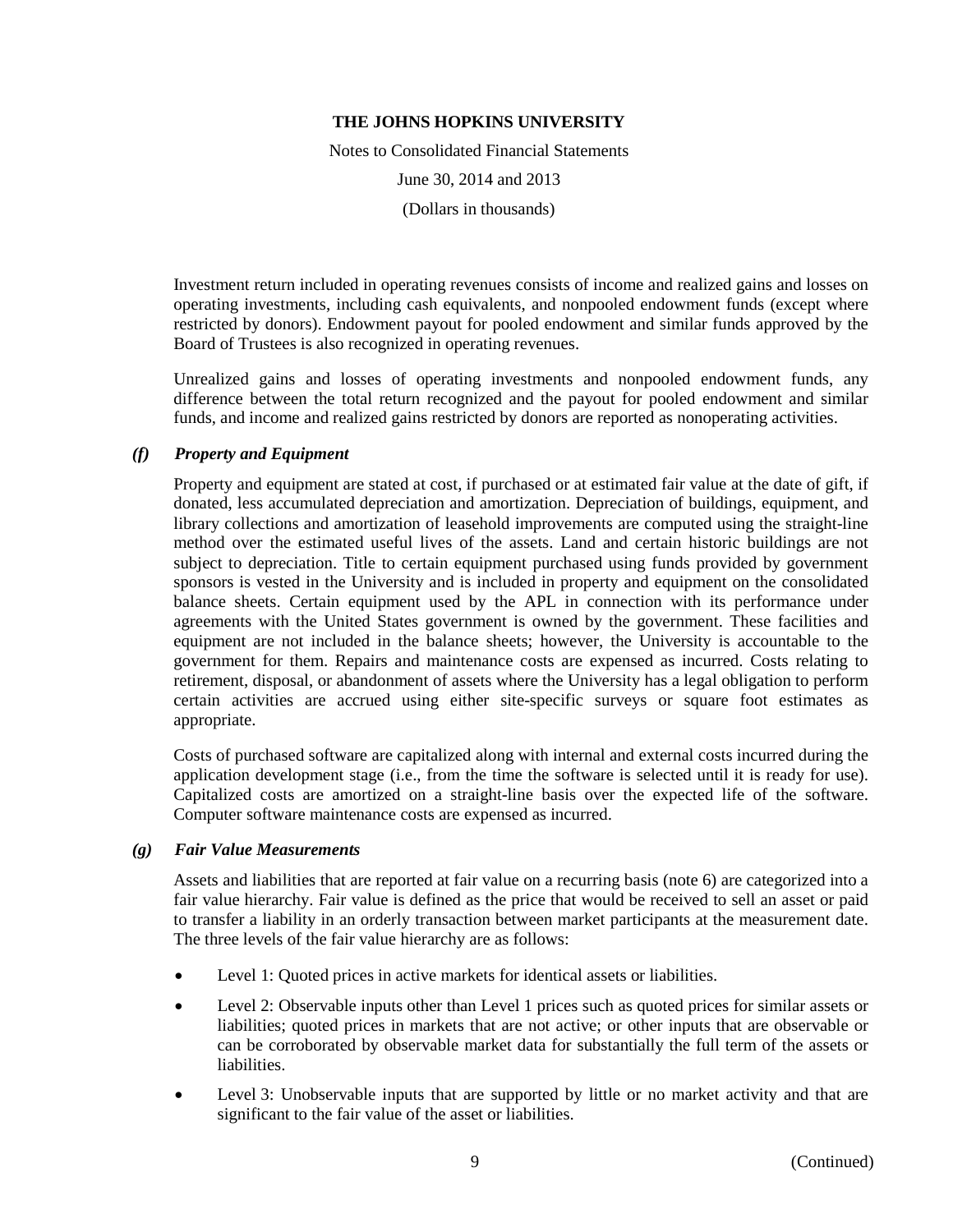Notes to Consolidated Financial Statements

June 30, 2014 and 2013

(Dollars in thousands)

Most investments classified in Level 2 and 3 consist of shares or units in investment funds as opposed to direct interests in the funds' underlying holdings, some of which may be marketable. Because the NAV reported by each fund is used as a practical expedient to estimate fair value, its classification in Level 2 or 3 is based on the University's ability to redeem its interest at or near June 30. If the University has the ability to redeem its interest at NAV within three months of June 30, the investment is classified as Level 2. Investment funds, for which the University does not have the ability to redeem within ninety days of June 30, are classified as Level 3.

When observable prices are not available, certain real asset investments are valued using one or more of the following valuation techniques: market approach – this approach uses prices and other relevant information generated by market transactions involving identical or comparable assets or liabilities; income approach – this approach determines a valuation by discounting future cash flows; or cost approach – this approach is based on the principle of substitution and the concept that a market participant would not pay more than the amount that would currently be required to replace the asset. These valuation techniques may include inputs such as price information, volatility statistics, operating statistics, specific and broad credit data, recent transactions, earnings forecasts, discount rates, reserve reports, futures pricing, and other factors.

As of June 30, 2014 and 2013, the carrying values of the University's accounts receivable, prepaid expenses and other assets, accounts payable, accrued expenses, and certain other liabilities approximate their fair values because of the terms and relatively short maturity. An estimate of the fair value of student loan receivables administered by the University under federal government loan programs is not practical because the receivables can only be assigned to the United States government or its designees.

#### *(h) Split-Interest Agreements and Interests in Trusts*

The University's split-interest agreements with donors consist primarily of irrevocable charitable remainder trusts and charitable gift annuity agreements for which the University serves as trustee. Assets held under these arrangements are included in investments and are recorded at fair value. Contribution revenues are recognized at the date the trusts or agreements are established after recording liabilities for the present value of the estimated future payments to be made to the donors and/or other beneficiaries. The liabilities are adjusted during the terms of the trusts for changes in the values of the assets, accretion of the discounts, and other changes in estimates of future benefits. Assets and liabilities under the University's charitable gift annuity agreements were \$61,510 and \$58,214 classified in investments and \$26,980 and \$29,383 classified in liabilities under split-interest agreements, respectively, as of June 30, 2014 and 2013.

The University is also the beneficiary of certain perpetual and remainder trusts held and administered by others. The fair values of the trusts are recognized as assets and contribution revenues at the dates the trusts are established. The assets held in these trusts are included in interests in trusts and endowment funds held by others and are adjusted for changes in the fair value of the trust assets through nonoperating investment return.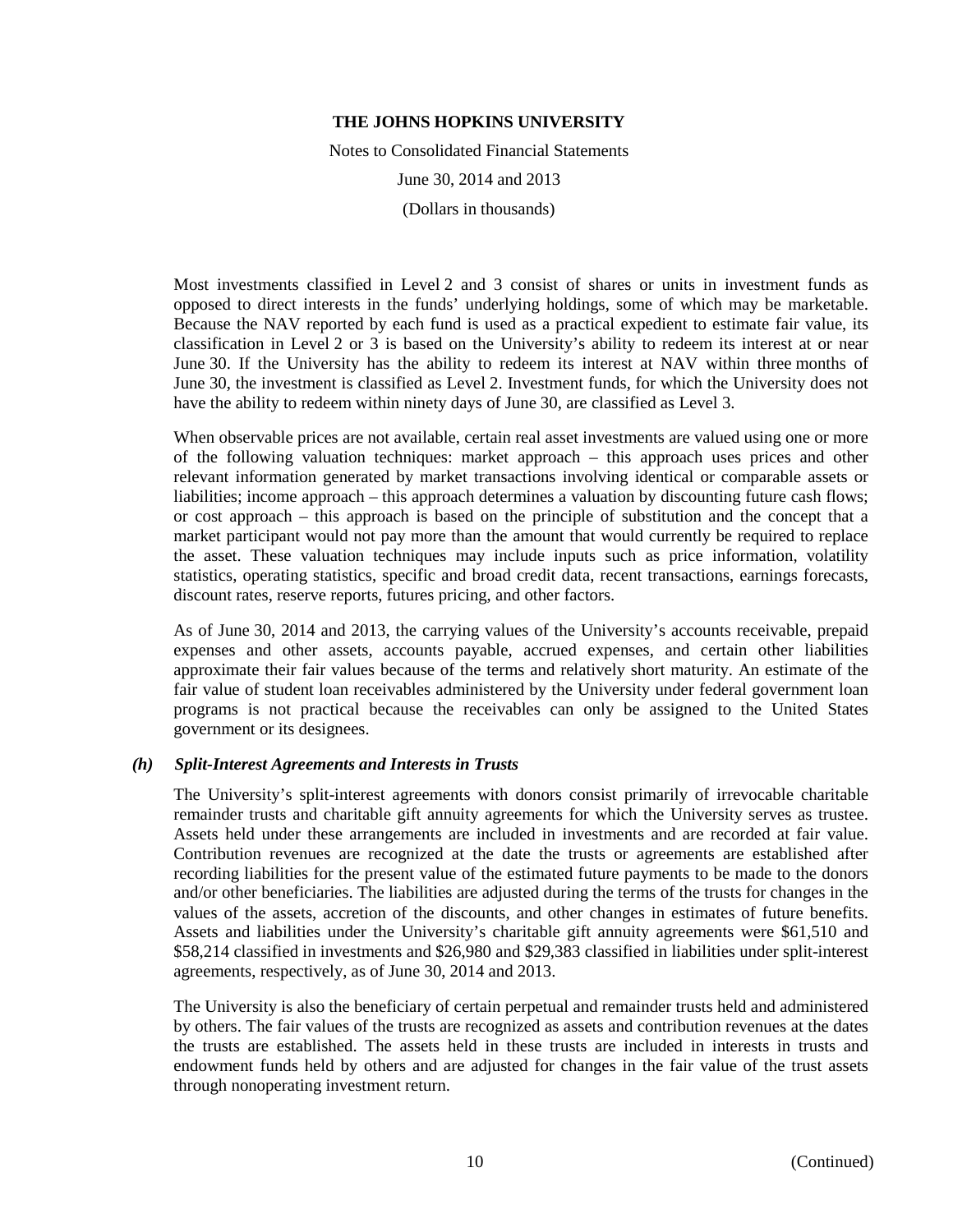Notes to Consolidated Financial Statements June 30, 2014 and 2013 (Dollars in thousands)

## *(i) Tuition and Fees Revenue and Student Financial Aid*

Student tuition and fees are recorded as revenue during the year the related academic services are rendered. Tuition and fees received in advance of services are recorded as other deferred revenues. The University provides financial aid to eligible students, generally in an "aid package" that includes loans, compensation under work-study programs, and/or grant and scholarship awards. The loans are provided primarily through programs of the United States government (including direct and guaranteed loan programs) under which the University is responsible only for certain administrative duties. The grants and scholarships include awards provided from gifts and grants from private donors, income earned on endowment funds restricted for student aid, and University funds.

## *(j) Sponsored Research Activities*

Revenues under grants, contracts, and similar agreements with sponsors are recognized as expenditures are incurred. These revenues include recoveries of facilities and administrative costs, which are generally determined as a negotiated or agreed-upon percentage of direct costs, with certain exclusions. Funds received from sponsors in advance of expenditures incurred are reported as sponsored research deferred revenues.

Approximately 75% and 80%, of receivables related to reimbursement of costs incurred under grants and contracts as of June 30, 2014 and 2013, respectively, were from agencies or departments of the United States government. There is no assurance that sponsored research activities can and will continue to be made at current levels.

## *(k) Clinical Services*

Clinical services revenues are recognized in the period in which services are rendered and are reported at the estimated net realizable amounts from patients, third-party payors, and others. Allowance is made for uncollectible accounts based primarily on past collection experience and analyses of outstanding receivables. Contractual allowances are estimated based on actual claims paid by third-party payors.

## *(l) Affiliated Institutions*

The University has separate administrative agreements for the exchange of services with the Hospital and other medical and educational institutions. Costs incurred by the University in providing services to these institutions and the related reimbursements are reported as operating expenses and revenues, respectively, in the appropriate classifications.

The University holds several endowment and similar funds, which are designated for purposes or activities that are carried out by the Hospital and The Johns Hopkins Hospital Endowment Fund Incorporated (JHHEFI). The assets of these funds are included in investments and the related income is paid to the Hospital and JHHEFI. The carrying values of the funds are adjusted for earnings from and changes in the fair values of the investments and distributions paid and are classified as liabilities on the balance sheets as endowment and similar funds held for others.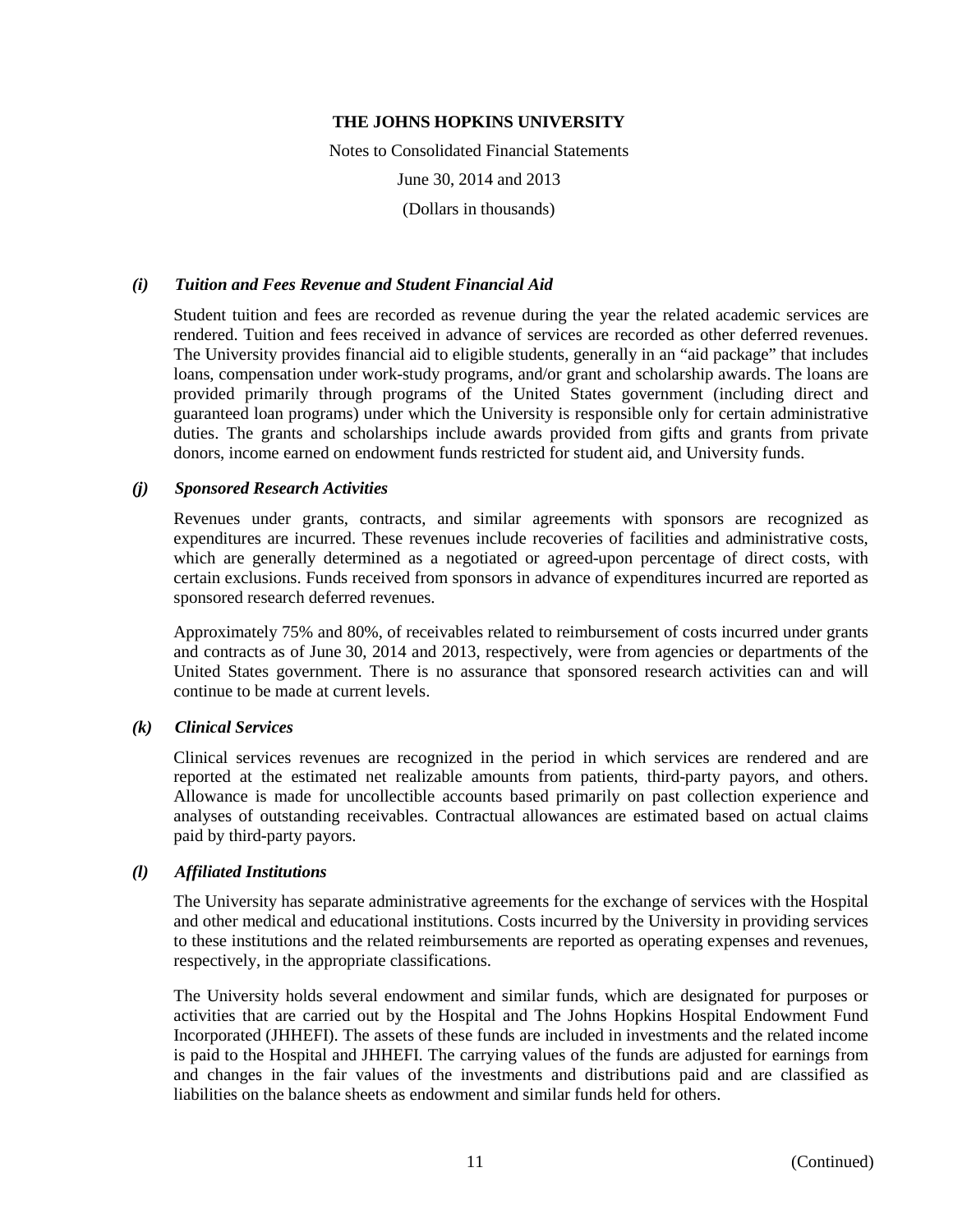Notes to Consolidated Financial Statements June 30, 2014 and 2013

(Dollars in thousands)

#### *(m) Auxiliary Enterprises*

Auxiliary enterprises, including residence halls, food service, parking, the press, and telecommunications, provide services to students, faculty, and staff. Fees for such services are recognized as revenue as the services are provided.

#### *(n) Insurance*

The University, together with other institutions, has formed captive insurance companies that arrange and provide professional liability, general liability, and property damage insurance for their shareholders. Defined portions of claims paid by these companies are self-insured. The University's claims liabilities are recognized as claims are incurred using actuarial studies based upon historical claims data, cost trends, and other actuarial estimates. Insurance expenses are recognized as operating expenses as incurred. In addition, the University is self-insured for certain other risks, primarily health and workers' compensation. Professional insurance liabilities associated with providing clinical services are reflected as gross claims on the balance sheets. In addition, medical malpractice insurance recoveries are also reported on the balance sheets as other assets. Accrued self-insurance liabilities aggregated \$63,000 and \$58,920 as of June 30, 2014 and 2013, respectively.

#### *(o) Refundable Advances from the United States Government*

Funds provided by the United States government under the Federal Perkins, Nursing and Health Professions Student Loan programs are loaned to qualified students, administered by the University, and may be reloaned after collections. These funds are ultimately refundable to the government and are included in other long-term liabilities. These advances totaled \$29,923 and \$29,821 as of June 30, 2014 and 2013, respectively.

## *(p) Income Taxes*

The University is qualified as a not-for-profit organization under Section  $501(c)(3)$  of the Internal Revenue Code, as amended. Accordingly, it is not subject to income taxes except to the extent it has taxable income from activities that are not related to its exempt purpose. The University annually reviews its tax positions and has determined that there are no material uncertain tax positions that require recognition in the financial statements.

#### *(q) Leases*

The University conducts certain operations in leased facilities, which have minimum lease obligations under noncancelable operating leases. Certain leases contain rent escalations, renewal options, and require payments for taxes, insurance, and maintenance. Rent expense is recognized in operations as incurred, except for escalating rents, which are recognized on a straight-line basis over the life of the lease.

The University also enters into lease agreements that are classified as capital leases. Buildings and equipment under capital leases are recorded at the lower of the net present value of the minimum lease payments or the value of the leased asset at the inception of the lease.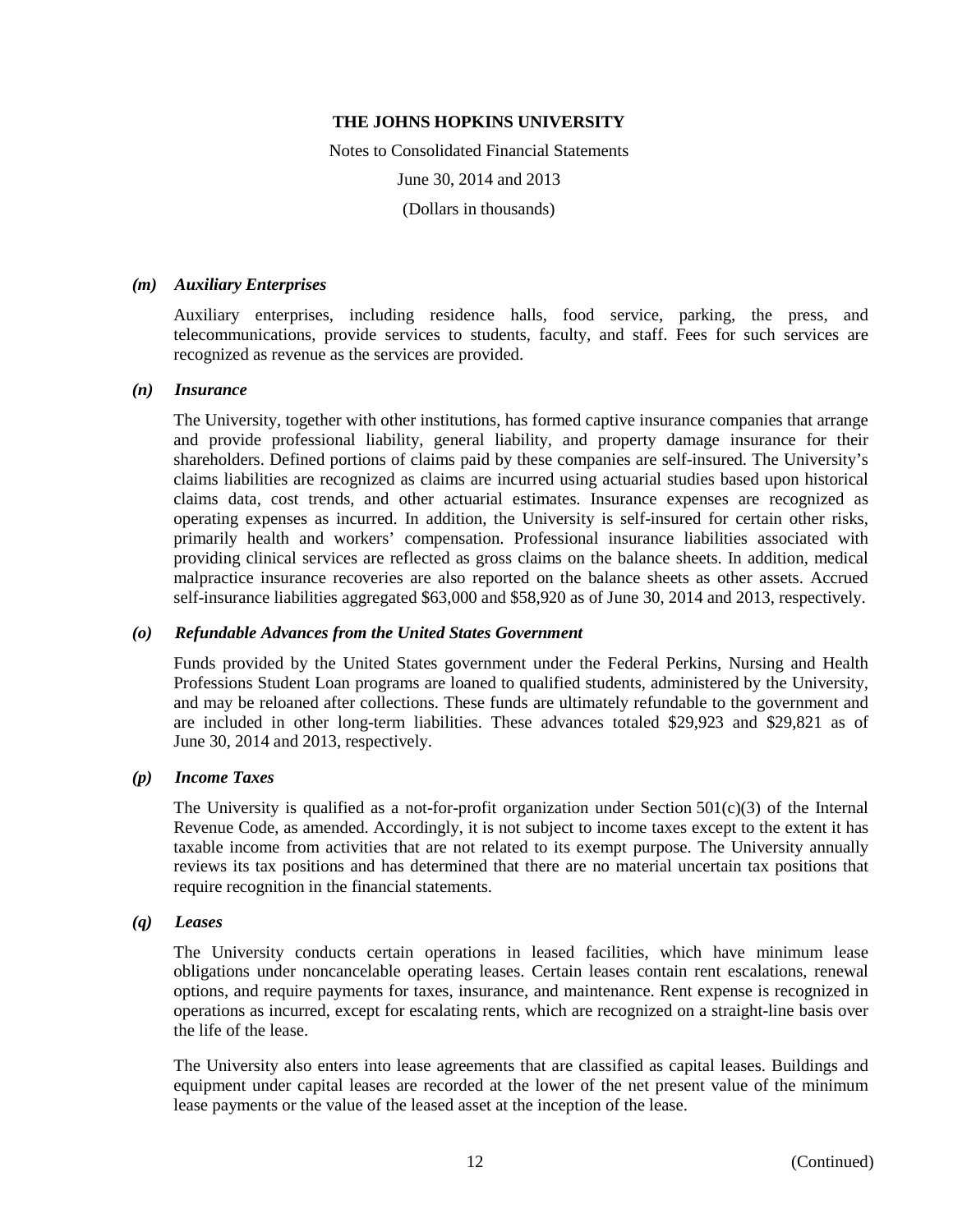Notes to Consolidated Financial Statements June 30, 2014 and 2013 (Dollars in thousands)

#### *(r) Derivative Financial Instruments*

The University and their external investment managers are authorized and do use specified derivative financial instruments in managing the assets under their control, subject to restrictions and limitations adopted by the Board of Trustees. The University uses interest rate swap agreements to manage interest rate risk associated with certain variable rate debt or to adjust its debt structure. Derivative financial instruments are measured at fair value and recognized in the balance sheets as assets or liabilities, with changes in fair value recognized in the statements of activities.

#### *(s) Deferred Compensation Plan*

The University maintains a deferred compensation plan for certain employees. As of June 30, 2014 and 2013, other investments, included in other assets on the consolidated balance sheets, represent investments held by the University under these deferred compensation agreements. Such amounts approximate the University's related liability to employees, which are included in other long-term liabilities.

## *(t) Statement of Cash Flows Supplemental Information*

Property and equipment additions included in accounts payable and accrued expenses from affiliates as of June 30, 2014 and 2013 were \$8,834 and \$12,366, respectively. Property acquired through capital lease obligations were \$14,926 during fiscal 2014. Assets transferred from affiliates in fiscal 2013 aggregated \$13,088.

## **(2) Applied Physics Laboratory**

The Applied Physics Laboratory (APL), located in Howard County, Maryland, was established during World War II with funding from the United States government. APL functions as a research facility and conducts research and development primarily in national defense and space sciences. The University owns and operates the facility and conducts research under a multiple task order contract with the United States Navy (the Navy Contract) and separate contracts with other government agencies. APL is organized as a Limited Liability Company (LLC), wholly owned by the University, and operating as a division of the University.

In accordance with an agreement between the United States government and the University, APL has been designated a national resource. Under the agreement, if the University determines that it can no longer sponsor APL or the Secretary of the Navy determines that the Navy can no longer contract with the University with respect to APL on mutually satisfactory terms, the University is required to establish a charitable trust to provide for the continued availability of the APL. The trust would be administered by five trustees and the corpus would consist of the University's interest in the APL facilities, including land to the extent necessary, and the balances in the University's APL stabilization, contingency, and research fund on the date the trust is established, less certain costs. Upon termination of the trust, the corpus, in whole or in part, as determined by the trustees would be returned to and held and used by the University for such educational or research purposes and in such manner as the trustees and University agree.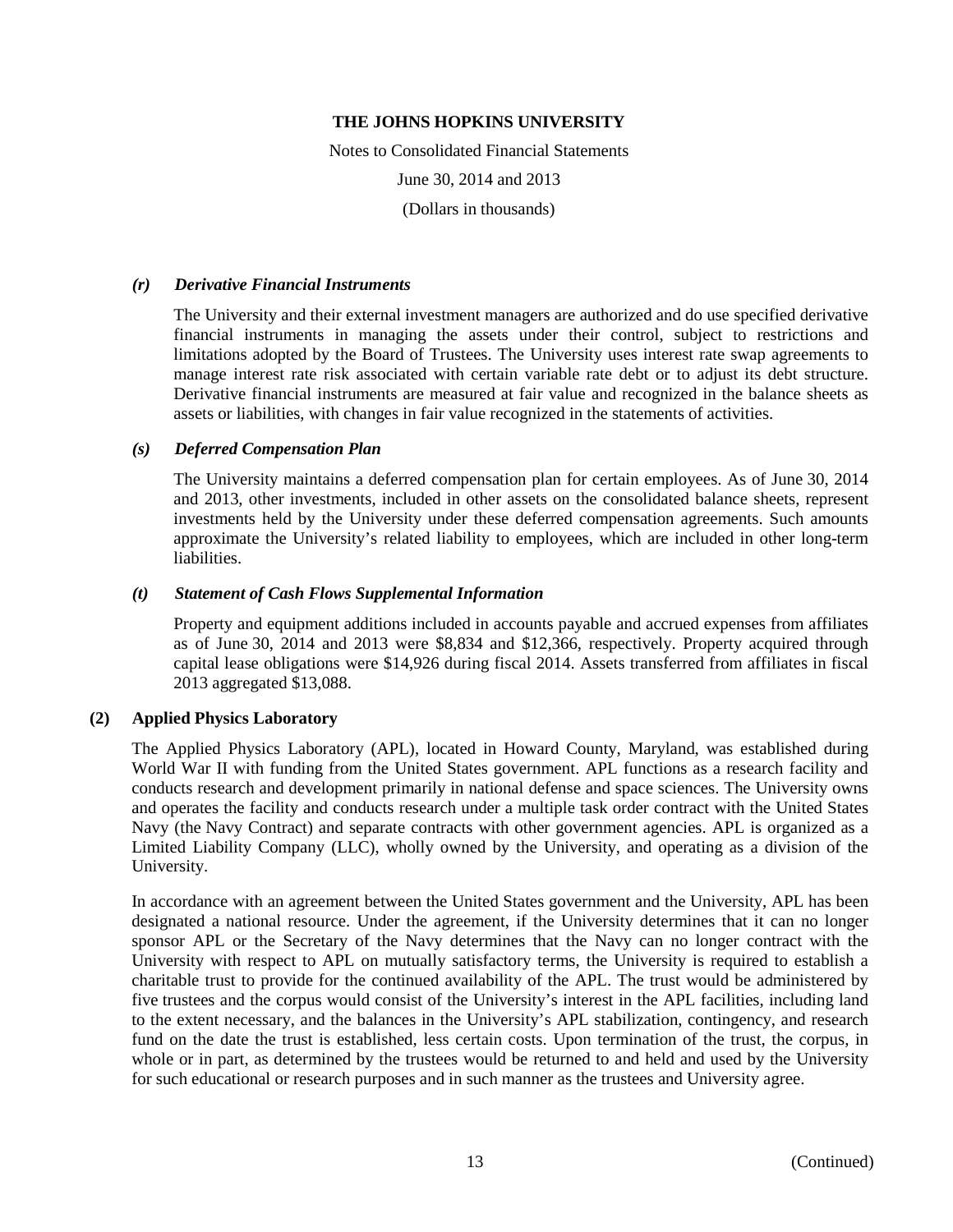Notes to Consolidated Financial Statements

June 30, 2014 and 2013

(Dollars in thousands)

The University works under an omnibus contract with the U.S. Navy. The most recent contract, which was signed in February 2013, provides for a five-year initial term ending in September 2017, plus a five-year renewal option, and establishes an aggregate purchase limit of \$4,900,000 over the ten-year contract period.

Approximately 78% and 15% of APL's revenues in both fiscal 2014 and 2013 were from the Department of Defense (primarily under the Navy Contract) and the National Aeronautics and Space Administration, respectively. Contract work includes evaluation and design of various types of missile systems and command, control, and communication systems, assessment of submarine technologies, design of space systems for precision tracking, location and navigation, and conduct of space experiments. The contracts define costs for which reimbursements may be received and provide a management fee to the University. The Navy Contract requires that a portion of the fees earned under the Navy Contract be retained and used for various APL-related purposes, including, among other things, working capital, capital projects and reserves at the APL.

#### **(3) Accounts Receivable**

Accounts receivable, net are summarized as follows as of June 30, 2014 and 2013:

|                                                                                                                                         |  | 2014                       | 2013                       |
|-----------------------------------------------------------------------------------------------------------------------------------------|--|----------------------------|----------------------------|
| Affiliated institutions, primarily the Hospital (note 11)<br><b>Students</b><br>Others                                                  |  | 21,617<br>13,575<br>40,107 | 25,343<br>12,842<br>49,668 |
| Total net of allowances of \$15,289 in 2014 and<br>\$5,782 in 2013                                                                      |  | 75,299                     | 87,853                     |
| Receivables for clinical professional fees, net of contractual<br>and bad debt allowances of \$116,921 in 2014<br>and \$112,455 in 2013 |  | 62,528                     | 55,822                     |
|                                                                                                                                         |  | 137.827                    | 143,675                    |

The mix of gross accounts receivable for clinical professional fees from patients and third-party payors consisted of the following as of June 30, 2014 and 2013: commercial third parties 44% and 43%, respectively; Medicare 21% and 20%, respectively; Medicaid 12% and 8%, respectively; Blue Cross/Blue Shield 9% and 9%, respectively; and patients 14% and 20%, respectively.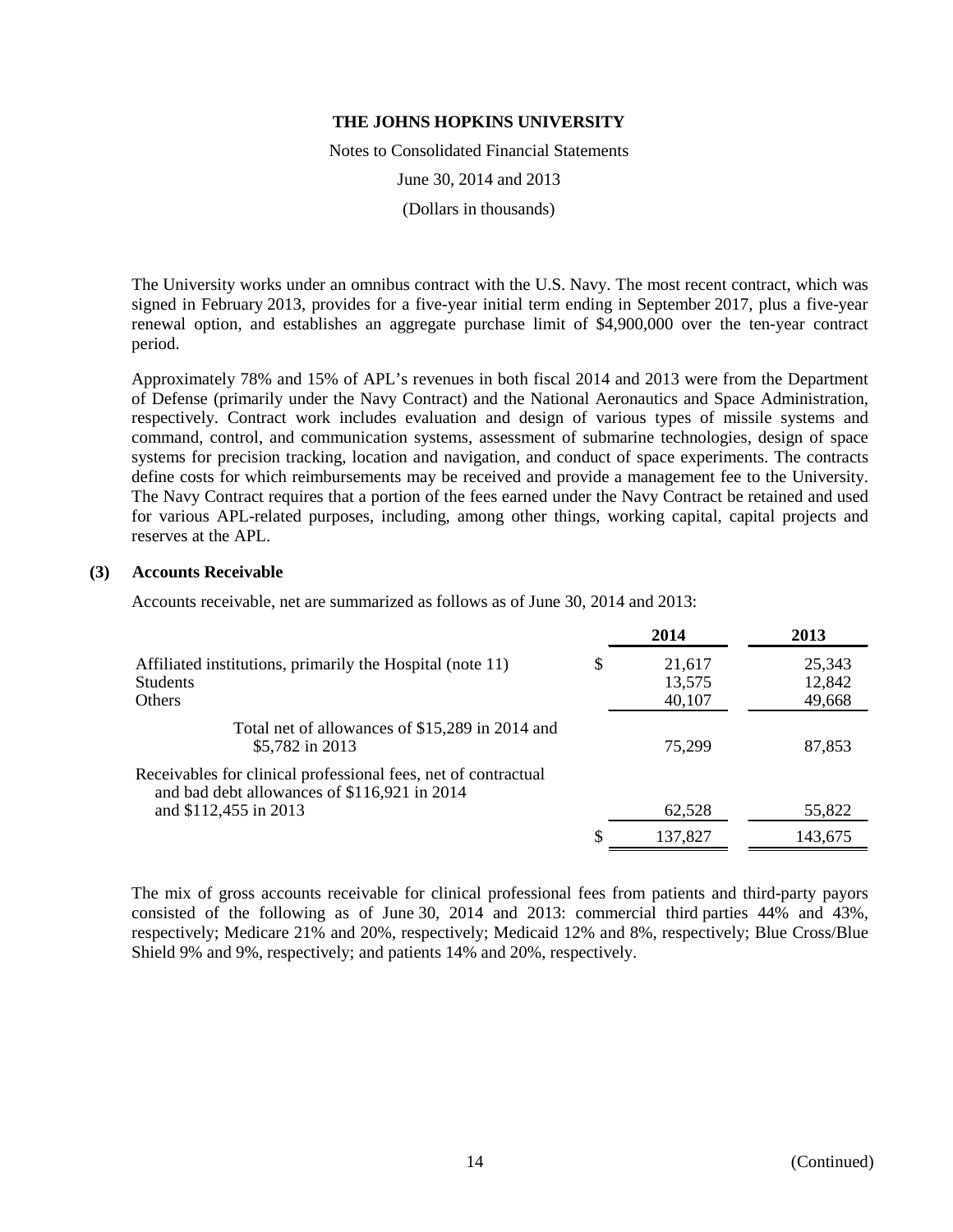Notes to Consolidated Financial Statements

June 30, 2014 and 2013

(Dollars in thousands)

### **(4) Contributions Receivable**

Contributions receivable, net, are summarized as follows as of June 30, 2014 and 2013:

|                                                                                                                         | 2014                             | 2013                       |
|-------------------------------------------------------------------------------------------------------------------------|----------------------------------|----------------------------|
| Unconditional promises scheduled to be collected in:<br>Less than one year<br>One year to five years<br>Over five years | \$<br>80,691<br>122,278<br>3,613 | 75,282<br>141,993<br>1,611 |
|                                                                                                                         | 206.582                          | 218,886                    |
| Less unamortized discount (interest ranging from 0.7% to<br>5.1%) and allowances for uncollectible contributions        | 16,154                           | 16,716                     |
|                                                                                                                         | 190,428                          | 202,170                    |

As of June 30, 2014 and 2013, 38% and 44%, respectively, of the gross contributions receivable were due from ten donors. Approximately 55% and 39% of contribution revenues for fiscal 2014 and 2013, respectively, were from ten donors. As of June 30, 2014, the University had also been informed of bequest intentions and conditional promises to give aggregating in excess of \$600,000 which have not been recognized as assets or revenues. If received, these gifts will generally be restricted for specific purposes stipulated by the donors, primarily endowments for faculty support, scholarships, or general operating support of a particular department or division of the University.

#### **(5) Investments and Investment Return**

The overall investment objective of the University is to invest its assets in a prudent manner that will achieve a long-term rate of return sufficient to fund a portion of its annual operating activities and increase investment value after inflation. The University diversifies its investments among various asset classes incorporating multiple strategies and managers. The Committee on Investments of the Board of Trustees oversees the University's investment program in accordance with established guidelines, which cover asset allocation and performance objectives and impose various restrictions and limitations on the managers. These restrictions and limitations are specific to each asset classification and cover concentrations of market risk (at both the individual issuer and industry group levels), credit quality of fixed-income and short-term investments, use of derivatives, investments in foreign securities, and various other matters. The managers may make use of exchange-traded interest rate futures contracts, forward currency contracts, and other derivative instruments.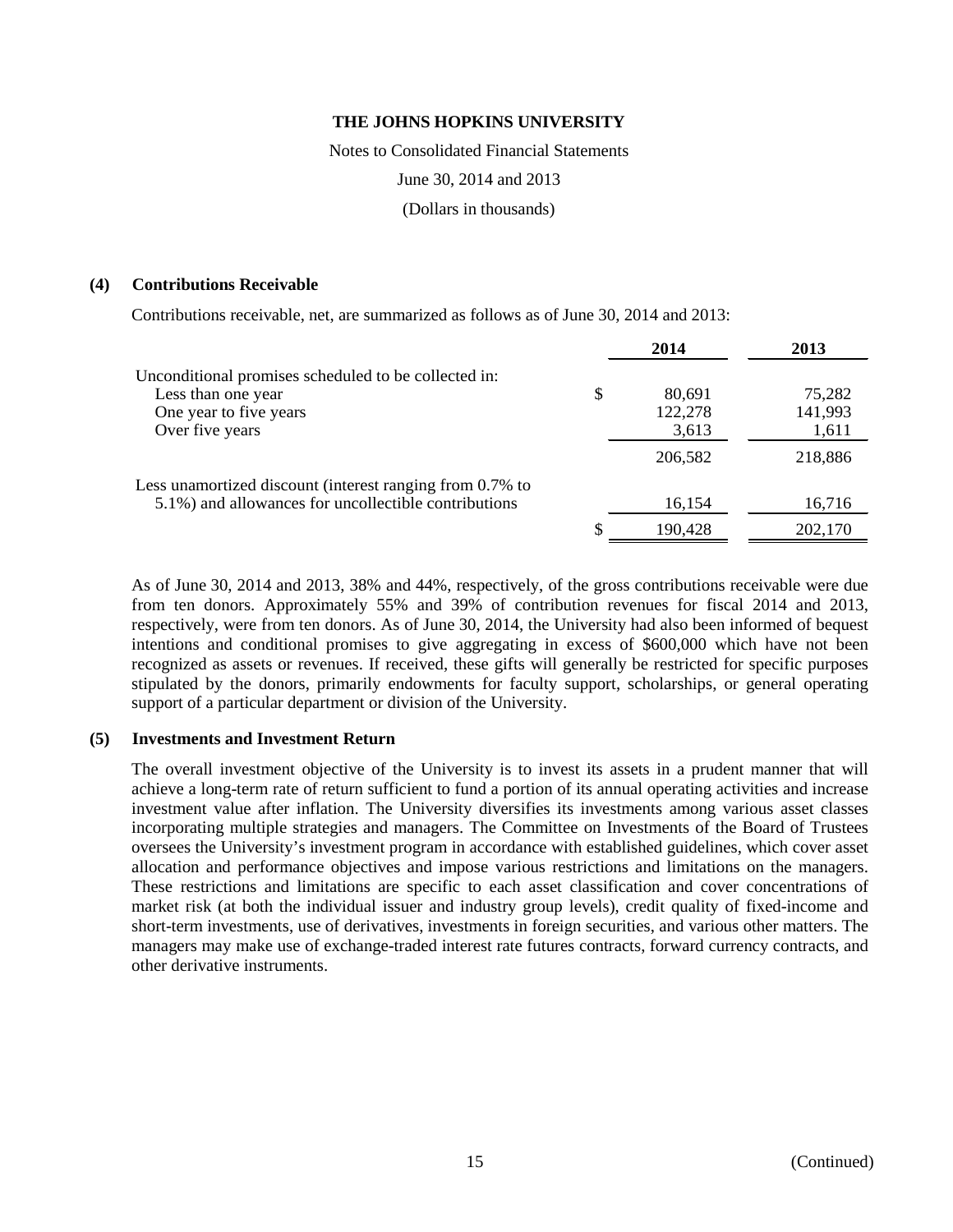Notes to Consolidated Financial Statements

June 30, 2014 and 2013

(Dollars in thousands)

Investments are summarized as follows as of June 30, 2014 and 2013:

|                                                                                                                                                                                                                                                          | 2014                                                                                                    | 2013                                                                                            |
|----------------------------------------------------------------------------------------------------------------------------------------------------------------------------------------------------------------------------------------------------------|---------------------------------------------------------------------------------------------------------|-------------------------------------------------------------------------------------------------|
| Operating investments<br>Investments                                                                                                                                                                                                                     | \$<br>883,872<br>4,311,815                                                                              | 825,581<br>3,787,627                                                                            |
|                                                                                                                                                                                                                                                          | 5,195,687                                                                                               | 4,613,208                                                                                       |
| Cash and cash equivalents<br>United States government and agency obligations<br>Debt securities<br>United States equities<br>International equities<br>Private equity and venture capital<br>Real estate<br>Natural resources<br>Marketable alternatives | \$<br>471,432<br>909,927<br>271,306<br>445,064<br>1,006,347<br>637,911<br>372,469<br>379,737<br>701,494 | 158,891<br>822,437<br>305,225<br>471,160<br>818,361<br>552,228<br>411,503<br>328,527<br>744,876 |
|                                                                                                                                                                                                                                                          | 5,195,687                                                                                               | 4,613,208                                                                                       |

The following table summarizes the University's investments as of June 30, 2014 and 2013 for which NAV was used as a practical expedient to estimate fair value:

|                                    | <b>Fair value determined</b><br>using NAV |           | <b>Unfunded</b><br>commitments |         | <b>Redemption</b><br>frequency             | Redemption<br>notice period |
|------------------------------------|-------------------------------------------|-----------|--------------------------------|---------|--------------------------------------------|-----------------------------|
|                                    | 2014                                      | 2013      | 2014                           | 2013    | 2014                                       | 2014                        |
| International equities             | \$<br>829,002                             | 686,866   |                                |         | 89% Monthly<br>4% Quarterly<br>7% Annually | to 120 days                 |
| Private equity and venture capital | 637,911                                   | 552,228   | 300,955                        | 261,803 | N/A                                        | N/A                         |
| Real estate                        | 247,836                                   | 212,200   | 172,855                        | 149.081 | N/A                                        | N/A                         |
| Natural resources                  | 379,737                                   | 328,527   | 103.144                        | 135,311 | N/A                                        | N/A                         |
| Marketable alternatives            | 701,494                                   | 744.876   | 70,281                         | 68,610  | See chart below                            | 14 to 180 days              |
|                                    | \$<br>2,795,980                           | 2.524.697 | 647,235                        | 614,805 |                                            |                             |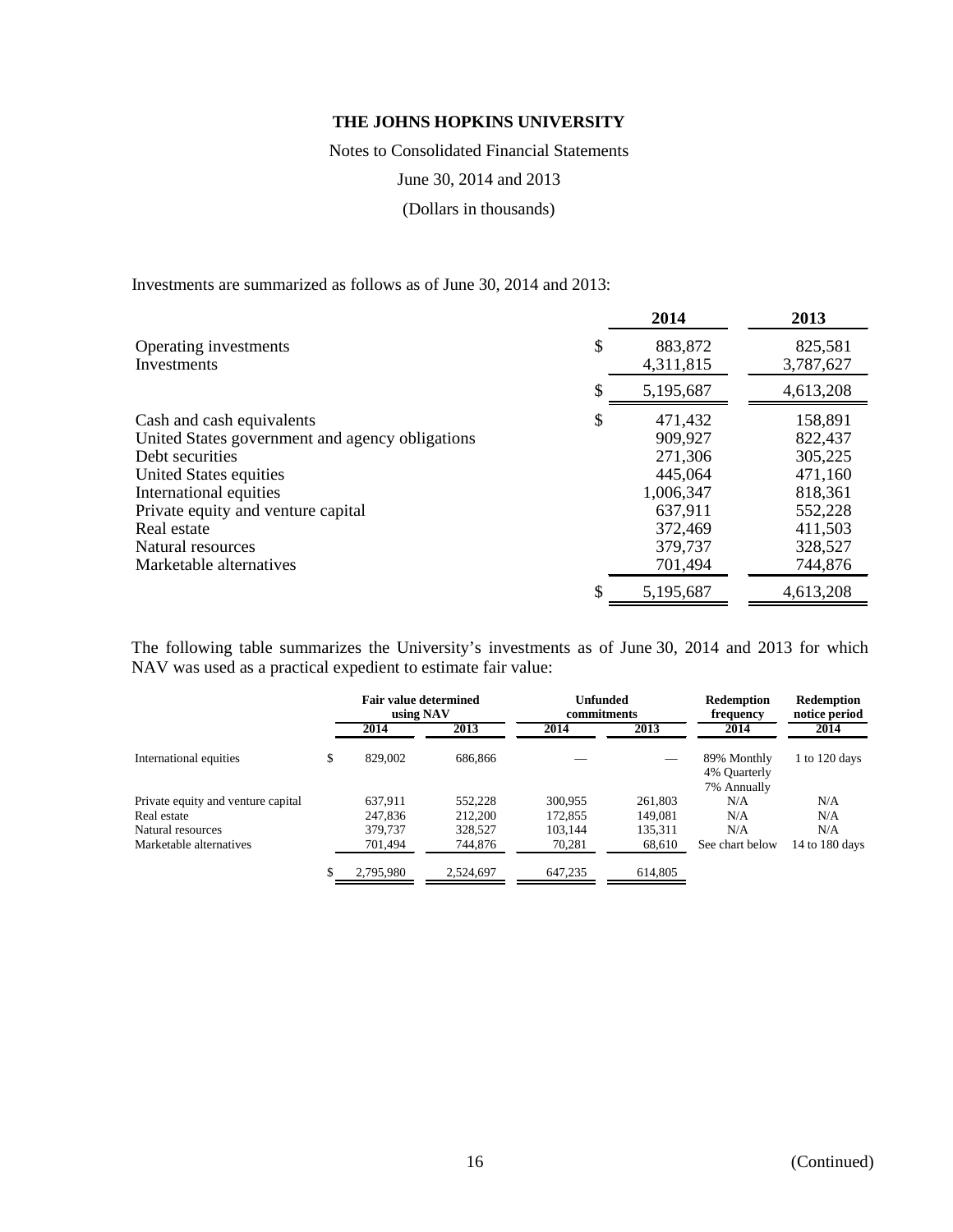Notes to Consolidated Financial Statements

June 30, 2014 and 2013

(Dollars in thousands)

Marketable alternatives have the following redemption periods as of June 30, 2014 and 2013:

|                                                 |    | 2014    | 2013    |
|-------------------------------------------------|----|---------|---------|
| Quarterly redemptions                           | \$ | 81,077  | 52,535  |
| Annual redemptions                              |    | 179,931 | 222,765 |
| Quarterly or annual over $1 -$ to 3-year period |    | 155,377 | 196,269 |
| Rolling 3-year redemption                       |    | 89,230  | 60,715  |
| Drawdown funds over 10-year period              |    | 195,879 | 212,592 |
|                                                 | S  | 701.494 | 744,876 |
|                                                 |    |         |         |

Information with respect to investee strategies and redemptions for those investments in funds whose fair value is estimated based upon reported NAVs follow.

**International equities**: This includes commingled funds that invest in publicly traded common stock of developed and emerging market companies. One fund offers annual liquidity while all other funds allow monthly or quarterly redemptions with various notice requirements ranging from 1 to 120 days.

**Private equity and venture capital**: This includes funds making investments in leveraged buyouts of both public and private companies, as well as investments in venture capital, growth-stage investing, and distressed debt. These are limited partnerships where distributions are made to investors through the liquidation of the underlying assets. It is expected to take up to 10 years to fully distribute those assets.

**Natural resources**: This includes limited partnerships making investments in oil and gas, timber, agriculture, minerals, and other commodities. These investments make distributions to investors through the liquidation of the underlying assets. It is expected to take up to 15 years to fully distribute those assets.

**Real estate**: This includes limited partnerships making investments in real estate. These investments make distributions to investors through the liquidation of underlying assets. It is expected to take up to 15 years to fully distribute these assets.

**Marketable alternatives**: This includes multistrategy, credit and distressed debt, relative value, and event-driven funds in hedge fund and drawdown formats. Hedge funds have various redemption periods as summarized in the table above, with notice requirements ranging from 14 to 180 days. Drawdown funds are limited partnerships where distributions are made to investors through the liquidation of the underlying assets. It is expected to take up to 10 years to fully distribute these drawdown funds.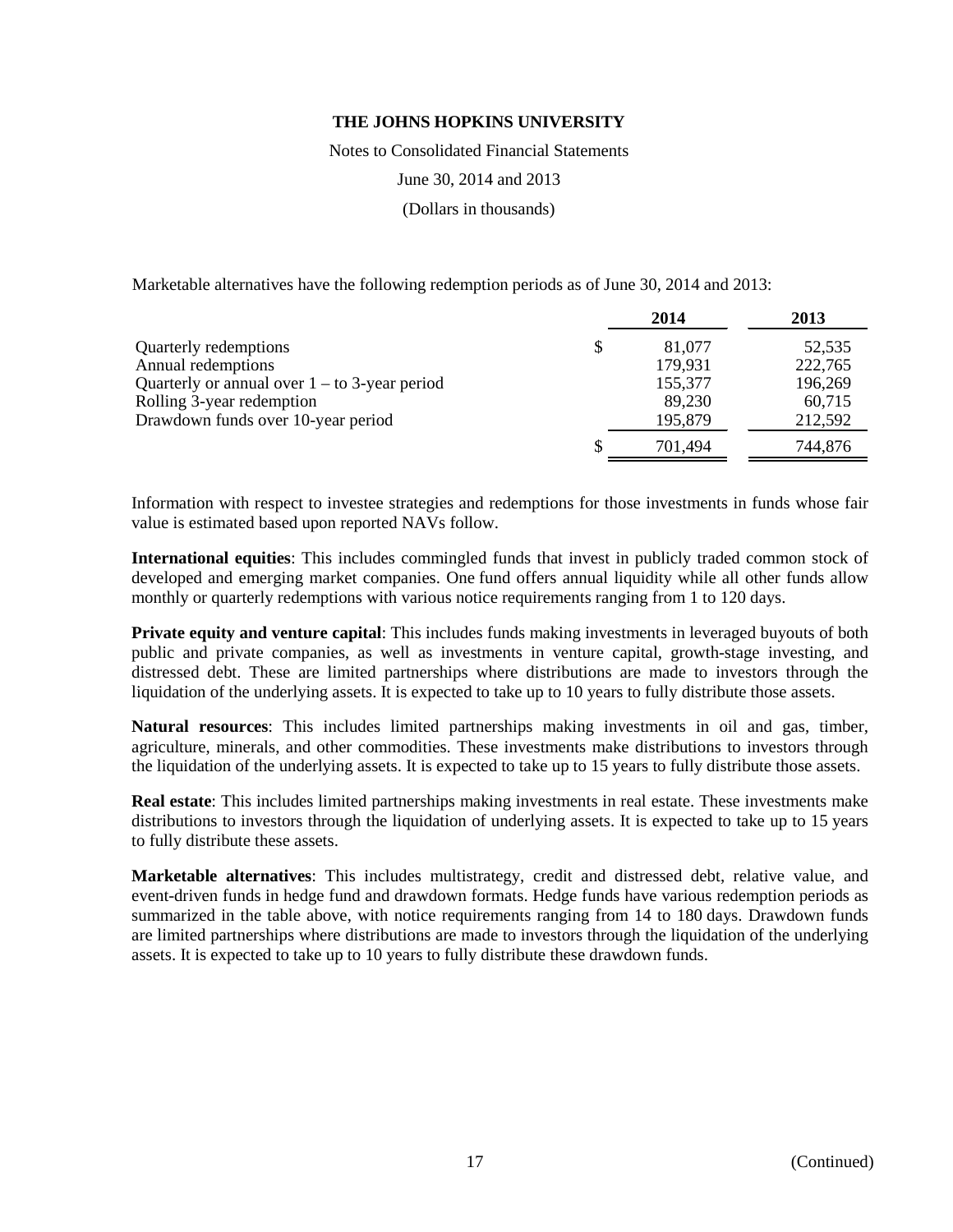Notes to Consolidated Financial Statements

June 30, 2014 and 2013

(Dollars in thousands)

Investment return is summarized as follows for the years ended June 30, 2014 and 2013:

|                                                            | 2014         | 2013      |
|------------------------------------------------------------|--------------|-----------|
| Dividend and interest income                               | \$<br>96,893 | 56,296    |
| Net realized and unrealized gains                          | 477,626      | 324,516   |
| External investment management fees and expenses           | (33,576)     | (22, 245) |
| Change in value of interests in trusts and endowment funds |              |           |
| held by others                                             | 5,781        | 4,483     |
|                                                            | 546,724      | 363,050   |

Investment return is classified in the statements of activities as follows for the years ended June 30, 2014 and 2013:

|                                       | 2014          | 2013    |
|---------------------------------------|---------------|---------|
| Unrestricted net assets:              |               |         |
| Operating, including endowment payout | \$<br>150,741 | 145,915 |
| Nonoperating                          | 134,151       | 80,415  |
| Temporarily restricted net assets     | 247,977       | 117,952 |
| Permanently restricted net assets     | 13,855        | 18,768  |
|                                       | 546.724       | 363,050 |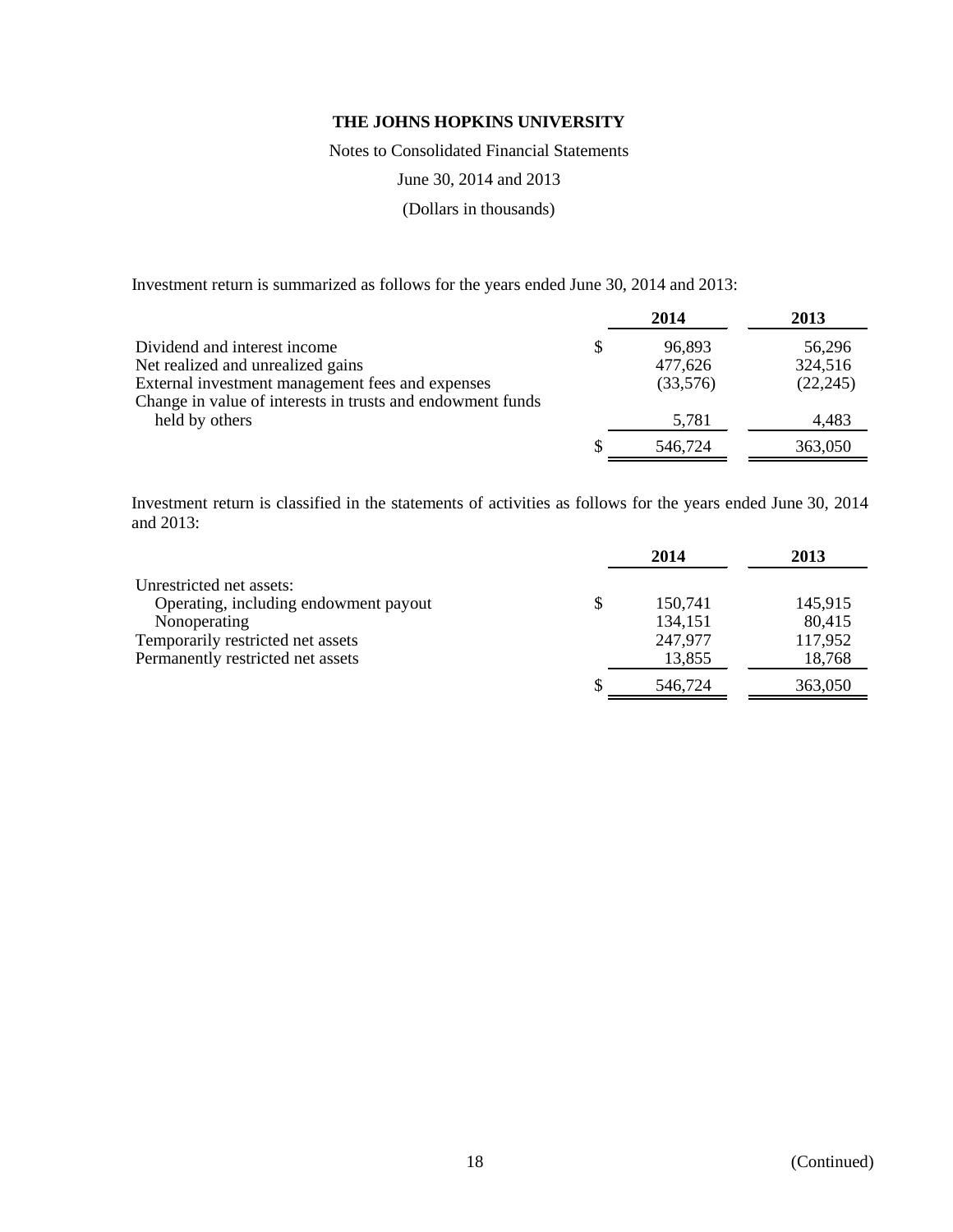Notes to Consolidated Financial Statements

June 30, 2014 and 2013

(Dollars in thousands)

## **(6) Fair Value Measurements**

The following table presents assets and liabilities that are measured at fair value on a recurring basis as of June 30, 2014:

|                                                           |               | <b>Fair value</b><br>as of<br><b>June 30,</b><br>2014 | Level 1   | Level 2   | Level 3   |
|-----------------------------------------------------------|---------------|-------------------------------------------------------|-----------|-----------|-----------|
| Assets:                                                   |               |                                                       |           |           |           |
| Operating investments:                                    |               |                                                       |           |           |           |
| United States government                                  |               |                                                       |           |           |           |
| and agency obligations                                    | $\mathcal{S}$ | 635,510                                               | 635,510   |           |           |
| Debt securities                                           |               | 248,362                                               | 80,649    | 167,713   |           |
| Total operating                                           |               |                                                       |           |           |           |
| investments                                               |               | 883,872                                               | 716,159   | 167,713   |           |
|                                                           |               |                                                       |           |           |           |
| Investments:                                              |               |                                                       |           |           |           |
| Cash and cash equivalents<br>United States government and |               | 471,432                                               | 471,432   |           |           |
| agency obligations                                        |               | 274,417                                               | 274,417   |           |           |
| Debt securities                                           |               | 22,944                                                | 22,944    |           |           |
| <b>United States equities</b>                             |               | 445,064                                               | 445,064   |           |           |
| International equities                                    |               | 1,006,347                                             | 177,344   | 773,594   | 55,409    |
| Private equity and venture                                |               |                                                       |           |           |           |
| capital                                                   |               | 637,911                                               |           |           | 637,911   |
| Real estate                                               |               | 372,469                                               | 18,103    |           | 354,366   |
| Natural resources                                         |               | 379,737                                               |           |           | 379,737   |
| Marketable alternatives                                   |               | 701,494                                               |           | 81,077    | 620,417   |
| Total investments                                         |               | 4,311,815                                             | 1,409,304 | 854,671   | 2,047,840 |
| Other assets:                                             |               |                                                       |           |           |           |
| Deferred compensation assets                              |               | 95,217                                                | 95,217    |           |           |
| Interests in trusts and                                   |               |                                                       |           |           |           |
| endowment funds held by                                   |               |                                                       |           |           |           |
| others                                                    |               | 114,337                                               |           | 82,280    | 32,057    |
| <b>Total assets</b>                                       | \$            | 5,405,241                                             | 2,220,680 | 1,104,664 | 2,079,897 |
| Liabilities:                                              |               |                                                       |           |           |           |
| Interest rate swaps                                       | \$            | 19,028                                                |           | 19,028    |           |
| Obligations under deferred                                |               |                                                       |           |           |           |
| compensation agreements                                   |               | 94,399                                                |           | 94,399    |           |
| Endowment and similar funds                               |               |                                                       |           |           |           |
| held for others                                           |               | 585,120                                               |           |           | 585,120   |
| Total liabilities                                         | \$            | 698,547                                               |           | 113,427   | 585,120   |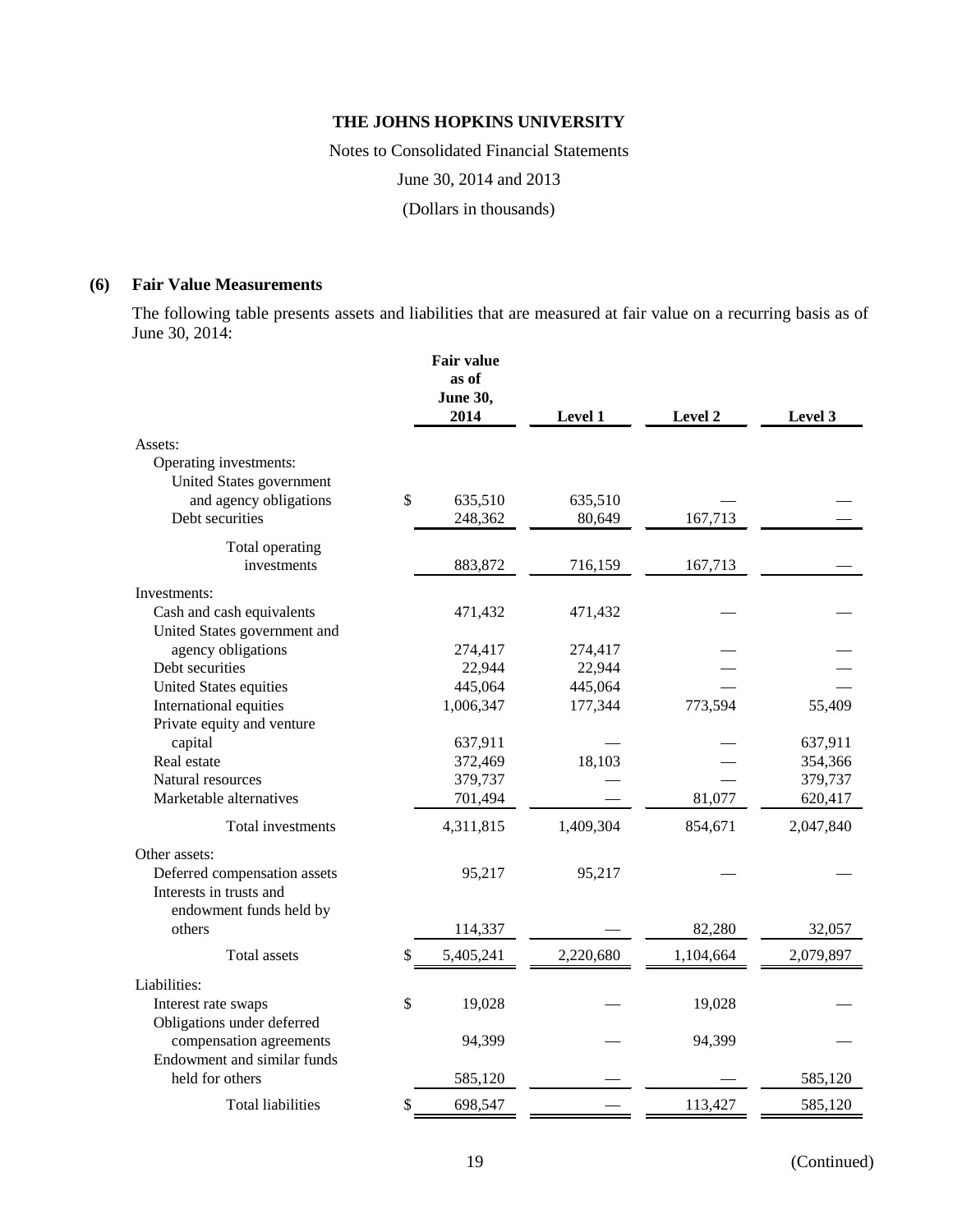Notes to Consolidated Financial Statements

June 30, 2014 and 2013

(Dollars in thousands)

The following table presents assets and liabilities that are measured at fair value on a recurring basis as of June 30, 2013:

|                               | <b>Fair value</b> |           |         |           |
|-------------------------------|-------------------|-----------|---------|-----------|
|                               | as of             |           |         |           |
|                               | <b>June 30,</b>   |           |         |           |
|                               | 2013              | Level 1   | Level 2 | Level 3   |
| Assets:                       |                   |           |         |           |
| Operating investments:        |                   |           |         |           |
| United States government      |                   |           |         |           |
| and agency obligations        | \$<br>541,056     | 541,056   |         |           |
| Debt securities               | 284,525           | 102,569   | 181,956 |           |
| Total operating               |                   |           |         |           |
| investments                   | 825,581           | 643,625   | 181,956 |           |
| Investments:                  |                   |           |         |           |
| Cash and cash equivalents     | 158,891           | 158,891   |         |           |
| United States government and  |                   |           |         |           |
| agency obligations            | 281,381           | 281,381   |         |           |
| Debt securities               | 20,700            | 20,700    |         |           |
| <b>United States equities</b> | 471,160           | 471,160   |         |           |
| International equities        | 818,361           | 131,495   | 640,211 | 46,655    |
| Private equity and venture    |                   |           |         |           |
| capital                       | 552,228           |           |         | 552,228   |
| Real estate                   | 411,503           | 15,953    |         | 395,550   |
| Natural resources             | 328,527           |           |         | 328,527   |
| Marketable alternatives       | 744,876           |           | 52,535  | 692,341   |
| Total investments             | 3,787,627         | 1,079,580 | 692,746 | 2,015,301 |
| Other assets:                 |                   |           |         |           |
| Deferred compensation assets  | \$<br>87,110      | 87,110    |         |           |
| Deposits with bond trustees   | 431               | 431       |         |           |
| Interests in trusts and       |                   |           |         |           |
| endowment funds held by       |                   |           |         |           |
| others                        | 105,501           |           | 77,094  | 28,407    |
| <b>Total assets</b>           | \$<br>4,806,250   | 1,810,746 | 951,796 | 2,043,708 |
|                               |                   |           |         |           |
| Liabilities:                  |                   |           |         |           |
| Interest rate swaps           | \$<br>20,123      |           | 20,123  |           |
| Obligations under deferred    |                   |           |         |           |
| compensation agreements       | 86,114            |           | 86,114  |           |
| Endowment and similar funds   |                   |           |         |           |
| held for others               | 519,624           |           |         | 519,624   |
| Total liabilities             | \$<br>625,861     |           | 106,237 | 519,624   |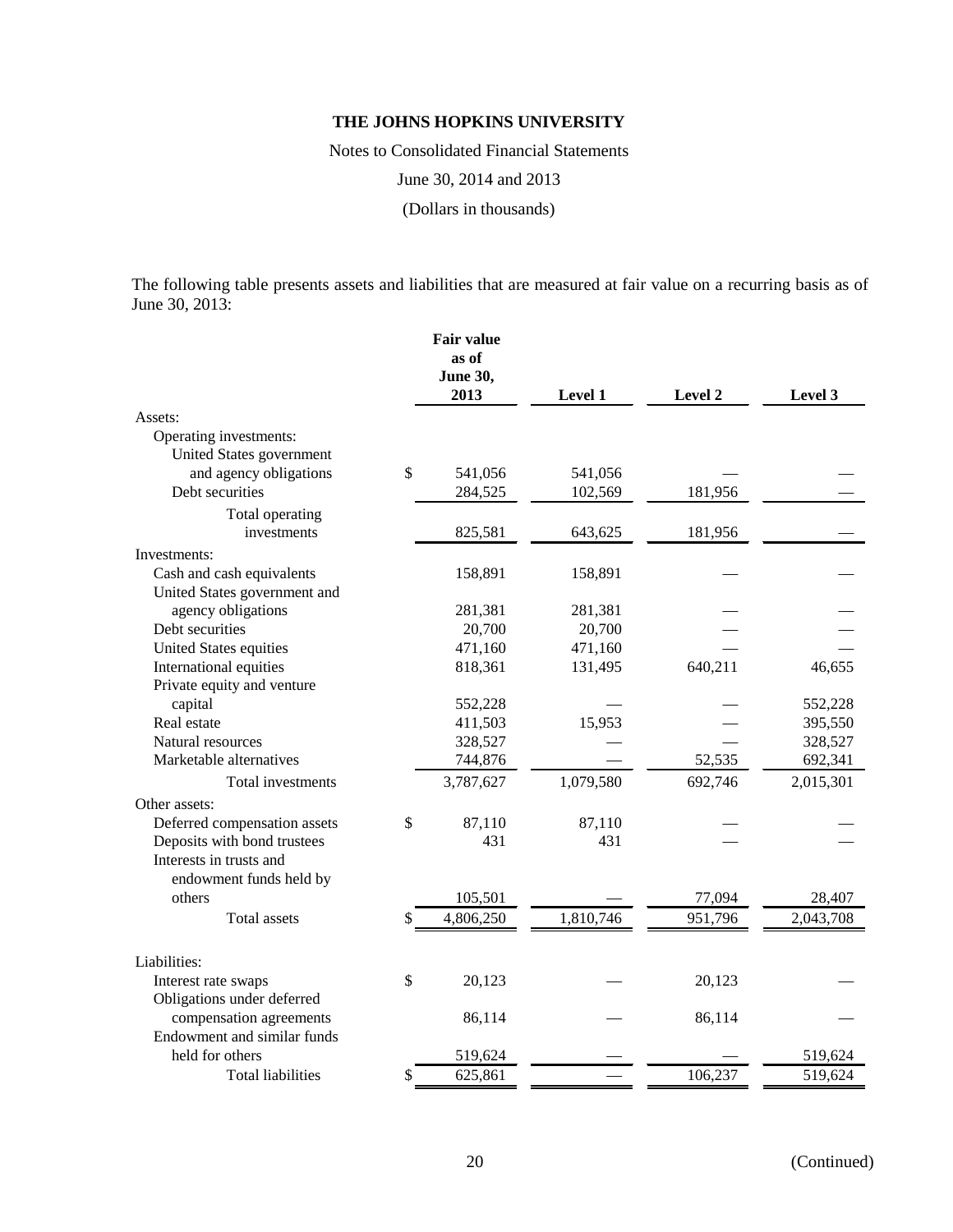Notes to Consolidated Financial Statements

June 30, 2014 and 2013

(Dollars in thousands)

The methods and assumptions used to estimate the fair value of assets are defined in note 1g. The methods and assumptions used to estimate the fair value of interest rate swap liabilities are defined in note 8h. The fair value of the obligations under deferred compensation agreements is equal to the fair value of the other investment assets, which are determined using quoted market prices. The fair value of the endowment and similar funds held by others is determined using the estimated per share price of the Endowment Investment Pool (EIP) at the reporting date multiplied by the number of shares in the EIP held by others.

The following tables present the University's activity for Level 3 assets and liabilities measured at fair value on a recurring basis for the years ended June 30, 2014 and 2013:

|                                                          | <b>International</b><br>equities | Private<br>equity<br>and venture<br>capital | Real<br>estate | <b>Natural</b><br>resources | Marketable<br>alternatives | <b>Interests in</b><br>trusts and<br>endowments<br>held by<br>others | <b>Endowment</b><br>and similar<br>funds held<br>for others |
|----------------------------------------------------------|----------------------------------|---------------------------------------------|----------------|-----------------------------|----------------------------|----------------------------------------------------------------------|-------------------------------------------------------------|
| Assets:                                                  |                                  |                                             |                |                             |                            |                                                                      |                                                             |
| Balance as of June 30, 2012 \$<br>Transfers from Level 2 |                                  | 538,002                                     | 350,274        | 292,035                     | 653,682                    | 27,121                                                               | 480,629                                                     |
| to Level 3<br>Dividend and interest                      | 29,466                           |                                             |                |                             |                            |                                                                      |                                                             |
| income<br>Net realized and                               |                                  | 11,102                                      | 5,143          | 6,021                       | 3,208                      |                                                                      |                                                             |
| unrealized gains                                         | 7,189                            | 67,920                                      | 37,371         | 4,295                       | 104,288                    | 1,286                                                                | 55,923                                                      |
| Purchases and calls                                      | 10,000                           | 67,725                                      | 47,022         | 44,893                      | 70,463                     |                                                                      | 53                                                          |
| Sales and distributions                                  |                                  | (132, 521)                                  | (44,260)       | (18, 717)                   | (139,300)                  |                                                                      | (16,981)                                                    |
| Balance as of June 30, 2013                              | 46,655                           | 552,228                                     | 395,550        | 328,527                     | 692,341                    | 28,407                                                               | 519,624                                                     |
| Transfers from Level 3<br>to Level 2                     |                                  |                                             |                |                             | (57,796)                   |                                                                      |                                                             |
| Dividend and interest                                    |                                  |                                             |                |                             |                            |                                                                      |                                                             |
| income                                                   |                                  | 7,768                                       | 5,063          | 34,351                      | 23,100                     |                                                                      |                                                             |
| Net realized and                                         |                                  |                                             |                |                             |                            |                                                                      |                                                             |
| unrealized gains                                         | 8,754                            | 146,450                                     | 27,970         | 18,561                      | 66,405                     | 3,650                                                                | 82,734                                                      |
| Purchases and calls                                      |                                  | 75,434                                      | 46,686         | 50,194                      | 43,938                     |                                                                      | 2,256                                                       |
| Sales and distributions                                  |                                  | (143,969)                                   | (120, 903)     | (51, 896)                   | (147, 571)                 |                                                                      | (19, 494)                                                   |
| Balance as of June 30, 2014 \$                           | 55,409                           | 637,911                                     | 354,366        | 379,737                     | 620,417                    | 32,057                                                               | 585,120                                                     |

For the years ended June 30, 2014 and 2013, the University did not have any transfers between fair value Levels 1 and 2. During 2014, transfers from Level 3 to Level 2 were the result of liquidity changes and the investments are redeemable within 90 days of June 30, 2014. As of June 30, 2013, investments that were no longer redeemable within 90 days after year-end were transferred from Level 2 to Level 3.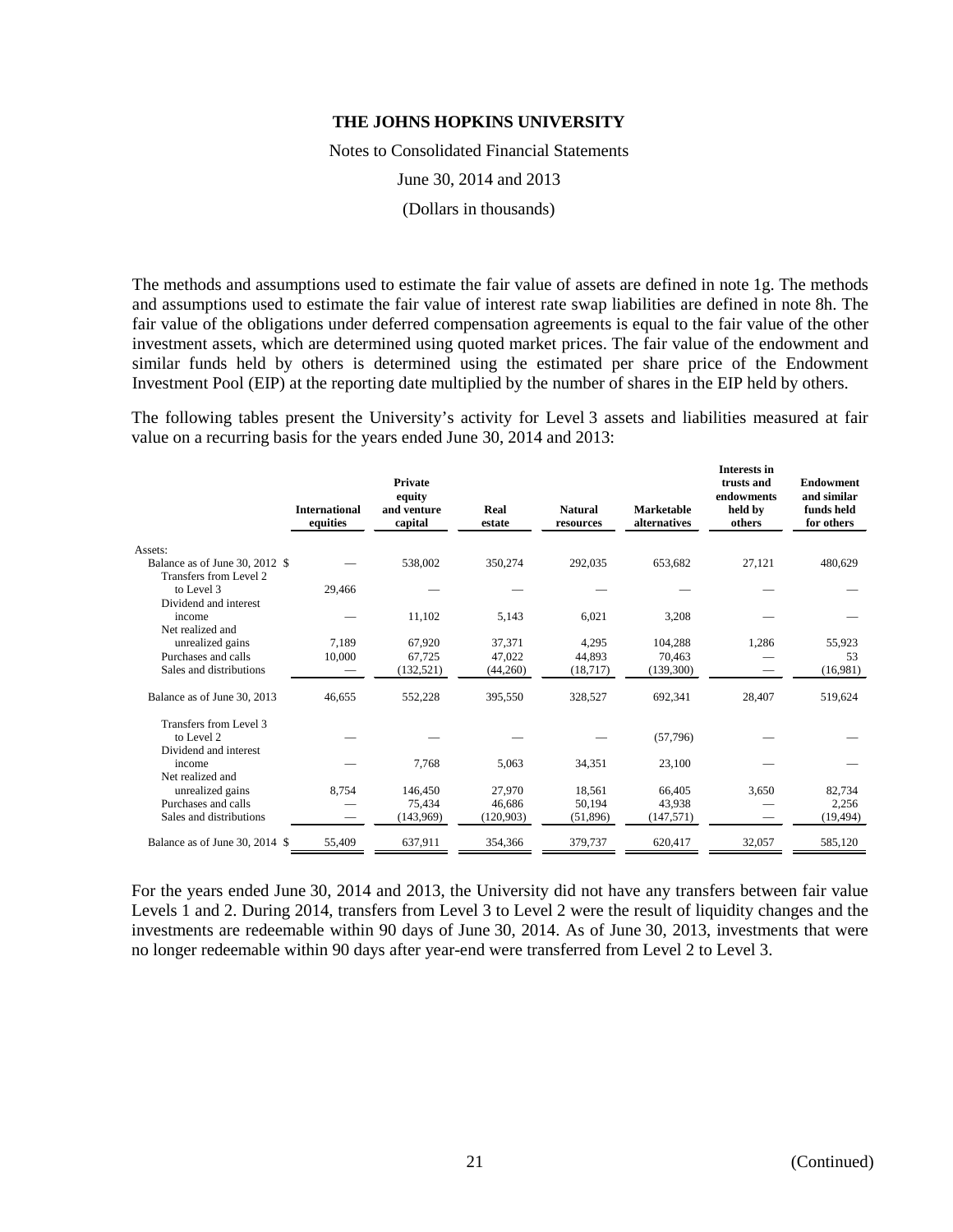Notes to Consolidated Financial Statements

June 30, 2014 and 2013

(Dollars in thousands)

## **(7) Property and Equipment**

Property and equipment, net, are summarized as follows as of June 30, 2014 and 2013:

|                                      | 2014            | 2013      | <b>Range of</b><br>useful lives |
|--------------------------------------|-----------------|-----------|---------------------------------|
| Land                                 | \$<br>76,294    | 76,324    | N/A                             |
| Land improvements                    | 92,424          | 86,339    | 15 years                        |
| Buildings and leasehold improvements | 2,958,577       | 2,867,472 | $10-40$ years                   |
| Equipment                            | 811,369         | 781,407   | $7-15$ years                    |
| Capitalized software costs           | 116,206         | 114,718   | $3-10$ years                    |
| Library collections                  | 269,429         | 254,856   | 25 years                        |
| Construction in progress             | 77,949          | 99,172    | N/A                             |
|                                      | 4,402,248       | 4,280,288 |                                 |
| Less accumulated depreciation and    |                 |           |                                 |
| amortization                         | 2,328,590       | 2,164,251 |                                 |
|                                      | \$<br>2,073,658 | 2,116,037 |                                 |

## **(8) Debt**

Debt is summarized as follows as of June 30, 2014 and 2013:

|                                             | 2014            | 2013      |
|---------------------------------------------|-----------------|-----------|
| Bonds payable                               | \$<br>1,027,323 | 1,029,272 |
| Notes payable                               | 56,205          | 82,672    |
| Commercial paper revenue notes – tax-exempt | 186,706         | 245,565   |
| Commercial paper revenue notes – taxable    | 76.287          | 28,628    |
| Capital lease obligations (note 14)         | 64,506          | 51,807    |
|                                             | 1,411,027       | 1,437,944 |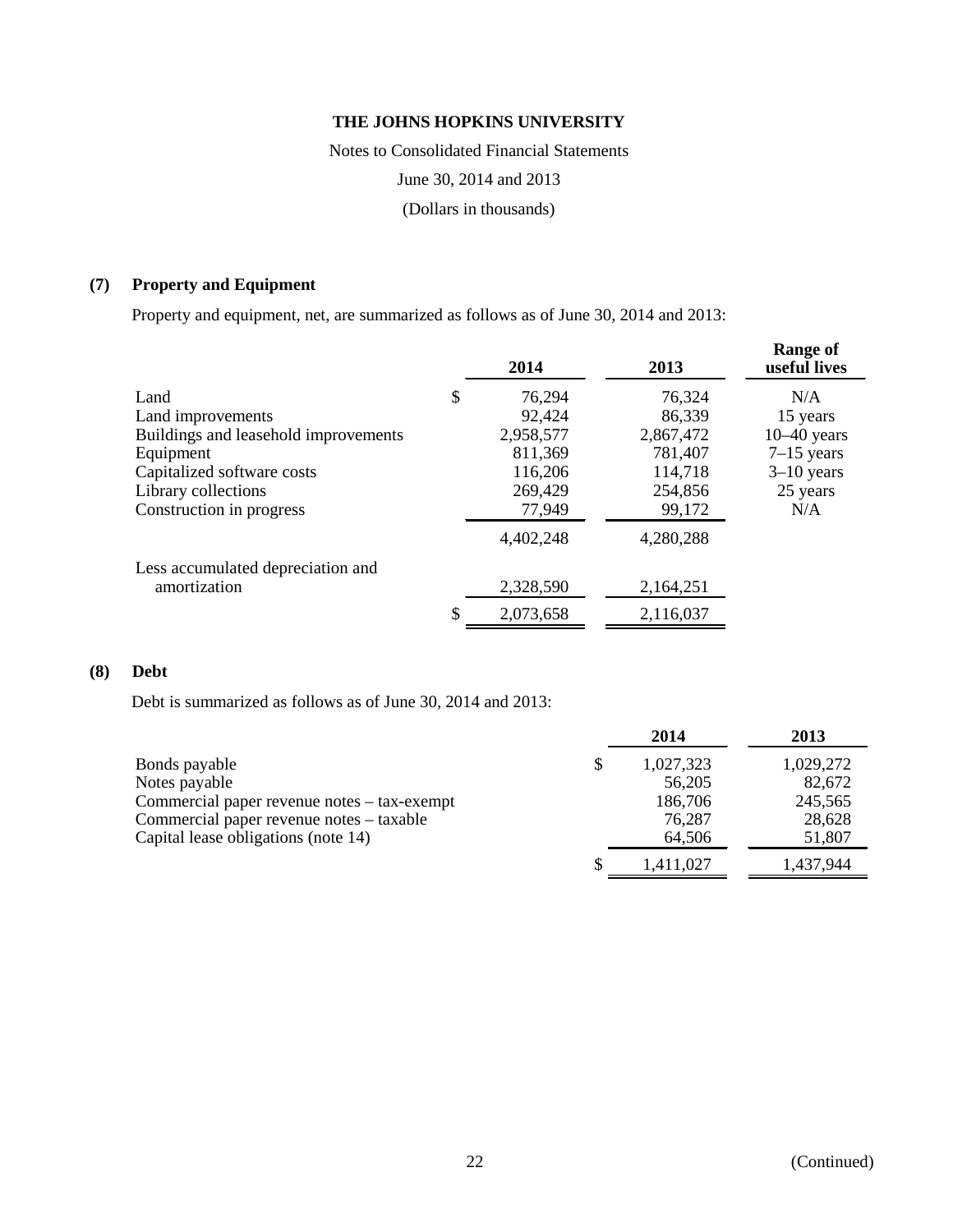Notes to Consolidated Financial Statements

June 30, 2014 and 2013

(Dollars in thousands)

#### *(a) Bonds Payable*

Bonds payable were issued by Maryland Health and Higher Educational Facilities Authority (MHHEFA), except for the Taxable Bonds issued directly, and consist of the following as of June 30, 2014 and 2013:

|                                                                                                                                       | 2014         | 2013      |
|---------------------------------------------------------------------------------------------------------------------------------------|--------------|-----------|
| Revenue Bonds Series 2005A, variable rate effective<br>rate $(0.04\%)$ due July 2036                                                  | \$<br>69,265 | 69,265    |
| Revenue Bonds Series 2008A, 5.00% to 5.25%,<br>due July 2038, including unamortized premium of<br>\$4,502 in 2014 and \$4,739 in 2013 | 119,382      | 119,619   |
| Taxable Bonds 2009 Series A, 5.25%, due July 2019,<br>net of unamortized discount of \$66 in 2014 and<br>\$80 in 2013                 | 199,934      | 199,920   |
| Revenue Bonds Series 2012A, 4.00% to 5.00%, due<br>July 2041, including unamortized premium of                                        |              |           |
| \$22,960 in 2014 and \$24,239 in 2013                                                                                                 | 176,110      | 177,389   |
| Taxable Bonds 2013 Series A, 4.08% due July 2053                                                                                      | 355,000      | 355,000   |
| Revenue Bonds Series 2013B, 4.25% to 5.00%                                                                                            |              |           |
| due July 2041, including unamortized premium of                                                                                       |              |           |
| \$8,007 in 2014 and \$8,454 in 2013                                                                                                   | 107,632      | 108,079   |
|                                                                                                                                       | 1,027,323    | 1,029,272 |

The bonds payable outstanding as of June 30, 2014 and 2013 are unsecured general obligations of the University. The loan agreements generally provide for semiannual payments of interest. The Series 2005A bonds bear interest at a variable rate, which is reset on a weekly basis (0.04% at June 30, 2014 and 2013) and provide for monthly payments of interest. The Series 2008A bonds provide for a serial principal payment prior to maturity of \$30,000 in 2018.

In February 2013, the University issued fixed rate taxable bonds of \$355,000 (Series 2013A bonds). The Series 2013A bonds are subject to redemption prior to final maturity. The bonds provide for annual sinking fund payments of \$71,000 in 2049 through 2053. Proceeds from the Series 2013A bonds were used to refund the Series 2008B bonds and \$200,000 of the Series 2009A bonds. As a result of this refunding, the University recognized a loss of \$42,109 in fiscal 2013, which includes a redemption premium payment of \$40,885 and \$1,224 for the write-off of unamortized bond issuance costs and original issue discounts associated with the Series 2008B and 2009A bonds.

In June 2013, the University, through MHHEFA, issued fixed rate tax-exempt bonds of \$99,625 (Series 2013B bonds). The bonds consist of \$60,475 of serial bonds with maturities starting 2020 through 2038 and a \$39,150 term bond with maturity of 2041. The term bond is subject to redemption prior to final maturity and provides for annual principal payments of \$8,595 in 2020, 2022, and 2023, \$8,590 in 2021, and \$13,050 in 2037 and 2038. Sinking fund payments on the term bond are \$13,050 in 2039 through 2041. Proceeds from the Series 2013B bonds were used to refund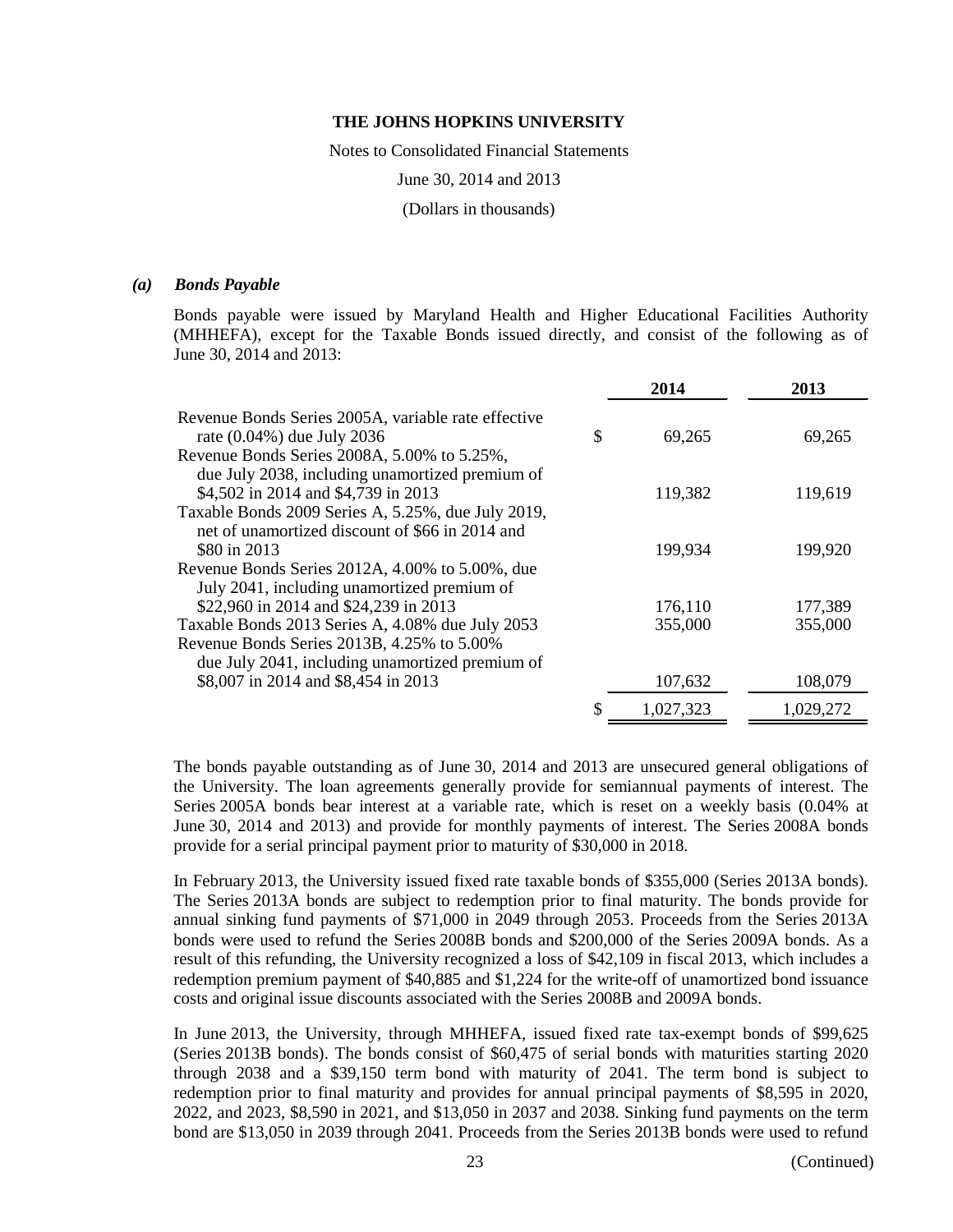Notes to Consolidated Financial Statements

June 30, 2014 and 2013

(Dollars in thousands)

the remaining \$15,000 principal of the Series 2001B bonds and to advance refund the Series 2004A bonds through an irrevocable trust administered by MHHEFA. As a result of this refunding, the University recognized a loss of approximately \$3,873 in fiscal 2013.

In June 2012, the University, through MHHEFA, issued fixed rate tax-exempt bonds of \$153,150 (Series 2012A bonds). The bonds consist of \$80,600 of serial bonds with maturities starting 2023 through 2032 and \$72,550 of term bonds with maturities of 2033 through 2041. The Series 2012A bonds are subject to redemption prior to final maturity. The bonds provide for annual principal payments of \$8,060 starting in 2023 through 2039 and annual principal payments of 8,065 in 2040 and 2041.

#### *(b) Notes Payable*

Notes payable consist of the following as of June 30, 2014 and 2013:

|                                | 2014        |        |  |
|--------------------------------|-------------|--------|--|
| MHHEFA note due September 2014 | \$<br>1,059 | 11,705 |  |
| MHHEFA note due November 2020  | 8,478       | 9,489  |  |
| MHHEFA note due February 2025  | 2,838       | 3,061  |  |
| MHHEFA note due July 2026      | 4,509       | 4,703  |  |
| Note due December 2019, 8.88%  | 38,758      | 43,504 |  |
| Note due February 2014, 4.75%  |             | 7,553  |  |
| Note due February 2044, 4.75%  |             | 1,878  |  |
| Note due March 2017, 2.25%     | 563         | 779    |  |
|                                | 56,205      | 82,672 |  |

The MHHEFA notes are part of a pooled loan program. The notes are unsecured general obligations of the University, bear interest at a variable rate 1.85% and 0.85% as of June 30, 2014 and 2013, respectively, in monthly installments.

The note due December 2019 is secured by certain of the University's property and is due in annual installments with interest payable monthly.

The note due March 2017 was issued by the Maryland Energy Administration in the principal amount of \$1,500 to fund energy efficient improvements. The note is an unsecured obligation of the University and is payable in semiannual installments.

## *(c) Commercial Paper*

Under the commercial paper program, the University may have commercial paper outstanding of up to \$400,000. The notes are unsecured, bear interest at rates that are fixed at the date of issue and may have maturities up to 270 days from the date of issue. The notes outstanding as of June 30, 2014 bear interest at a weighted average rate of 0.09%.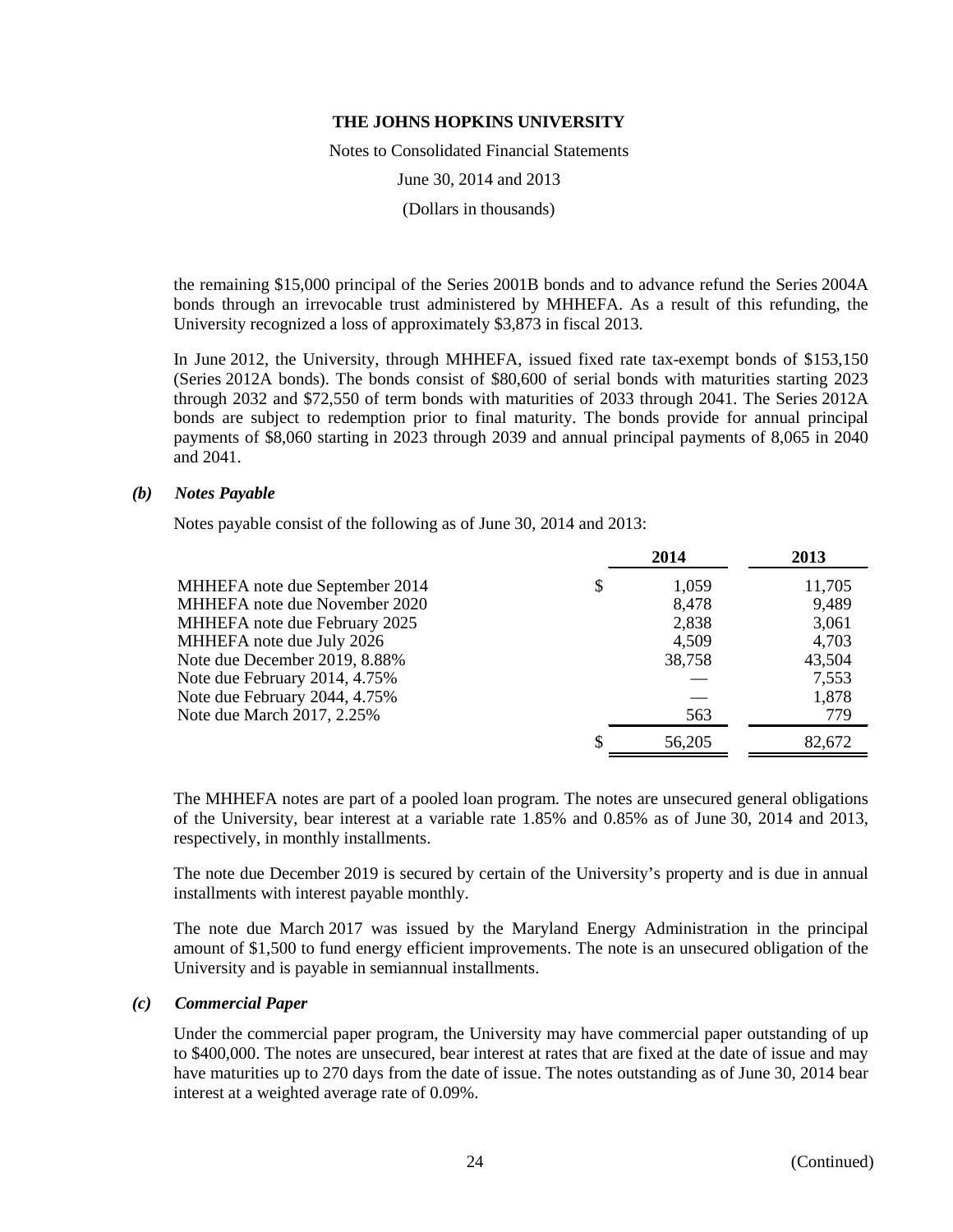Notes to Consolidated Financial Statements

June 30, 2014 and 2013

(Dollars in thousands)

The tax-exempt commercial paper revenue notes were issued by MHHEFA to finance and refinance the costs of qualified assets. It is anticipated that the University will continuously renew maturing notes for a period of up to 120% of the estimated useful lives of the related assets.

#### *(d) Interest Costs*

Total interest costs incurred and paid were \$58,088 in 2014 and \$58,171 in 2013, of which \$2,374 in 2014 and \$3,595 in 2013 were capitalized. There was no interest income in 2014 or 2013 earned from the investment of the unexpended proceeds of certain tax-exempt borrowings.

#### *(e) Debt Covenants*

One of the University's debt agreements include covenants that require the University to maintain minimum ratios. The University was in compliance with its covenant requirements as of and for year ended June 30, 2014.

#### *(f) Fair Value*

The carrying amounts of debt with variable interest rates, including commercial paper, approximate fair value because the rates reflect the current market rates for debt instruments with similar maturities and credit quality (Level 2 fair value hierarchy). The fair value of fixed rate debt is estimated based upon quoted market prices for publicly traded issues with similar terms and average maturities (Level 2 fair value hierarchy). The fair value estimates, at a specific point in time, are subjective in nature and involve judgment. The University is not obligated to settle its debt at fair value. The carrying amount and estimated fair value of the University's debt is summarized below as of June 30:

|                             | 2014                 |                      | 2013                 |                      |  |
|-----------------------------|----------------------|----------------------|----------------------|----------------------|--|
|                             | Carrying<br>value    | Fair<br>value        | Carrying<br>value    | Fair<br>value        |  |
| Fixed rate<br>Variable rate | 1,061,885<br>349,142 | 1,100,000<br>349,000 | 1,065,528<br>372,416 | 1,055,000<br>372,000 |  |
|                             | 1,411,027            | 1,449,000            | 1,437,944            | 1,427,000            |  |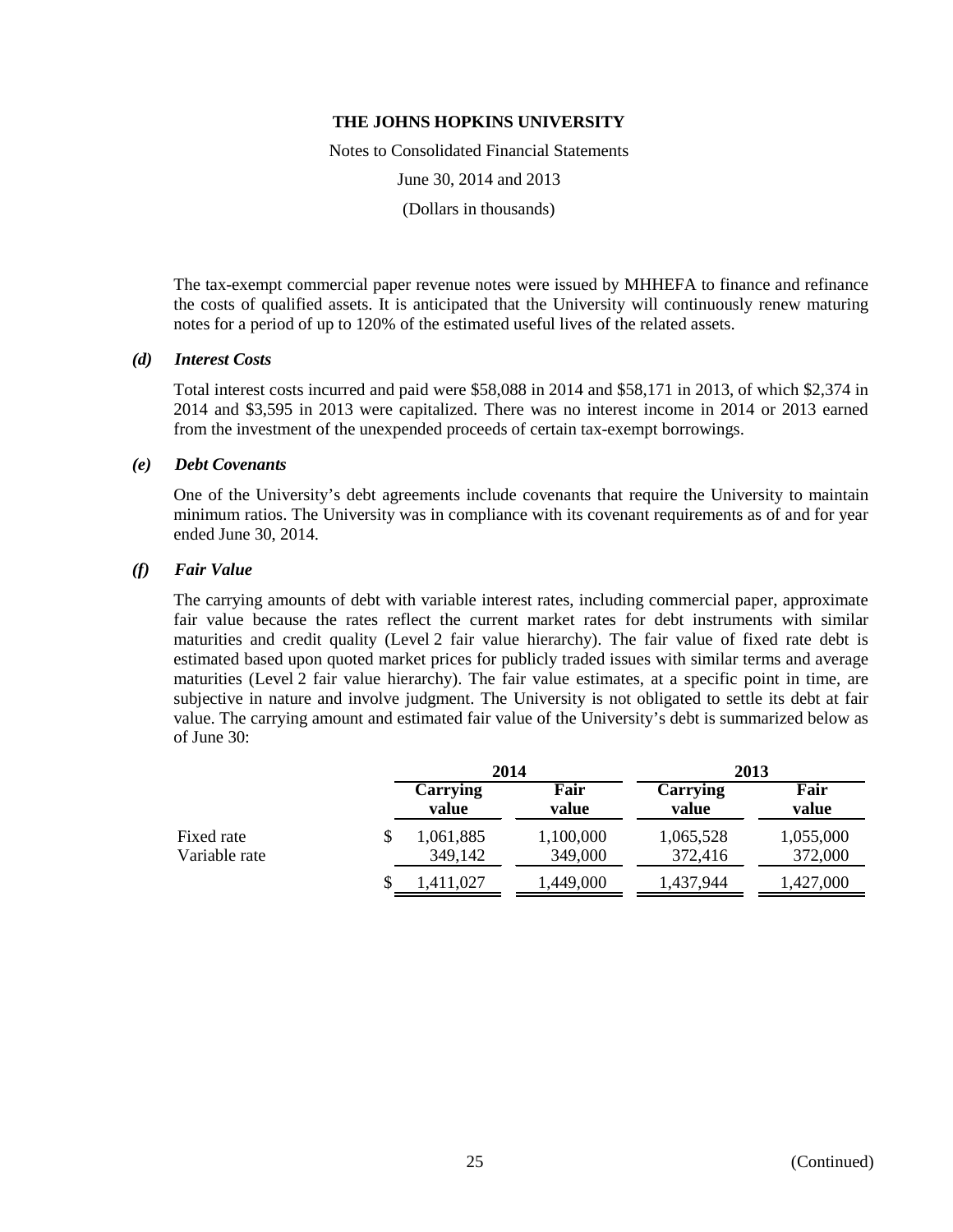Notes to Consolidated Financial Statements

June 30, 2014 and 2013

(Dollars in thousands)

#### *(g) Other Credit Agreements*

The University maintains standby liquidity and line of credit agreements with several commercial banks as follows:

| Line of credit | <b>Maturity</b>  | <b>Purpose</b>              |
|----------------|------------------|-----------------------------|
| 100,000        | April 2015       | Revolving line of credit    |
| 175,000        | January 2016     | Standby liquidity agreement |
| 100,000        | January 2016     | Standby liquidity agreement |
| 100,000        | April 2017       | Standby liquidity agreement |
| 200,000        | <b>July 2017</b> | Lines of credit             |

To support liquidity requirements under the bond and commercial paper revenue notes programs with MHHEFA, the University has three standby liquidity agreements with commercial banks. These agreements are intended to enable the University to fund the purchase of variable rate demand bonds, which are tendered and not remarketed, and to pay the maturing principal of and interest on commercial paper notes in the event they cannot be remarketed. Advances under these agreements are unsecured, bear interest at a rate that varies based on certain market indices, and are due by the stated expiration date unless extended by a term loan. Effective in September 2014, the \$175,000 standby liquidity agreement was reduced to \$150,000 and the \$100,000 standby liquidity agreement maturing April 2017 was reduced to \$80,000. There were no borrowings under any of the University's credit facilities during fiscal 2014 and 2013.

Under terms of a master note agreement with a commercial bank, the University may borrow up to \$100,000 under a line of credit for APL working capital purposes. Advances under the line of credit are unsecured, due on demand, and bear interest at a rate that varies based on certain market indices. There were no borrowings outstanding on the line of credit as of June 30, 2014 or 2013.

#### *(h) Interest Rate Swap Agreements*

Under interest rate swap agreements, the University and the counterparties agree to exchange the difference between fixed rate and variable rate interest amounts calculated by reference to specified notional principal amounts during the agreement period. Notional principal amounts are used to express the volume of these transactions, but the cash requirements and amounts subject to credit risk are substantially less.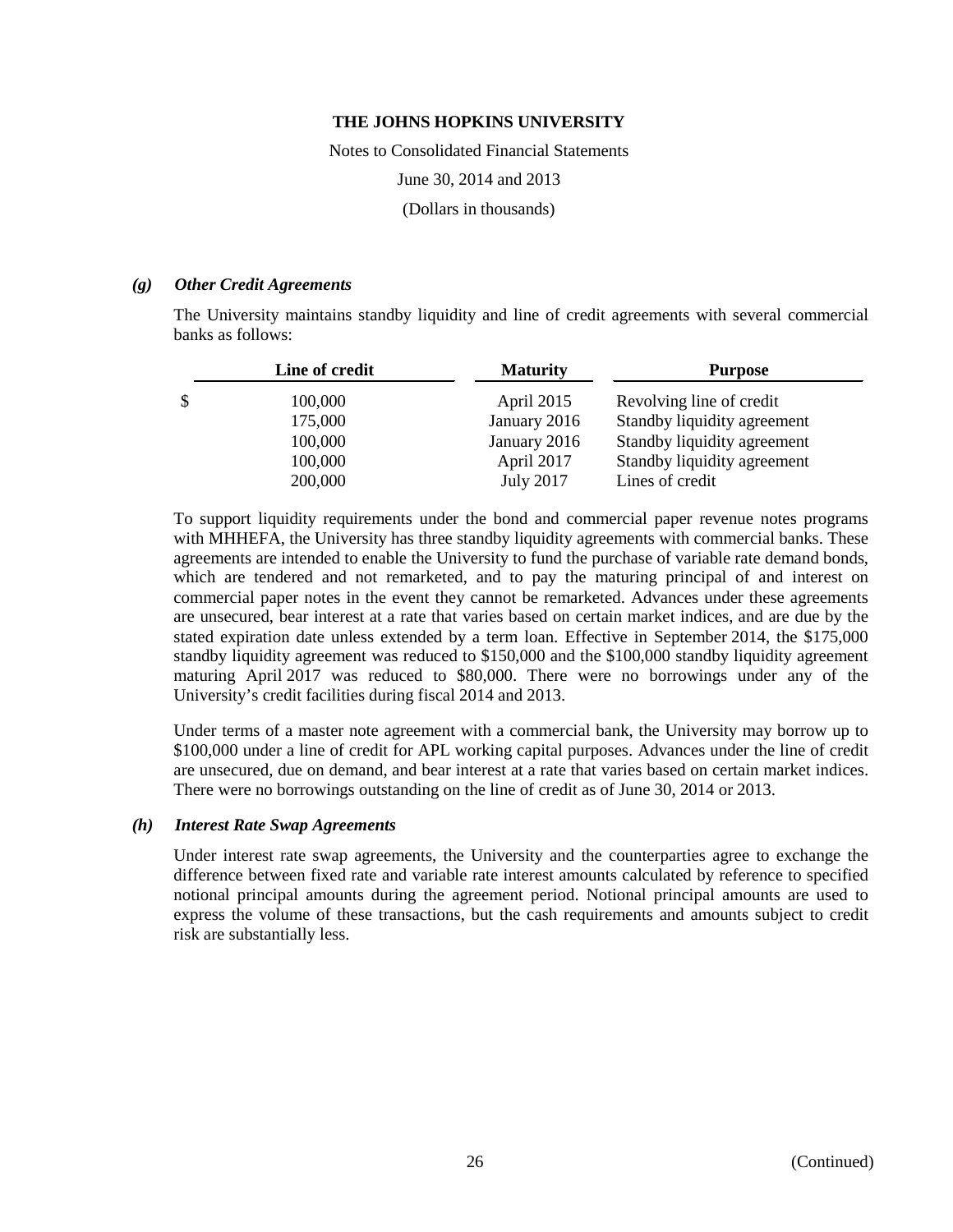Notes to Consolidated Financial Statements June 30, 2014 and 2013 (Dollars in thousands)

The following table summarizes the general terms of the University's fixed payor swap agreements:

| <b>Effective date</b> |     | <b>Notional</b><br>amount | <b>Termination</b><br>date | <b>Interest</b><br>rate paid | Interest rate received                                    |
|-----------------------|-----|---------------------------|----------------------------|------------------------------|-----------------------------------------------------------|
| June 2005             | \$. | 69.265                    | July 2036                  | 3.87%                        | <b>SIFMA</b><br>$0.06\%$ as of June 30, 2014              |
| <b>July 2007</b>      |     | 10.030                    | <b>July 2027</b>           | 3.45                         | $67.0\%$ of 1-month LIBOR<br>$0.10\%$ as of June 30, 2014 |
| <b>July 2008</b>      |     | 85,420                    | <b>July 2020</b>           | 3.43                         | 67.0% of 1-month LIBOR<br>$0.10\%$ as of June 30, 2014    |

Parties to interest rate swap agreements are subject to market risk for changes in interest rates and risk of credit loss in the event of nonperformance by the counterparty.

The fair value of each swap is the estimated amount the University would receive or pay to terminate the swap agreement at the reporting date considering current interest rates and creditworthiness of the swap counterparties. The aggregate fair value of the University's interest rate swap agreements as of June 30, 2014 and 2013 was a liability of \$19,028 and \$20,123, respectively, excluding accrued interest and is reported as other long term liabilities. Changes in the fair value of the interest rate swap agreements are reported as nonoperating activities. The change in fair value was a gain of approximately \$1,095 in fiscal 2014 and a gain of approximately \$14,338, net of the swap termination fee, in fiscal 2013, respectively.

The University is required to post collateral under these agreements under certain events. As of June 30, 2013, \$8,000 was held by the counterparty and was included in cash and cash equivalents. There was no required collateral as of June 30, 2014.

#### *(i) Annual Principal Payments*

The following table summarizes the aggregate annual maturities of bonds payable, notes payable, and the maturities of specific tax-exempt commercial paper revenue note tranches, for the five years subsequent to June 30, 2014:

|      | <b>Bonds</b><br>payable | <b>Notes</b><br>payable | <b>Commercial</b><br>paper notes | <b>Total</b> |
|------|-------------------------|-------------------------|----------------------------------|--------------|
| 2015 | \$                      | 7,980                   | 597                              | 8,577        |
| 2016 |                         | 7,495                   | 14,006                           | 21,501       |
| 2017 |                         | 7,947                   | 12,551                           | 20,498       |
| 2018 | 30,000                  | 8,481                   | 35,765                           | 74,246       |
| 2019 | 200,000                 | 9,204                   |                                  | 209,204      |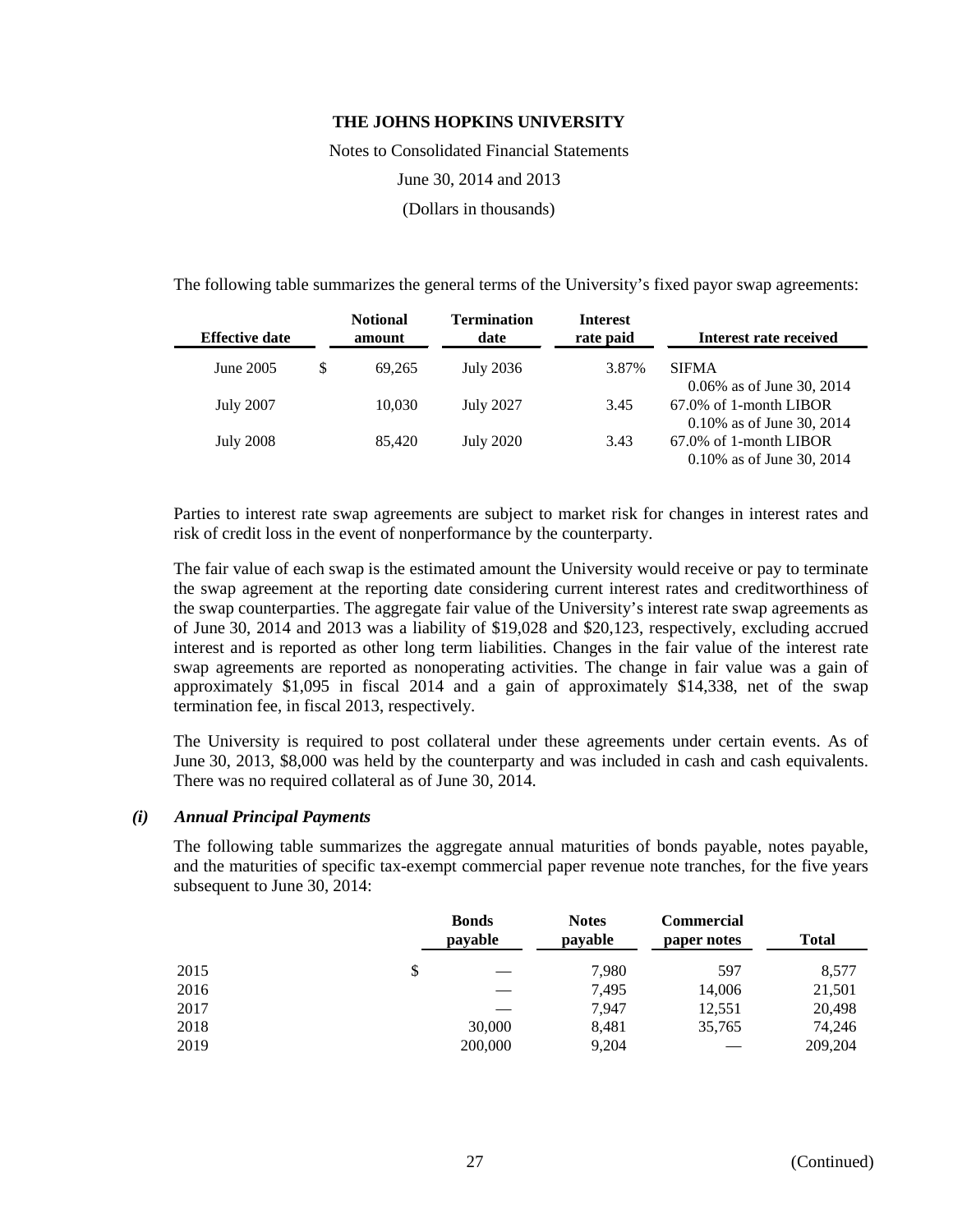Notes to Consolidated Financial Statements

June 30, 2014 and 2013

#### (Dollars in thousands)

#### **(9) Net Assets**

Temporarily restricted net assets consist of the following as of June 30, 2014 and 2013:

|                                                             | 2014      | 2013      |
|-------------------------------------------------------------|-----------|-----------|
| Contributions restricted for departments and divisions      | 328,470   | 315,411   |
| Endowment return restricted for departments, divisions, and |           |           |
| student aid                                                 | 839,200   | 592,065   |
| Contributions restricted for facilities                     | 103,647   | 61,924    |
| Split-interest agreements designated for departmental and   |           |           |
| divisional support                                          | 36,524    | 31,832    |
| Land subject to time and purpose restrictions               | 72,000    | 74,000    |
|                                                             | 1,379,841 | 1,075,232 |

Permanently restricted net assets consist of the following as of June 30, 2014 and 2013:

| 2014      | 2013      |
|-----------|-----------|
| 57.858    | 59.718    |
| 1,513,107 | 1,402,323 |
| 59.337    | 55,566    |
| 52,442    | 43,869    |
| 1,682,744 | 1,561,476 |
|           |           |

Income is available from these net assets for departmental and divisional support and student aid (\$1,376,311 in 2014 and \$1,269,657 in 2013) and (\$306,433 in 2014 and \$291,819 in 2013).

#### **(10) University Endowment**

The University's endowment consists of approximately 3,600 individual funds established for a variety of purposes and includes both donor-restricted endowment funds and funds designated by the Board of Trustees to function as endowments. Net assets associated with endowment funds are classified and reported based on the existence or absence of donor-imposed restrictions.

The Board of Trustees of the University has interpreted the Maryland enacted version of Uniform Prudent Management of Institutional Funds Act (UPMIFA) as allowing the University to appropriate for expenditure or accumulate so much of an endowment fund as the University determines is prudent for the uses, benefits, purposes, and duration for which the endowment fund is established, subject to the intent of the donor as expressed in the gift instrument.

The Board of Trustees of the University manages and invests the individual endowment funds in the exercise of ordinary business care and prudence under facts and circumstances and considering the purposes, factors, and other requirements of UPMIFA. The University classifies as permanently restricted net assets (a) the original value of gifts donated, which are donated to the permanent endowment, (b) the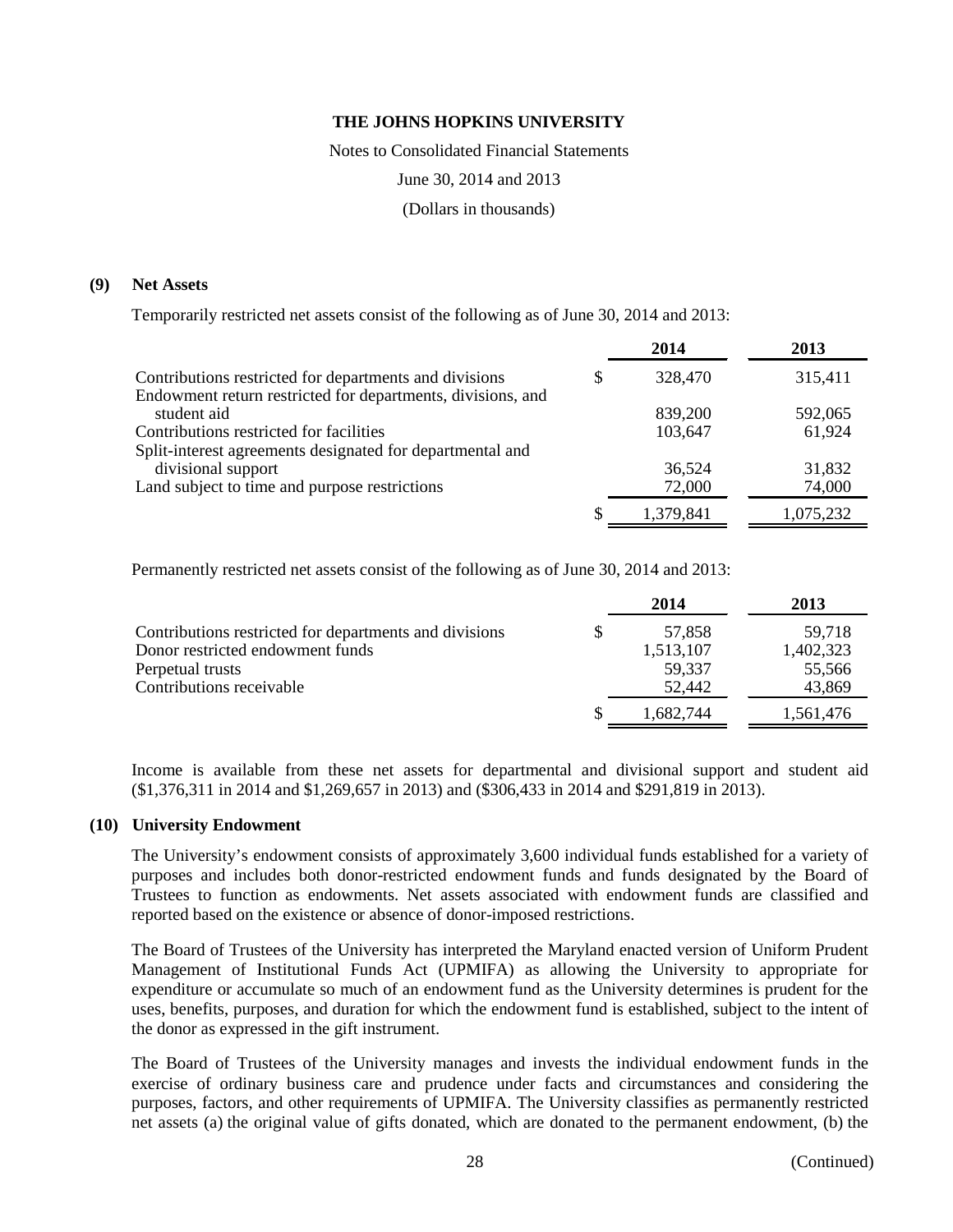Notes to Consolidated Financial Statements

June 30, 2014 and 2013

(Dollars in thousands)

original value of subsequent gifts to the permanent endowment, and (c) accumulations to the permanent endowment, which are not expendable on a current basis in accordance with the directions of the applicable donor gift instrument at the time the accumulation is added to the fund. The remaining portion of the donor-restricted endowment fund that is not classified in permanently restricted net assets is classified as temporarily restricted net assets until those amounts are appropriated for expenditure by the Board of Trustees, or, if in an underwater position (fair value below historical cost), as unrestricted net assets. Subsequent gains that restore the fair value of underwater endowments to the required level will be classified as an increase in unrestricted net assets.

The University has adopted investment policies for its endowment, including board-designated funds, which attempt to provide a predictable stream of funding in support of the operating budget, while seeking to preserve the real value of the endowment assets over time. The University relies on a total return strategy under which investment returns are achieved through both appreciation (realized and unrealized) and yield (interest and dividends). Investments are diversified by asset class, as well as by investment manager and style, with a focus on achieving long-term return objectives within prudent risk constraints.

Subject to the intent of the donor, the Board of Trustees appropriates for expenditure or accumulates funds in the endowments in the exercise of ordinary business care and prudence under the facts and circumstances and considering the purposes, factors, and other requirements of UPMIFA. The annual appropriation is determined in the context of the University's spending rate policy. The current policy, which is based on a long-term investment return assumption as well as an estimated inflation factor, targets the appropriation to be in a range of 4.5% to 5.5% of the prior three years' average value of the endowment.

Endowment net assets consist of the following as of June 30, 2014:

|                                                                            | <b>Unrestricted</b> | <b>Temporarily</b><br>restricted | <b>Permanently</b><br>restricted | <b>Total</b> |
|----------------------------------------------------------------------------|---------------------|----------------------------------|----------------------------------|--------------|
| Donor-restricted endowment<br>funds<br>Board-designated endowment<br>funds | (8)                 | 839,200                          | 1,513,107                        | 2,352,299    |
|                                                                            | 1,040,230           |                                  |                                  | 1,040,230    |
|                                                                            | 1,040,222           | 839,200                          | 1,513,107                        | 3,392,529    |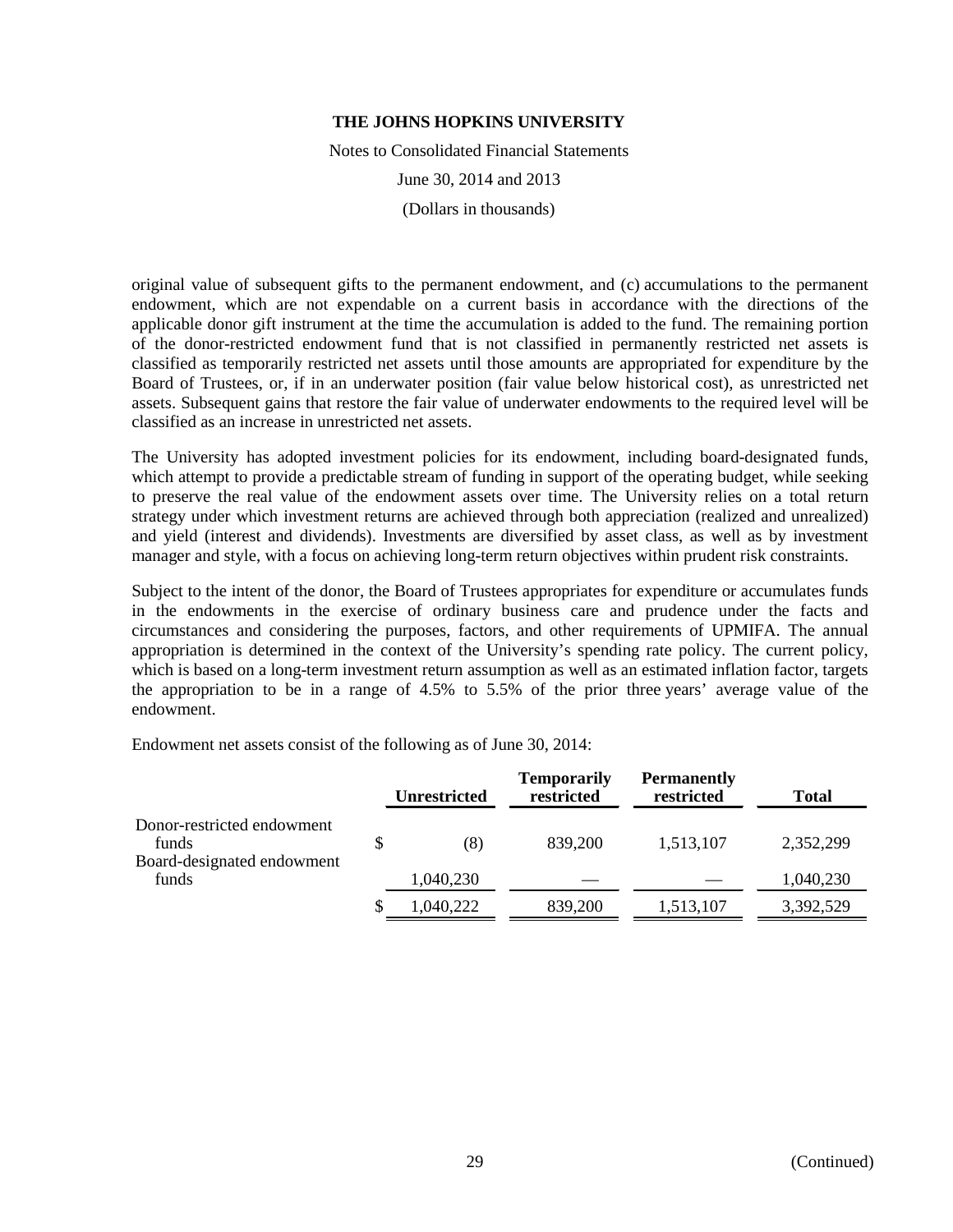Notes to Consolidated Financial Statements

June 30, 2014 and 2013

(Dollars in thousands)

Endowment net assets consist of the following as of June 30, 2013:

|                                                                            |   | <b>Unrestricted</b> | <b>Temporarily</b><br>restricted | <b>Permanently</b><br>restricted | <b>Total</b> |
|----------------------------------------------------------------------------|---|---------------------|----------------------------------|----------------------------------|--------------|
| Donor-restricted endowment<br>funds<br>Board-designated endowment<br>funds |   | (1.946)             | 592,065                          | 1,402,323                        | 1,992,442    |
|                                                                            |   | 926,104             |                                  |                                  | 926,104      |
|                                                                            | S | 924.158             | 592,065                          | 1,402,323                        | 2,918,546    |

Changes in endowment net assets for the years ended June 30, 2014 and 2013 are as follows:

|                                     | <b>Unrestricted</b> | <b>Temporarily</b><br>restricted | <b>Permanently</b><br>restricted | <b>Total</b> |
|-------------------------------------|---------------------|----------------------------------|----------------------------------|--------------|
| Endowment net assets, June 30, 2012 | \$<br>838,589       | 480.271                          | 1,274,456                        | 2,593,316    |
| Investment return                   | 128.144             | 188,429                          | 24.841                           | 341.414      |
| Contributions and designations      | 10.172              | 2.094                            | 100.834                          | 113,100      |
| Appropriation for expenditure       | (52, 747)           | (76, 537)                        |                                  | (129, 284)   |
| Appropriation reinvested            |                     | (2,192)                          | 2,192                            |              |
| Endowment net assets, June 30, 2013 | 924.158             | 592,065                          | 1,402,323                        | 2,918,546    |
| Investment return                   | 170,023             | 316,282                          | 1.566                            | 487.871      |
| Contributions and designations      | 3.681               | 9.905                            | 107.660                          | 121,246      |
| Appropriation for expenditure       | (57, 640)           | (77, 494)                        |                                  | (135, 134)   |
| Appropriation reinvested            |                     | (1,558)                          | 1,558                            |              |
| Endowment net assets, June 30, 2014 | \$<br>1.040.222     | 839,200                          | 1,513,107                        | 3,392,529    |

## **(11) Affiliated Institutions**

Reimbursements from affiliated institutions consist of the following for the years ended June 30, 2014 and 2013:

|                                             | 2014    | 2013    |
|---------------------------------------------|---------|---------|
| Johns Hopkins Health System                 | 26,550  | 26,070  |
| Johns Hopkins Hospital                      | 252,587 | 248,029 |
| <b>Johns Hopkins Bayview Medical Center</b> | 65,476  | 63,261  |
| Other Johns Hopkins entities                | 70,082  | 59,055  |
| Other affiliated medical institutions       | 32,983  | 37,902  |
|                                             | 447.678 | 434,317 |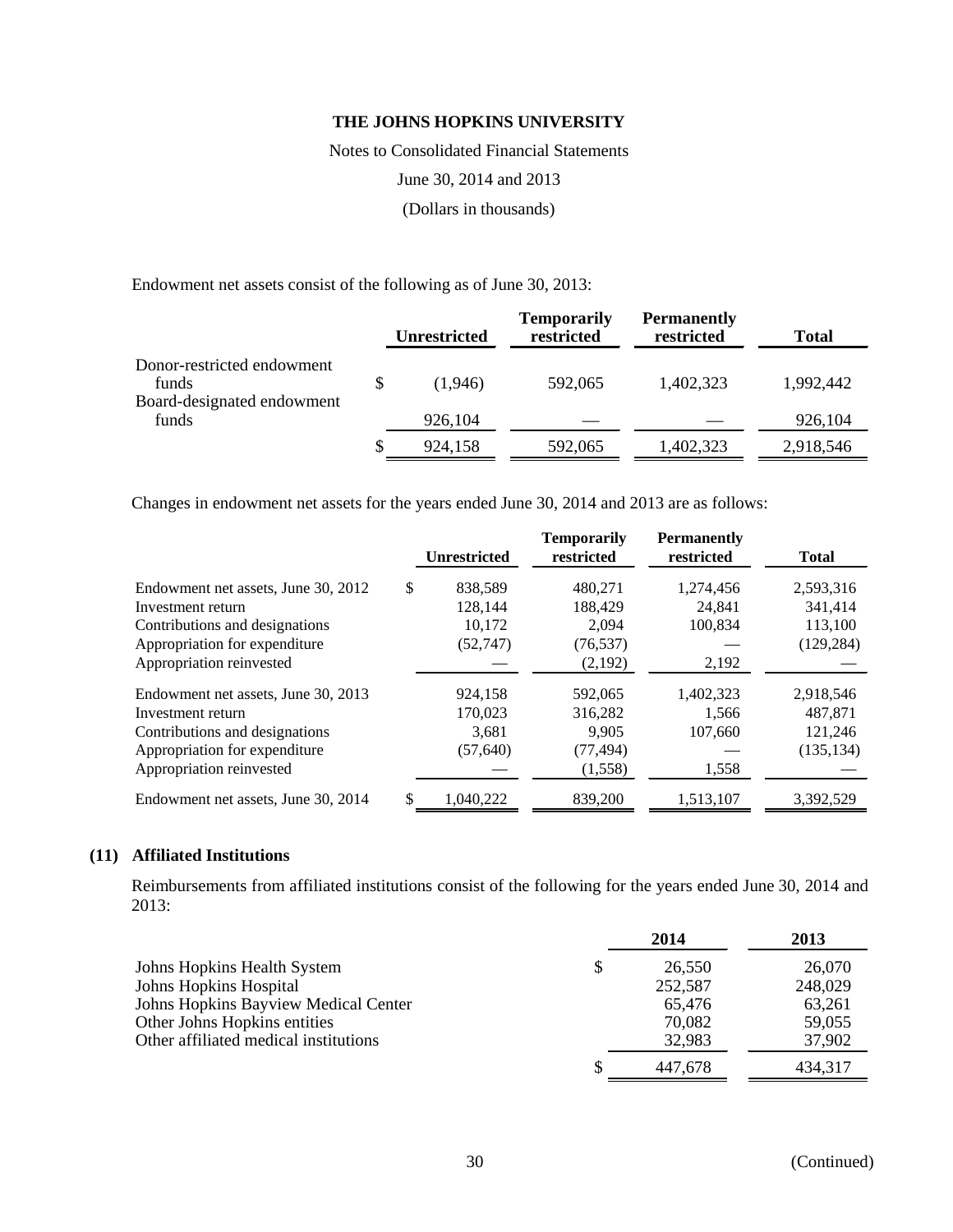Notes to Consolidated Financial Statements June 30, 2014 and 2013

(Dollars in thousands)

*(a) The Johns Hopkins Health System (JHHS)*

JHHS is incorporated and governed separately from the University and is the parent entity of an academically based health system, which includes the Hospital, The Johns Hopkins Bayview Medical Center, Howard County General Hospital, Suburban Hospital, Sibley Memorial Hospital, All Children's Hospital, and other related organizations. The University and JHHS have established a Board of Johns Hopkins Medicine (JHM) to direct, integrate, and coordinate the clinical activities of the two organizations. JHM does not have the authority to incur debt or issue guarantees and its annual budgets require the approval of the Boards of Trustees of both the University and JHHS.

In fiscal 2014, the University contributed \$5,000 to JHHS to support certain JHHS initiatives, including but not limited to JHHS facility renovation and construction, which are reported as operating expenses in the statements of activities. In fiscal 2013, the University contributed \$5,000 solely to support JHHS construction activities, which are reported as nonoperating expenses in the statement of activities.

Reimbursements from JHHS relate primarily to space and purchased services for clinical and nonclinical operations.

## *(b) The Hospital*

The Hospital is a member of JHHS and serves as the primary teaching facility of the University's School of Medicine. Because of the closely related nature of their operations, the University and the Hospital share facilities and provide services to each other to fulfill their purposes more effectively. The sharing of facilities and services is negotiated annually and set forth in a Joint Administrative Agreement (JAA). Costs charged to the Hospital under the JAA, related primarily to the provision of professional medical services from the University, aggregated \$185,625 in fiscal 2014 and \$181,011 in fiscal 2013. Costs charged to the University under the JAA, related primarily to rental of space in Hospital facilities under a renewable one-year lease, aggregated \$45,187 in fiscal 2014 and \$43,604 in fiscal 2013, and are included in operating expenses in the statements of activities.

## *(c) Johns Hopkins Bayview Medical Center (JHBMC)*

JHBMC is a community-based teaching hospital and long-term care facility. The University and JHBMC also share facilities and provide services to each other and negotiate the costs annually under a JAA. Costs charged to JHBMC under the JAA, related primarily to the provision of professional medical services from the University, aggregated \$61,327 in fiscal 2014 and \$57,738 in fiscal 2013.

## *(d) The Johns Hopkins Hospital Endowment Fund (JHHEFI)*

In July 2007, the University and JHHEFI entered into an agreement whereby JHHEFI transferred approximately \$381,000 to the University to invest in the University's EIP and have the University manage these assets on JHHEFI's behalf. The funds were invested with other University assets in the University's name and title, and in accordance with the University's EIP investment policies and objectives. JHHEFI receives payouts as determined by their Board of Trustees and may terminate the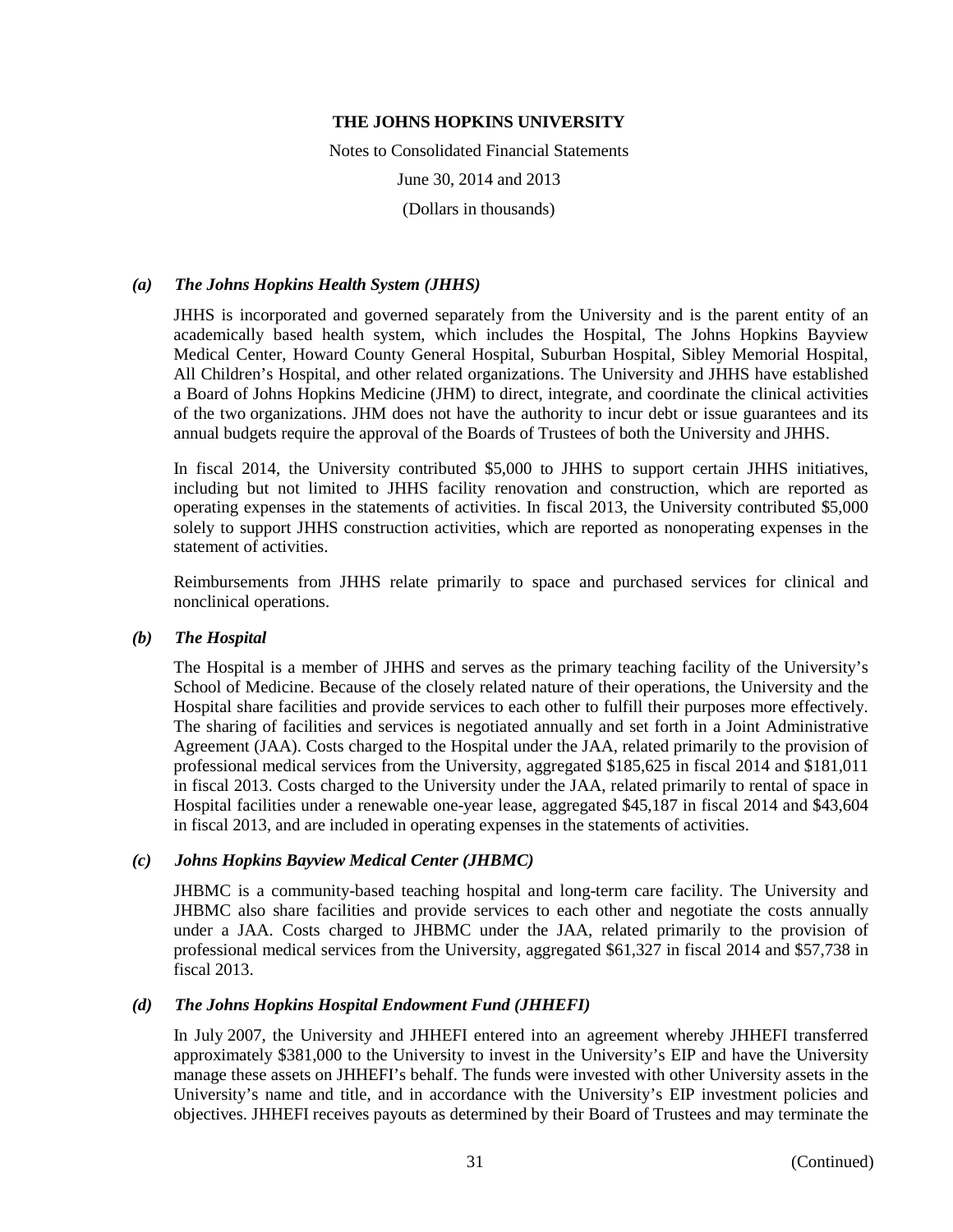Notes to Consolidated Financial Statements

June 30, 2014 and 2013

(Dollars in thousands)

agreement upon 180 days' written notice with liquidations to be made over a three-year period as specified in the agreement. The assets are included in investments in the balance sheets, and a corresponding liability of \$469,026 and \$414,782 is included in endowment and similar funds held for others as of June 30, 2014 and 2013, respectively.

#### *(e) Jointly Owned Entities*

As of June 30, 2014 and 2013, the University and JHHS and its affiliates jointly own several entities that are accounted for on the equity method. The University's aggregate investments in and advances to these joint ventures was approximately \$202,169 and \$188,268 as of June 30, 2014 and 2013, respectively. Equity in earnings of affiliates aggregated approximately \$25,740 in fiscal 2014 and \$18,320 in fiscal 2013.

In 2005, one of these entities, JHMI Utilities LLC, was formed to provide utility services for the east Baltimore campus. The University and Hospital, each owning 50% of JHMI Utilities LLC, provide all of its funding, including debt service, through payments for services received. Utility and telecommunications services provided to the University in fiscal 2014 and 2013 were approximately \$38,060 and \$36,839, respectively. JHMI Utilities LLC entered into an agreement with the University to finance a portion of the costs of installation of an enterprise information technology system that will provide integrated patient care information and service across Johns Hopkins Medicine. The initial phases of the project have been implemented at a projected cost of approximately \$135,600. The total approved capital cost of the overall project inclusive of phases that are currently just starting is \$287,200. The cost of implementing the enterprise information technology strategy will be financed through a combination of loans from the University and JHHS. The University has committed to funding up to \$49,000 of the project. As of June 30, 2014 and 2013, \$16,900 and \$16,400, respectively, was outstanding on the loan.

Although the University's ownership interest in each of the jointly owned entities is 50%, the University and JHHS have entered into separate agreements whereby certain activities or lines of business within these entities are not shared equally.

The following table summarizes the aggregate condensed financial information of the jointly owned entities and the University's proportionate share of the entities as of and for the years ended June 30, 2014 and 2013, respectively:

|                    |    |              | 2014                          | 2013         |                               |  |
|--------------------|----|--------------|-------------------------------|--------------|-------------------------------|--|
|                    |    | <b>Total</b> | <b>University</b><br>interest | <b>Total</b> | <b>University</b><br>interest |  |
| Assets             | \$ | 853,371      | 382,402                       | 767.542      | 341,258                       |  |
| Liabilities        |    | 616,474      | 284,015                       | 571,312      | 259,227                       |  |
| Operating revenues |    | 1,839,930    | 734,049                       | 1,694,688    | 670,840                       |  |
| Operating expenses |    | 1,736,951    | 708,309                       | 1,617,404    | 652,520                       |  |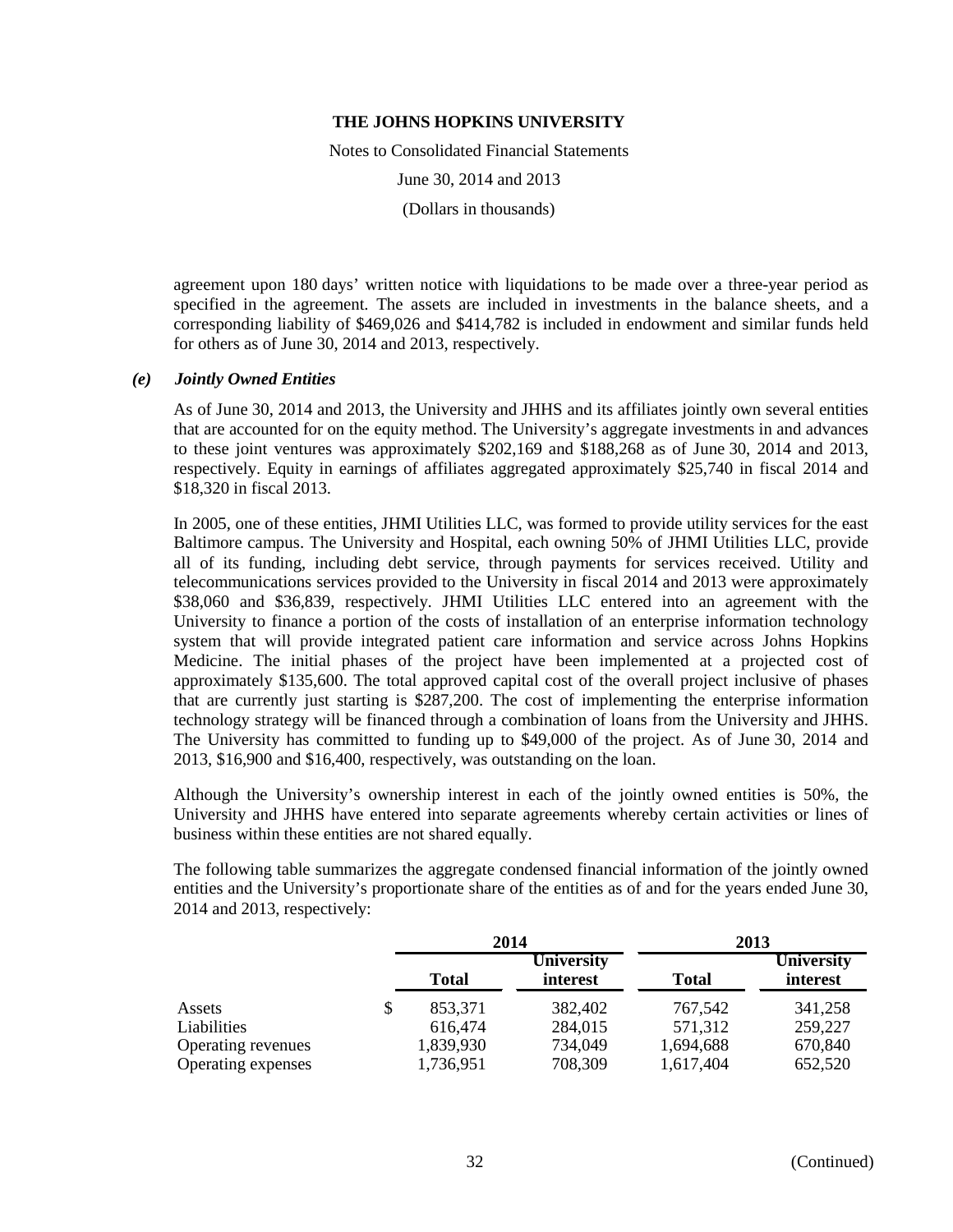Notes to Consolidated Financial Statements June 30, 2014 and 2013 (Dollars in thousands)

#### **(12) Pension and Postretirement Benefit Plans**

The University has several pension plans that are available to substantially all full-time employees. Most of these plans are defined contribution plans for which the University's policy is to fund pension costs as accrued. The University also has a defined benefit pension plan covering bargaining unit employees and those classified as support staff. Pension expense was \$195,455 in fiscal 2014 and \$205,443 in fiscal 2013, including \$169,475 and \$165,311, respectively, related to defined contribution plans. Of the total pension expense, APL's defined contribution plan accounted for \$56,378 in fiscal 2014 and \$54,076 in fiscal 2013.

Effective July 1, 2011, the University closed the support staff pension plan to new participants other than bargaining unit employees. In addition, the University offered a choice to current participants between the current support staff pension plan and its 403b plan. The University has retiree benefits plans that provide postretirement medical benefits to employees, including those at APL, who meet specified minimum age and service requirements at the time they retire. The University pays a portion of the cost of participants' medical insurance coverage. The University's portion of the cost for an individual participant depends on various factors, including the age, years of service, and time of retirement or retirement eligibility of the participant. The University has established a trust fund for its retiree benefits plans and intends to make contributions to the fund approximately equal to the annual net postretirement benefit cost.

Effective October 1, 2011, APL made certain changes to the postretirement medical benefits. APL placed a cap on premiums paid beginning in 2017 on active staff retiring after December 31, 2012. APL also will provide no contributions to premiums for staff hired after December 31, 2011.

The actuarial loss in 2014 is primarily related to the 40-basis point decrease in the discount rate and other assumption changes, including future salary increases and estimated healthcare costs. The actuarial gain in 2013 is primarily related to the 50-basis point increase in the discount rate and other assumption changes, including future salary increases and estimated healthcare costs.

In 2010, the Patient Protection and Affordable Care Act and the Health Care and Education Reconciliation Act (collectively, the Health Care Acts) were signed into law. The Health Care Acts include several provisions that may affect the University's postretirement benefit plans, and have been considered in the measurement of the postretirement benefit obligation.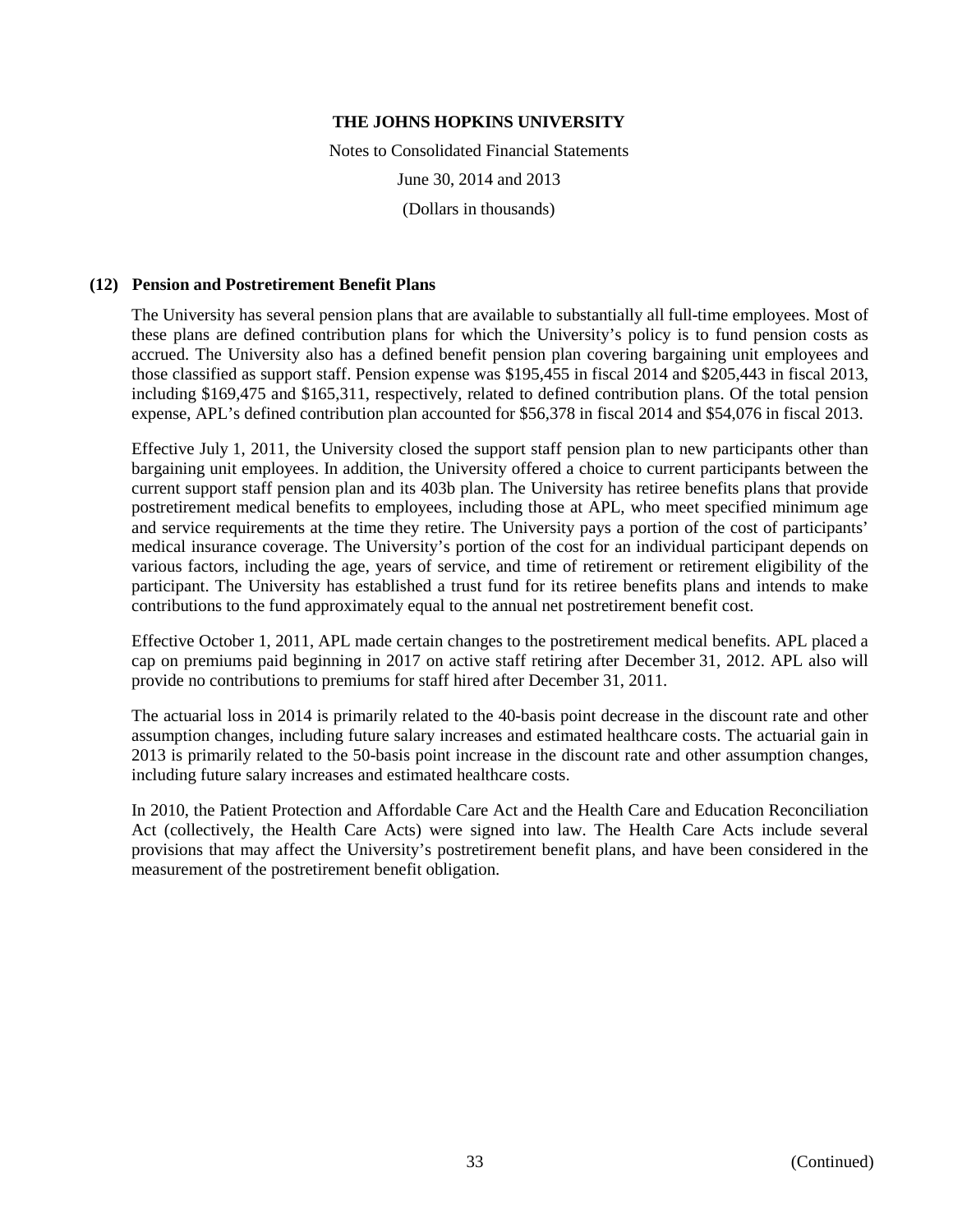Notes to Consolidated Financial Statements

June 30, 2014 and 2013

(Dollars in thousands)

The University uses a June 30 measurement date for its defined benefit pension plan and retiree benefit plans. Information relating to the benefit obligation, assets, and funded status of the defined benefit pension plan and the postretirement benefit plans as of and for the years ended June 30, 2014 and 2013 is summarized as follows:

|                                             | Pension plan |            | <b>Postretirement plans</b> |           |  |
|---------------------------------------------|--------------|------------|-----------------------------|-----------|--|
|                                             | 2014         | 2013       | 2014                        | 2013      |  |
| Change in benefit obligation:               |              |            |                             |           |  |
| Benefit obligation at beginning             |              |            |                             |           |  |
| \$<br>of year                               | 556,960      | 589,267    | 236,522                     | 270,010   |  |
| Service cost                                | 16,622       | 22,341     | 8,019                       | 10,226    |  |
| Interest cost                               | 25,306       | 23,922     | 10,595                      | 10,009    |  |
| Participant contributions                   |              |            | 9,225                       | 8,039     |  |
| Actuarial (gain) loss                       | 40,671       | (65,089)   | 10,826                      | (44,989)  |  |
| Benefits paid                               | (15,250)     | (13, 481)  | (19,720)                    | (18, 422) |  |
| Medicare subsidies received                 |              |            | 1,389                       | 1,649     |  |
| Benefit obligation at end of year           | 624,309      | 556,960    | 256,856                     | 236,522   |  |
| Change in plan assets:                      |              |            |                             |           |  |
| Fair value of plan assets at                |              |            |                             |           |  |
| beginning of year                           | 395,728      | 328,446    | 234,799                     | 204,584   |  |
| Actual return on plan assets                | 62,991       | 40,631     | 37,690                      | 28,622    |  |
| University contributions                    | 25,682       | 40,132     | 5,175                       | 10,329    |  |
| Participant contributions                   |              |            | 9,225                       | 8,039     |  |
| Benefits paid                               | (15,250)     | (13, 481)  | (19,720)                    | (18, 422) |  |
| Medicare subsidies received                 |              |            | 1,391                       | 1,647     |  |
| Fair value of plan assets at end            |              |            |                             |           |  |
| of year                                     | 469,151      | 395,728    | 268,560                     | 234,799   |  |
| <b>Funded status</b><br>recognized as other |              |            |                             |           |  |
| long-term liabilities, net<br>\$            | (155, 158)   | (161, 232) | 11,704                      | (1,723)   |  |

The accumulated benefit obligation for the pension plan was \$600,019 as of June 30, 2014 and \$534,166 as of June 30, 2013.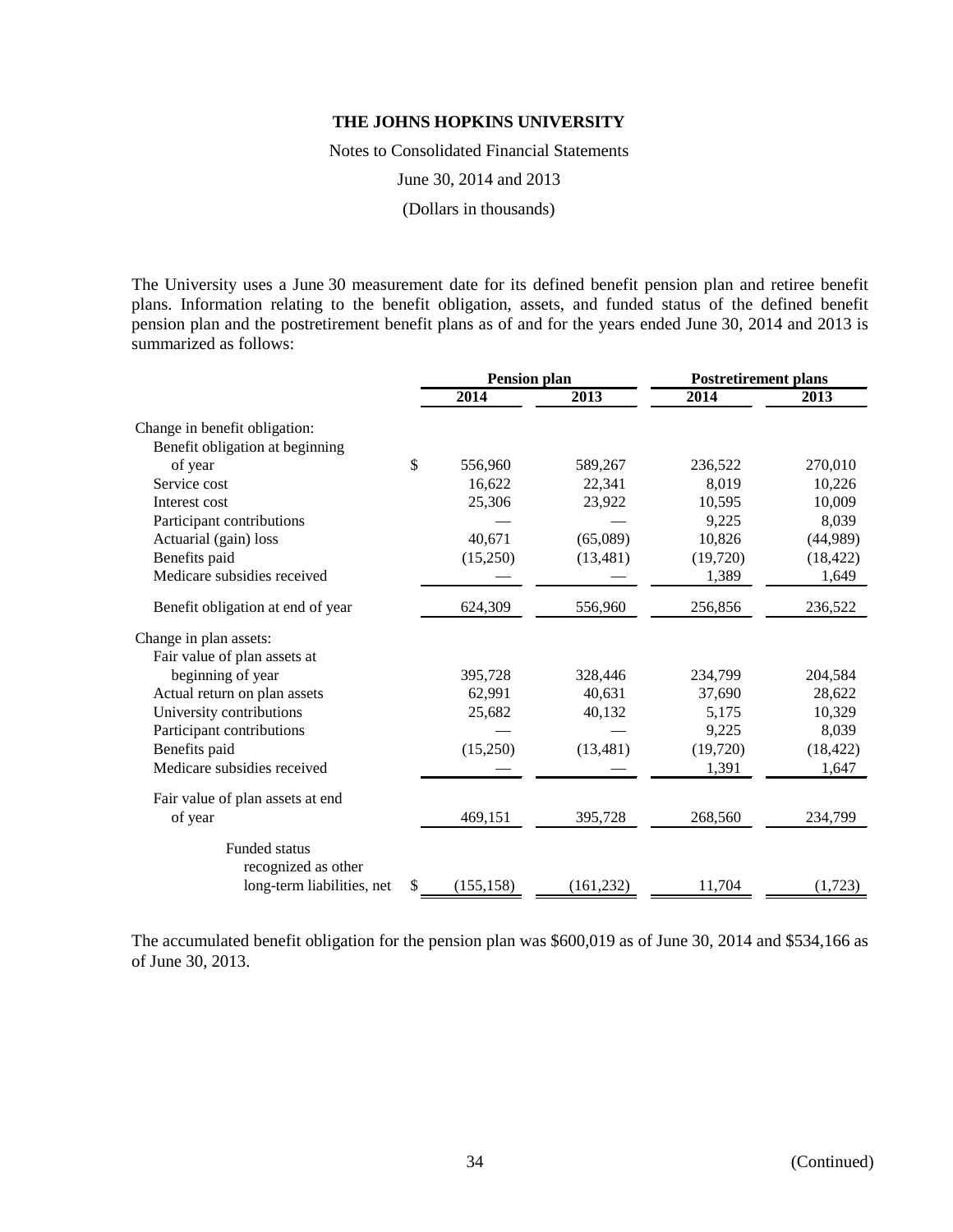Notes to Consolidated Financial Statements

June 30, 2014 and 2013

(Dollars in thousands)

The table below reflects the changes in plan assets and benefits obligations recognized as nonoperating items for the years ended June 30, 2014 and 2013:

|                                                                     | <b>Pension plan</b> |           | <b>Postretirement plans</b> |           |  |
|---------------------------------------------------------------------|---------------------|-----------|-----------------------------|-----------|--|
|                                                                     | 2014                | 2013      | 2014                        | 2013      |  |
| Net loss (gain) loss for the year<br>Amortization of net transition | \$<br>4,293         | (82, 817) | (10, 106)                   | (58, 962) |  |
| obligation<br>Amortization of prior service                         |                     |           |                             | (1,508)   |  |
| cost                                                                | 167                 | 167       | 1,736                       | 1,736     |  |
| Amortization of net loss                                            | (10, 531)           | (16,939)  | (1,270)                     | (3,347)   |  |
| Net $(gain)$<br>recognized in<br>nonoperating                       |                     |           |                             |           |  |
| activities                                                          | \$<br>(6,071)       | (99, 589) | (9,640)                     | (62,081)  |  |

The table below reflects the amortization of amounts expected to be recognized as components of net periodic benefit expense in operating expense during 2015:

|                                | <b>Pension plan</b>  |                |  |
|--------------------------------|----------------------|----------------|--|
| Net loss<br>Prior service cost | \$<br>(8,916)<br>167 | (904)<br>1,736 |  |
|                                | (8,749               | 832            |  |

The net pension and postretirement benefit cost reported in operating expenses includes the following components for the years ended June 30, 2014 and 2013:

|                                | <b>Pension plan</b> |          | <b>Postretirement plan</b> |           |  |
|--------------------------------|---------------------|----------|----------------------------|-----------|--|
|                                | 2014                | 2013     | 2014                       | 2013      |  |
| Service cost                   | \$<br>16,622        | 22,341   | 8,019                      | 10,226    |  |
| Interest cost on accumulated   |                     |          |                            |           |  |
| benefit obligation             | 25,306              | 23,922   | 10,595                     | 10,009    |  |
| Amortization of prior service  |                     |          |                            |           |  |
| cost                           | (167)               | (167)    | (1,736)                    | (1,736)   |  |
| Expected return on plan assets | (26, 612)           | (22,903) | (16,759)                   | (14, 649) |  |
| Amortization of actuarial loss | 10,531              | 16,939   | 1,270                      | 3,347     |  |
| Amortization of transition     |                     |          |                            |           |  |
| obligation                     |                     |          |                            | 1,508     |  |
|                                | \$<br>25,680        | 40,132   | 1,389                      | 8,705     |  |
|                                |                     |          |                            |           |  |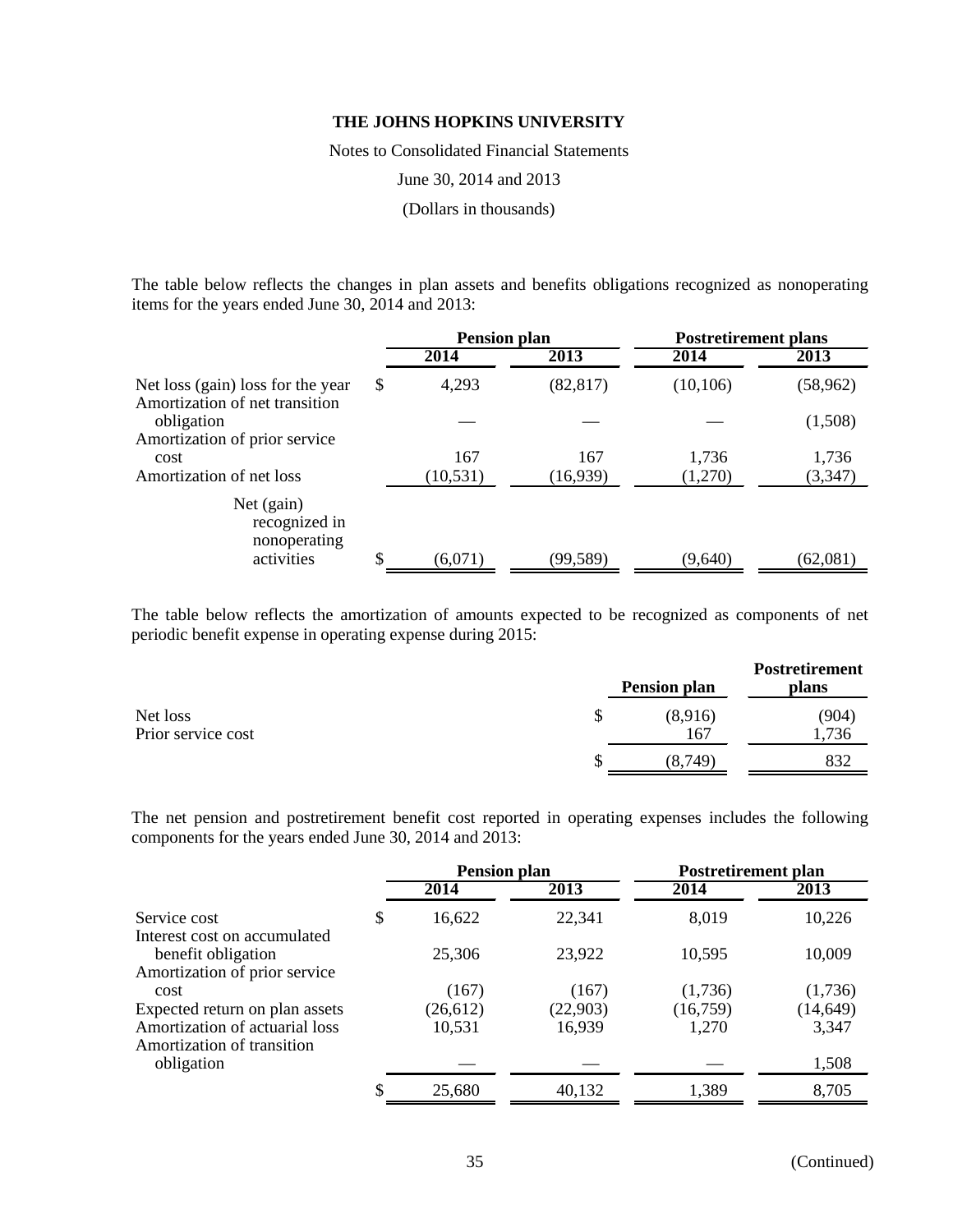Notes to Consolidated Financial Statements

June 30, 2014 and 2013

(Dollars in thousands)

The weighted average assumptions used to determine benefit obligations and net periodic benefit costs are as follows:

|                                                                                         | <b>Pension plan</b> |       | <b>Postretirement plans</b> |       |  |
|-----------------------------------------------------------------------------------------|---------------------|-------|-----------------------------|-------|--|
|                                                                                         | 2014                | 2013  | 2014                        | 2013  |  |
| Weighted average assumptions used<br>to determine benefit obligations<br>at June $30$ : |                     |       |                             |       |  |
| Discount rate<br>Average rate of compensation                                           | 4.20%               | 4.60% | 4.20%                       | 4.60% |  |
| increase                                                                                | 2.90                | 2.90  | N/A                         | N/A   |  |
| Rate of increase in healthcare                                                          |                     |       |                             |       |  |
| costs for next year                                                                     | N/A                 | N/A   | 7.20                        | 7.30  |  |
| Weighted average assumptions used<br>to determine net periodic                          |                     |       |                             |       |  |
| benefit cost:                                                                           |                     |       |                             |       |  |
| Discount rate                                                                           | 4.60%               | 4.10% | 4.60%                       | 4.10% |  |
| Expected rate of return on plan                                                         |                     |       |                             |       |  |
| assets                                                                                  | 6.75                | 6.75  | 7.25                        | 7.25  |  |
| Rate of compensation increase                                                           | 2.90                | 2.90  | N/A                         | N/A   |  |
| Rate of increase in healthcare                                                          |                     |       |                             |       |  |
| costs                                                                                   | N/A                 | N/A   | 7.30                        | 7.40  |  |

The expected long-term rate of return for the assets of the plans is based on historical and expected long-term future asset class returns. The rate is reviewed annually and adjusted as appropriate to reflect changes in projected market performance or in the targeted asset allocations.

The rate of increase in healthcare costs was assumed to begin with an initial rate of 7.3% in 2014 and decrease to 4.5% in 2028 and to remain at that level thereafter. Assumed healthcare cost trend rates have a significant effect on the reported postretirement benefit cost and obligation. A one-percentage-point change in the assumed rates used at June 30, 2014 would have the following effects:

|                                            | Increase | <b>Decrease</b> |  |
|--------------------------------------------|----------|-----------------|--|
| Total service and interest cost components | 499      | (450)           |  |
| Postretirement benefit obligation          | 9,333    | (8.235)         |  |

## *(a) Plans' Assets*

The purpose of the pension and postretirement plans is to meet the retirement benefit obligations of eligible University employees. The plans' assets are invested with the objective of meeting these obligations under the rules stipulated by the Employee Retirement Income Security Act (ERISA).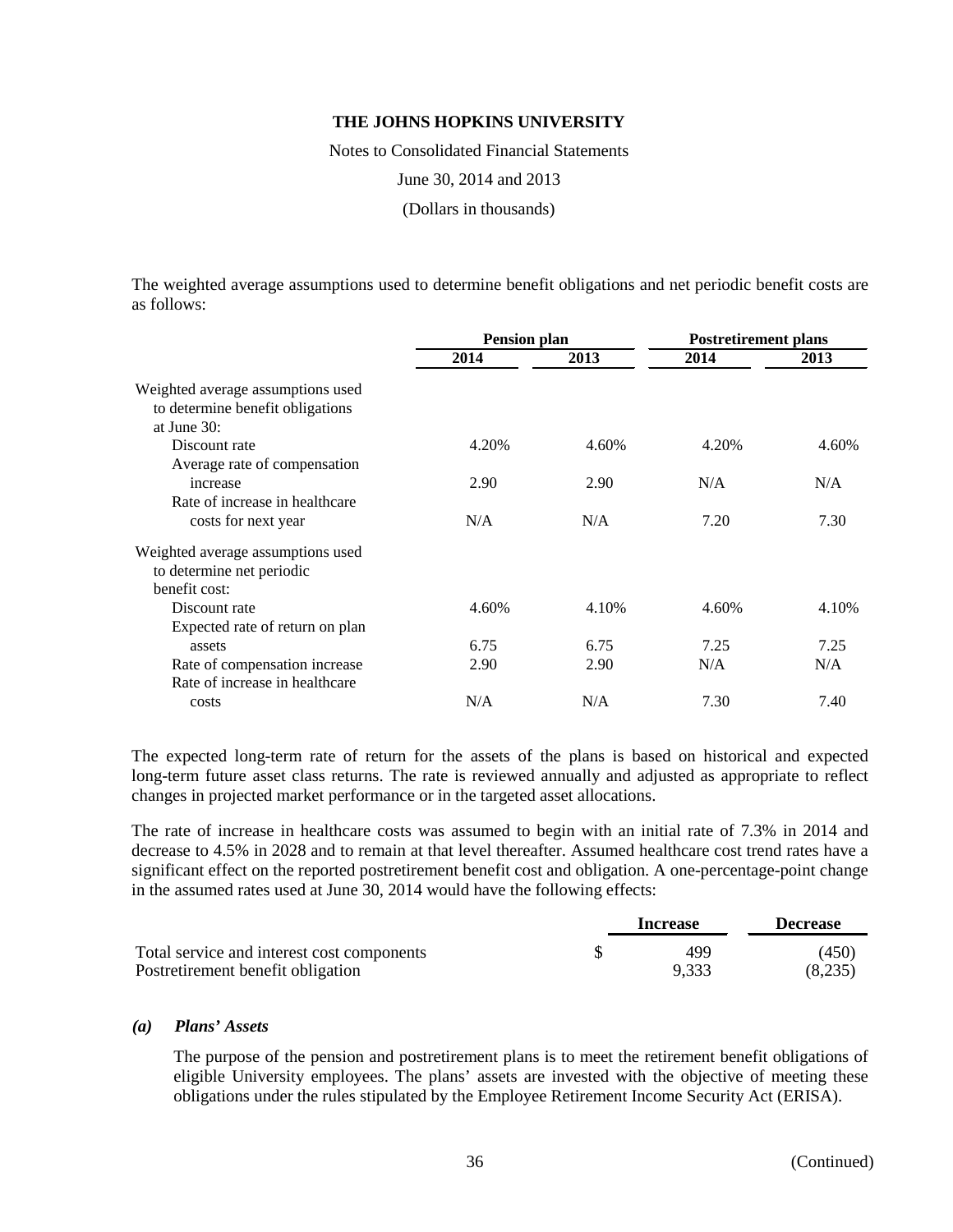Notes to Consolidated Financial Statements

June 30, 2014 and 2013

(Dollars in thousands)

An asset allocation has been established, which endeavors to adequately cover the liability stream posed by the beneficiaries of the plans and minimize the frequency and amount of the plans' contributions by the University. The intended benefits of this diversification are reduced risk and improved investment returns.

## *(b) Pension Plan*

The following tables present the fair value and categorization within the fair value hierarchy of the assets of the defined benefit pension plan, and the University's target asset allocations, as of June 30, 2014 and 2013:

|                            | <b>Target</b> | 2014         |                |                |         |  |
|----------------------------|---------------|--------------|----------------|----------------|---------|--|
|                            | allocation    | <b>Total</b> | <b>Level 1</b> | <b>Level 2</b> | Level 3 |  |
| Cash and cash equivalents  | $-$ % \$      | 6.914        | 6,914          |                |         |  |
| Fixed income securities    | 30            | 85,849       |                | 85,849         |         |  |
| United States equities and |               |              |                |                |         |  |
| international equities     | 50            | 306,117      | 151,964        | 154,153        |         |  |
| Real estate                | 15            | 14,274       |                | 14,274         |         |  |
| Marketable alternatives    |               | 55,997       |                |                | 55,997  |  |
| Total                      | 100%          | 469.151      | 158,878        | 254,276        | 55,997  |  |

|                            | <b>Target</b> | 2013         |                |         |         |  |
|----------------------------|---------------|--------------|----------------|---------|---------|--|
|                            | allocation    | <b>Total</b> | <b>Level 1</b> | Level 2 | Level 3 |  |
| Cash and cash equivalents  | $-$ % \$      | 55           | 55             |         |         |  |
| Fixed income securities    |               | 81,068       |                | 81,068  |         |  |
| United States equities and | 30            |              |                |         |         |  |
| international equities     | 50            | 256,532      | 115,243        | 141,289 |         |  |
| Real estate                | 15            | 12,699       |                | 12,699  |         |  |
| Marketable alternatives    |               | 45,374       |                |         | 45,374  |  |
| Total                      | 100%<br>£.    | 395.728      | 115.298        | 235,056 | 45,374  |  |

Defined benefit plan investments that are determined using NAV per share as a practical expedient for estimated fair value aggregated \$310,273 and \$280,430 as of June 30, 2014 and 2013, respectively. These investments are classified in the fair value hierarchy as Level 2 or 3 in a manner consistent with the methodology described in note 1(g). The Plan has no unfunded commitments to fund managers as of June 30, 2014 and 2013.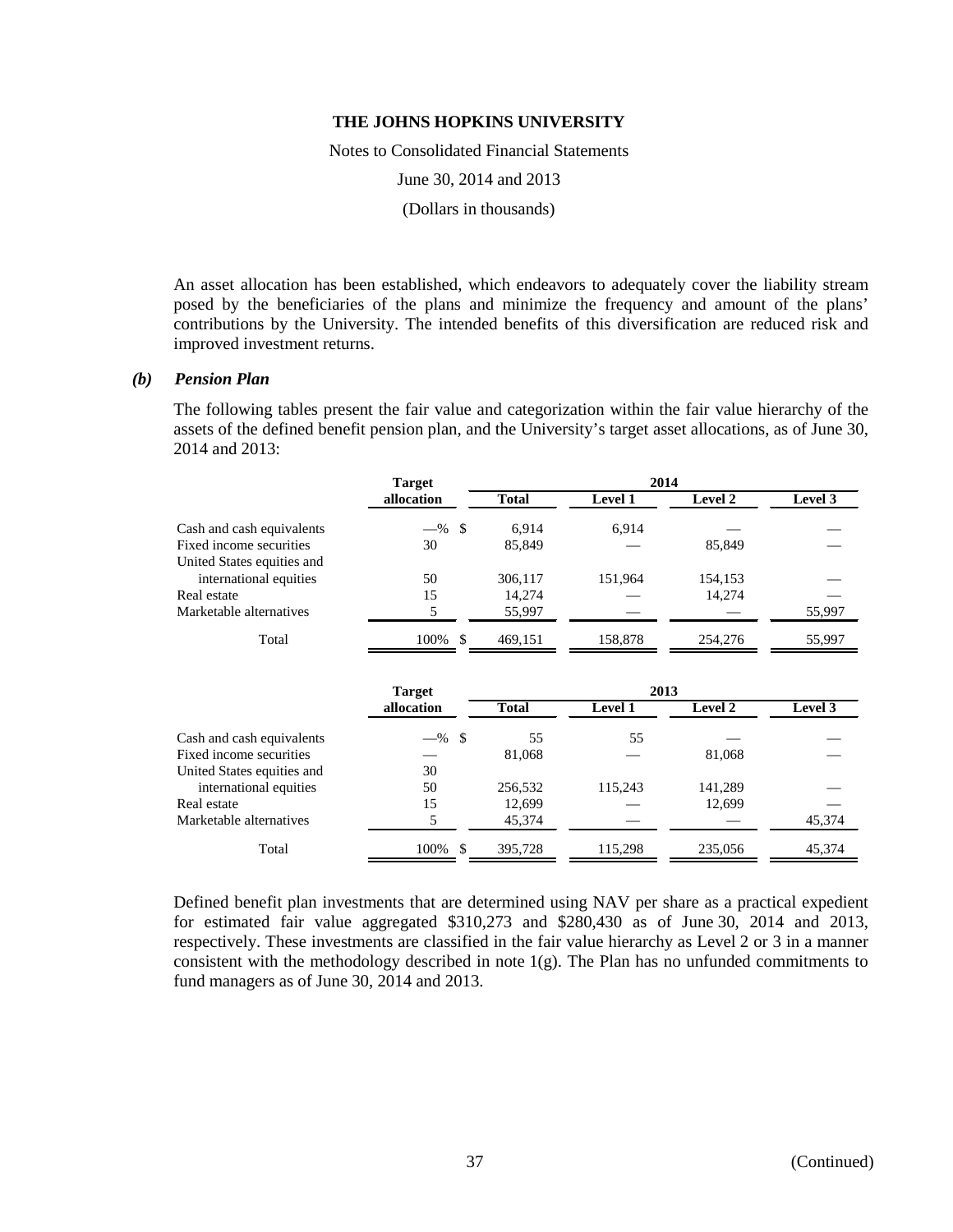Notes to Consolidated Financial Statements

June 30, 2014 and 2013

(Dollars in thousands)

The following table presents the activity for the University's pension plan Level 3 investments for the years ended June 30, 2014 and 2013:

|                                                                                                                     |   | <b>Marketable</b><br>alternatives  |
|---------------------------------------------------------------------------------------------------------------------|---|------------------------------------|
| Balance as of June 30, 2012<br>Transfers from Level 2<br>Net realized and unrealized gains<br>Purchases/calls/sales | S | 18,002<br>6,253<br>4,504<br>16,615 |
| Balance as of June 30, 2013                                                                                         |   | 45.374                             |
| Net realized and unrealized gains<br>Purchases/calls/sales                                                          |   | 5,400<br>5,223                     |
| Balance as of June 30, 2014                                                                                         | S | 55,997                             |

#### *(c) Postretirement Plans*

The following tables present the fair value and categorization within the fair value hierarchy of the assets of the postretirement plans and the University's target asset allocation, as of June 30, 2014 and 2013:

|                                                       | <b>Target</b>               |              | 2014            |         |         |
|-------------------------------------------------------|-----------------------------|--------------|-----------------|---------|---------|
|                                                       | allocation                  | <b>Total</b> | <b>Level 1</b>  | Level 2 | Level 3 |
| Cash and cash equivalents                             | -\$<br>$-$ %                | 7,804        | 7,804           |         |         |
| Fixed income securities<br>United States equities and | 35                          | 69,830       | 3,454           | 66,376  |         |
| international equities                                | 65                          | 171,016      | 82,244          | 88,772  |         |
| Marketable alternatives                               |                             | 19,910       |                 |         | 19,910  |
| Total                                                 | 100%<br><sup>\$</sup>       | 268,560      | 93,502          | 155,148 | 19,910  |
|                                                       |                             |              |                 |         |         |
|                                                       | <b>Target</b><br>allocation | <b>Total</b> | 2013<br>Level 1 | Level 2 | Level 3 |
| Cash and cash equivalents                             | -\$<br>$-$ %                | 3,601        | 3,601           |         |         |
| Fixed income securities<br>United States equities and | 35                          | 62,184       | 3,523           | 58,661  |         |
| international equities                                | 65                          | 151,063      | 73,873          | 77,190  |         |
| Marketable alternatives                               |                             | 17,951       |                 |         | 17,951  |
| Total                                                 | 100%<br><sup>\$</sup>       | 234,799      | 80,997          | 135,851 | 17,951  |

Postretirement plans' investments that are determined using NAV per share as a practical expedient for estimated fair value aggregated \$175,058 and \$153,802 as of June 30, 2014 and 2013, respectively. These investments are classified in the fair value hierarchy as Level 2 or 3 in a manner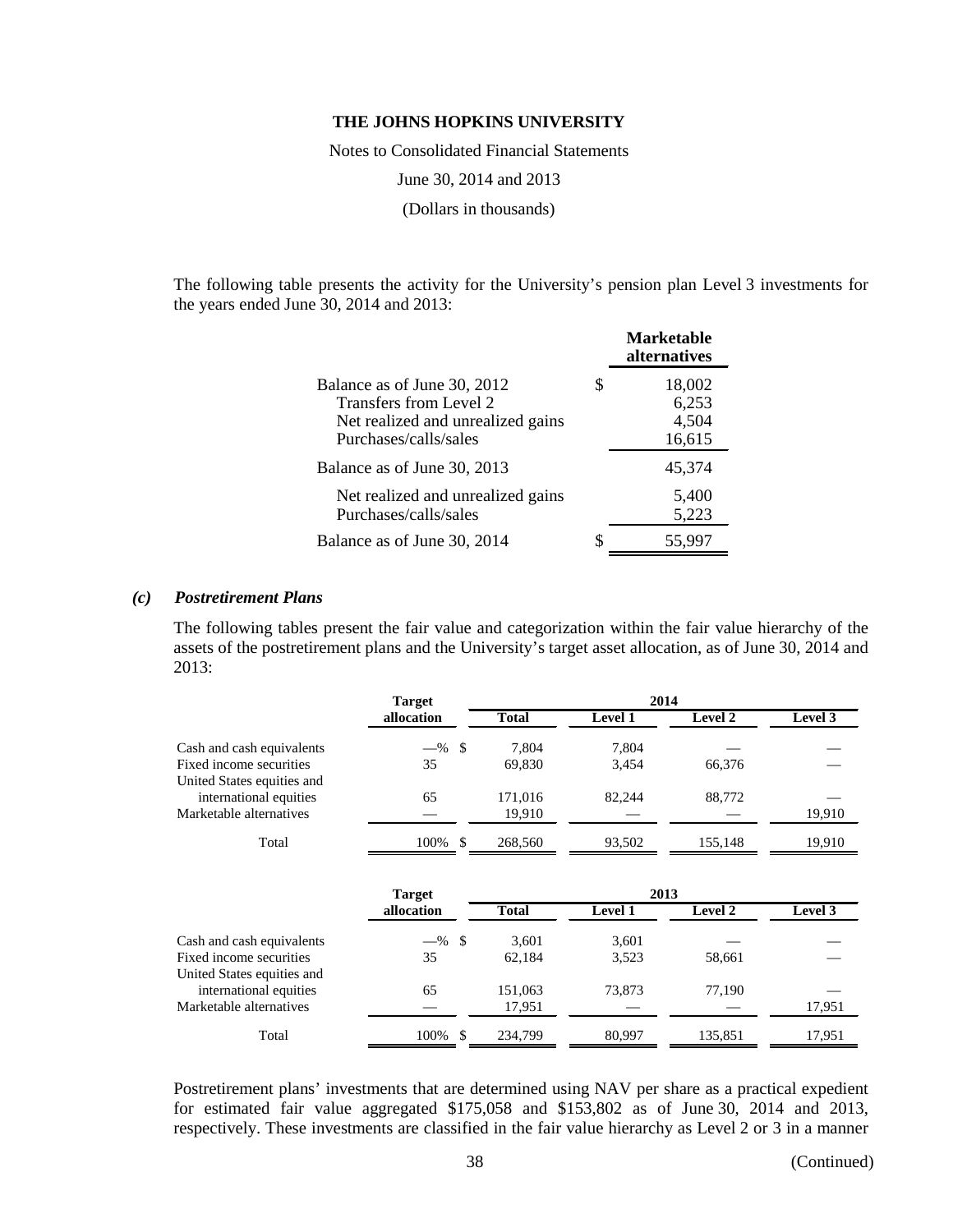Notes to Consolidated Financial Statements

June 30, 2014 and 2013

(Dollars in thousands)

consistent with the methodology described in note  $1(g)$ . The Plans have no unfunded commitments to fund managers as of June 30, 2014 and 2013. The change in Level 3 marketable alternatives relates primarily to realized and unrealized gains.

#### *(d) Cash Flows*

The University expects to contribute \$3,998 to its postretirement benefit plans in 2015 and \$20,225 to the pension plan in 2015.

The benefits expected to be paid and Medicare subsidies to be received in the five years subsequent to June 30, 2014 and in aggregate for the five years thereafter are as follows:

|           | <b>Pension</b><br>plan | Postretirement<br>plans | <b>Medicare</b><br>subsidies |
|-----------|------------------------|-------------------------|------------------------------|
| 2015      | \$<br>19,958           | 12,683                  | 1,909                        |
| 2016      | 21,127                 | 13,209                  | 2,119                        |
| 2017      | 22,608                 | 13,832                  | 2,357                        |
| 2018      | 24,273                 | 14,608                  | 1,872                        |
| 2019      | 25,848                 | 15,279                  | 1,955                        |
| 2020–2024 | 155,387                | 87,148                  | 6,208                        |

#### **(13) Functional Expense Information**

Operating expenses by function are summarized as follows for the years ended June 30, 2014 and 2013:

|                                               |    | 2014      | 2013      |
|-----------------------------------------------|----|-----------|-----------|
| Instruction, research, and clinical practice: |    |           |           |
| Academic and support divisions                | \$ | 3,043,594 | 2,946,746 |
| APL contracts                                 |    | 1,163,026 | 1,082,668 |
| Student services                              |    | 98,776    | 94,903    |
| Libraries                                     |    | 44,642    | 43,739    |
| General services and administration           |    | 444,984   | 426,333   |
| Auxiliary enterprises                         |    | 106,305   | 104,192   |
|                                               | S  | 4,901,327 | 4,698,581 |

Costs related to the operation and maintenance of property, including depreciation of property and equipment and interest on related debt, are allocated to program and supporting activities based upon periodic inventories of facilities.

#### **(14) Lease Commitments**

The University leases certain facilities from the Hospital under a renewable one-year lease, which provides for a rent equal to the cost to the Hospital of providing and maintaining the facilities. This lease has been renewed for the year ended June 30, 2015.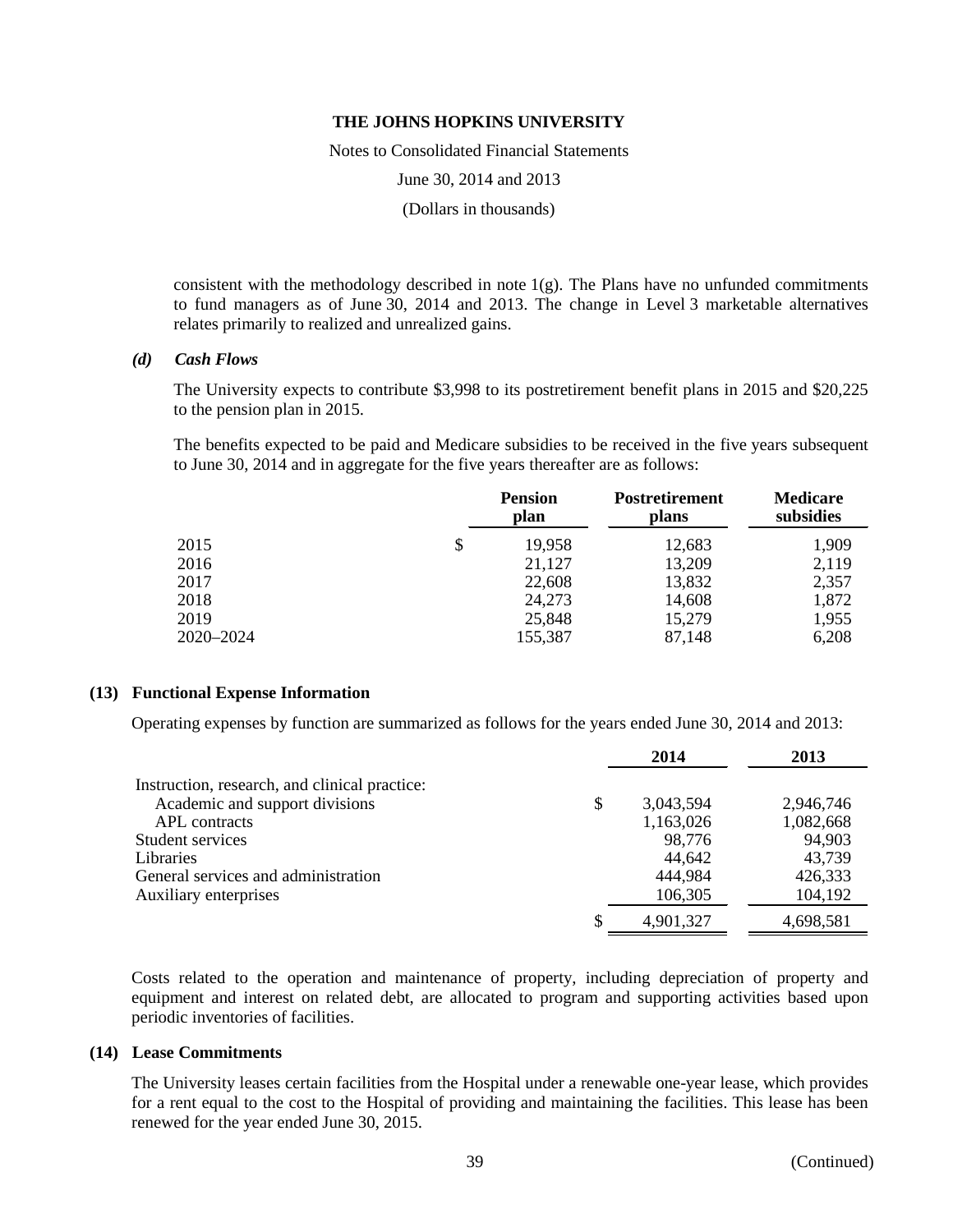Notes to Consolidated Financial Statements

June 30, 2014 and 2013

(Dollars in thousands)

The University leases other facilities used in its academic and research operations under long-term operating leases expiring at various dates to 2032, subject to renewal options in certain cases. Certain of these facilities are leased from affiliated entities.

The aggregate annual minimum guaranteed rents to be paid to the expiration of the initial terms of these leases, excluding the rentals to the Hospital under the JAA, are as follows as of June 30, 2014:

|                   |        | <b>Affiliates</b> | <b>Others</b> | <b>Total</b> |
|-------------------|--------|-------------------|---------------|--------------|
| 2015              | \$     | 11,483            | 30,811        | 42,294       |
| 2016              |        | 10,190            | 28,589        | 38,779       |
| 2017              |        | 8,232             | 24,847        | 33,079       |
| 2018              |        | 7,829             | 21,189        | 29,018       |
| 2019              |        | 7,315             | 16,729        | 24,044       |
| <b>After 2019</b> |        | 31,440            | 28,634        | 60,074       |
|                   | ¢<br>J | 76,489            | 150,799       | 227,288      |

Rental expense for the long-term operating leases was \$44,968 in fiscal year 2014 and \$40,844 in fiscal year 2013.

The University also leases building and leasehold improvements and certain equipment under capital leases. The following is a summary of minimum lease payments for these leases as of June 30, 2014:

| 2015                                 | \$<br>7,222  |
|--------------------------------------|--------------|
| 2016                                 | 7,433        |
| 2017                                 | 7,650        |
| 2018                                 | 7,873        |
| 2019                                 | 8,103        |
| After 2019                           | 63,710       |
| Minimum lease payments               | 101,991      |
| Less imputed interest (at rates from |              |
| 4.03% to 8.41%)                      | 37,485       |
| Present value of minimum             |              |
| lease payments                       | \$<br>64,506 |

As of June 30, 2014, the gross amount of assets and accumulated depreciation thereon accounted for as capital leases amounted to \$75,646 and \$25,522, respectively.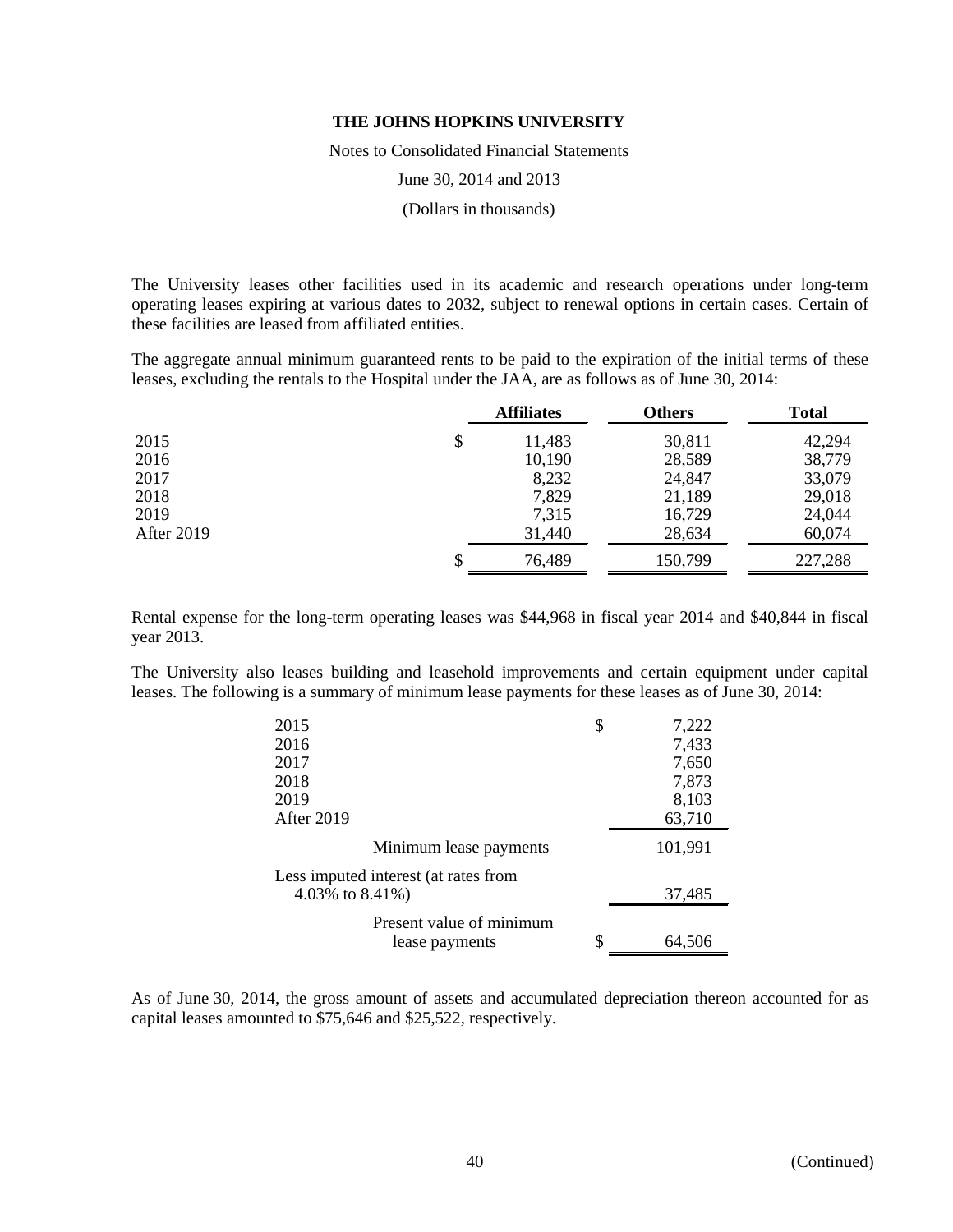Notes to Consolidated Financial Statements

June 30, 2014 and 2013

(Dollars in thousands)

#### **(15) Other Commitments and Contingencies**

#### *(a) Commitments and Guarantees*

The University has the following additional commitments and guarantees relating to affiliated organizations:

- The University has guaranteed payment of principal and interest on the Series 2005B Bonds issued by MHHEFA for JHMI Utilities LLC. JHMI Utilities LLC is equally owned by the Hospital and the University. The proceeds of the 2005B Bonds (\$24,300) and the Hospital guaranteed 2005A Bonds (\$24,545) financed the construction, renovation, and equipping of a central power plant serving primarily the facilities of the Hospital and University in East Baltimore. The University's guarantee continues until maturity of the bonds in 2035.
- The University and the Hospital have also provided guarantees of principal and interest payments related to loans granted to JHMI Utilities LLC under the MHHEFA Pooled Loan Program. These loans were primarily used to provide additional financing for the central power plant project. As of June 30, 2014, the University's guarantee amounted to \$18,542 and the Hospital's guarantee amounted to \$12,852. The University's guarantees continue until maturity of the loans in 2017.

#### *(b) Legal and Regulatory*

The University is subject to various claims, litigation, tax, and other assessments in connection with its domestic and foreign operations. In the opinion of management, adequate provision has been made for possible losses on these matters, where material, including insurance for malpractice and general liability claims, and their ultimate resolution will not have a material adverse effect on the financial position of the University.

Amounts received and expended by the University under various federal and state programs are subject to audit by governmental agencies. In the opinion of management, audit adjustments, if any, will not have a material adverse effect on the financial position of the University.